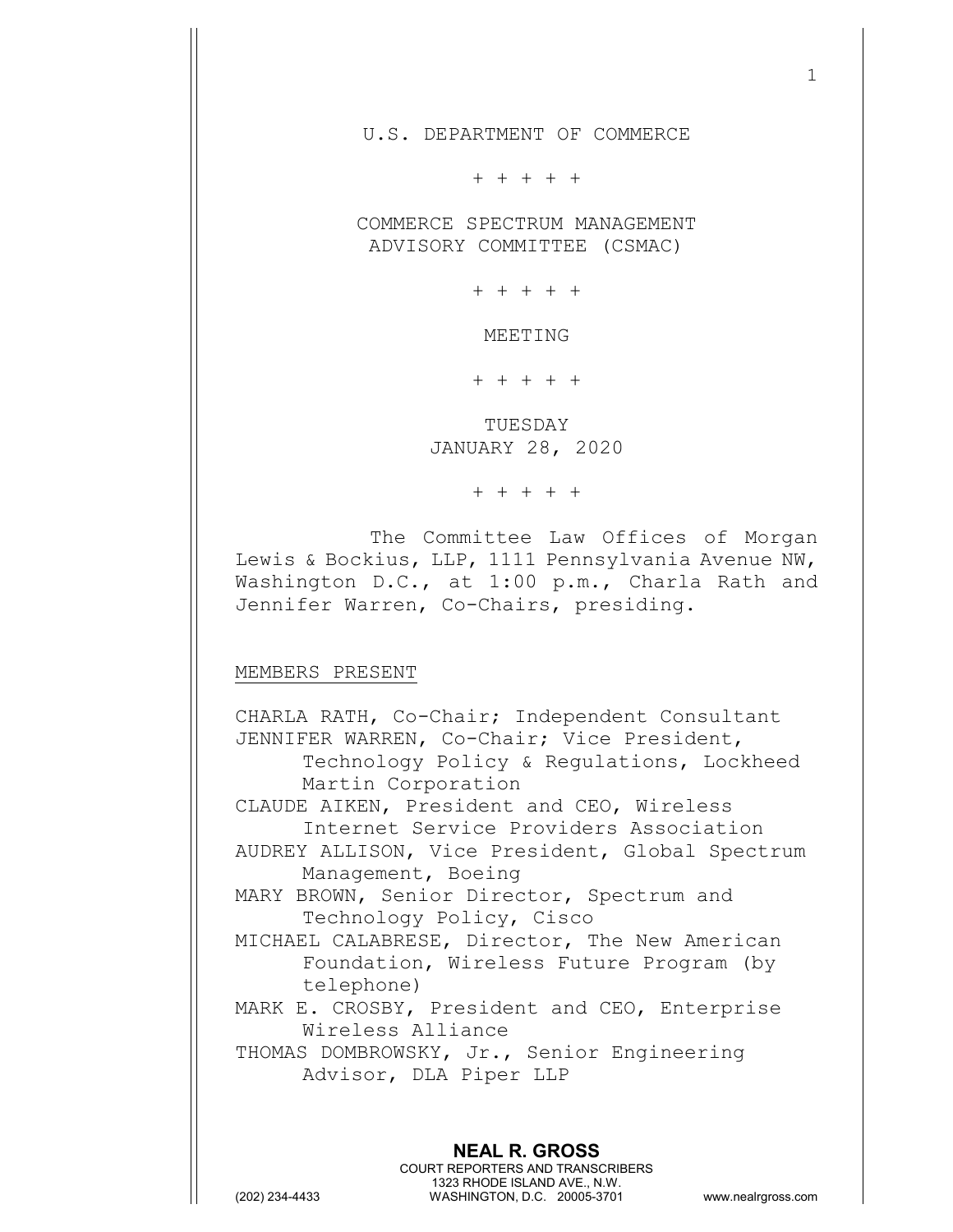| H. MARK GIBSON, Senior Director, Business<br>Development, Comsearch                                                |
|--------------------------------------------------------------------------------------------------------------------|
| DALE HATFIELD, Senior Fellow, Silicon Flatirons<br>Center for Law, Technology, and<br>Entrepreneurship             |
| CAROLYN KAHN, Principal Economics and Business<br>Analyst/Group Leader, The MITRE                                  |
| Corporation -- Center for Acquisition and<br>Management                                                            |
| PAUL KOLODZY, Consultant, Kolodzy Consulting,<br><b>LLC</b>                                                        |
| MARK LEWELLEN, Manager of Spectrum Advocacy,<br>John Deere Intelligent Solutions Group                             |
| JENNIFER MANNER, Senior VP, Regulatory Affairs,<br>Echostar                                                        |
| MARK McHENRY, Founder and President, Shared<br>Spectrum Company                                                    |
| WAYNE PHOEL, Independent Consultant, Previous<br>MIT/LL and DARPA (by telephone)                                   |
| CARL POVELITES, Assistant Vice President of<br>Public Policy, AT&T (by telephone)                                  |
| RUTH PRITCHARD-KELLY, Vice President Regulatory<br>Affairs, OneWeb (by telephone)                                  |
| MARK RACEK, Senior Director of Spectrum Policy,<br>Ericsson                                                        |
| DENNIS ROBERSON, Research Professor of Computer<br>Science, Illinois Institute of Technology<br>Andrew Roy, Member |
| STEVE SHARKEY, Vice President, Government<br>Affairs, Technology and Engineering                                   |
| Policy, T-Mobile US, Inc.<br>MIRIAM SOROND, Vice President Technology<br>Development, Dish Network LLC             |
| BRYAN TRAMONT, Managing Partner, Wilkinson<br>Barker Knauer, LLP                                                   |
| CHRISTOPHER WEASLER, Global Head of Spectrum<br>Policy and Connectivity Planning,<br>Facebook, Inc.                |
| ROBERT WELLER, VP for Spectrum Policy, National<br>Association of Broadcasters                                     |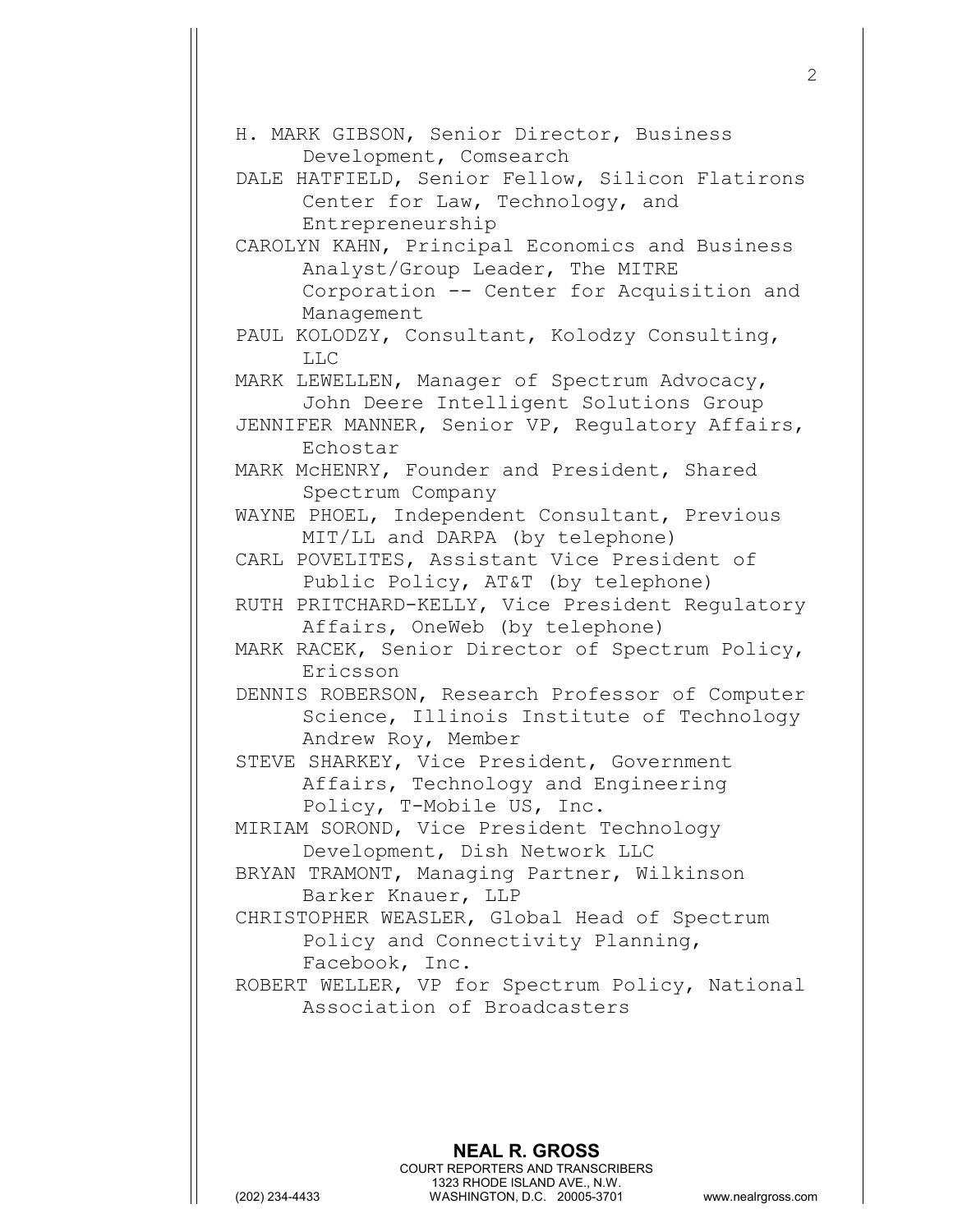## ALSO PRESENT

DAVID REED, CSMAC Designated Federal Officer CHARLES COOPER, Associate Administrator, Office of Spectrum Management, NTIA DOUG KINKOPH, Associate Administrator,

performing the non-exclusive functions and duties of the Assistant Secretary of Commerce for Communications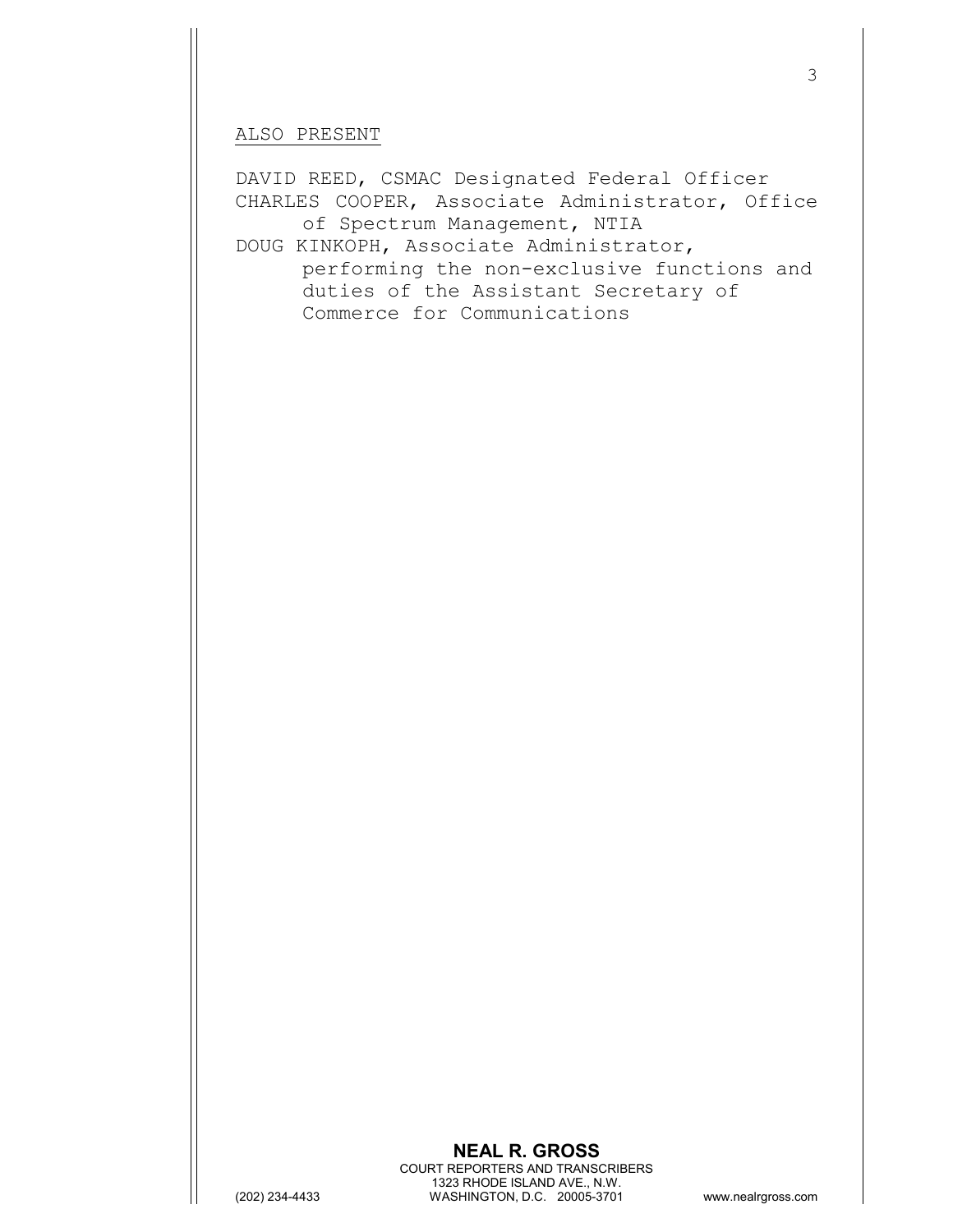## C-O-N-T-E-N-T-S

| Welcome and Opening Remarks  5                                                                                                           |  |
|------------------------------------------------------------------------------------------------------------------------------------------|--|
| Opening Remarks and Introductions<br>Co-Chairs. Co-Chair Welcome,<br>Membership Roll Call, Acknowledgment<br>of Special Guests/Visitors7 |  |
| Charles Cooper                                                                                                                           |  |
|                                                                                                                                          |  |
| Subcommittee Reports and Discussion  29<br>Mary Brown                                                                                    |  |
|                                                                                                                                          |  |
| Spectrum Strategy Governance, Non-Federal<br>Current and Future Spectrum Requirements  48<br>Mark Gibson                                 |  |
|                                                                                                                                          |  |
| Miriam Sorond                                                                                                                            |  |
|                                                                                                                                          |  |
| Caroline Kahn                                                                                                                            |  |
|                                                                                                                                          |  |
|                                                                                                                                          |  |
| Closing Remarks 91                                                                                                                       |  |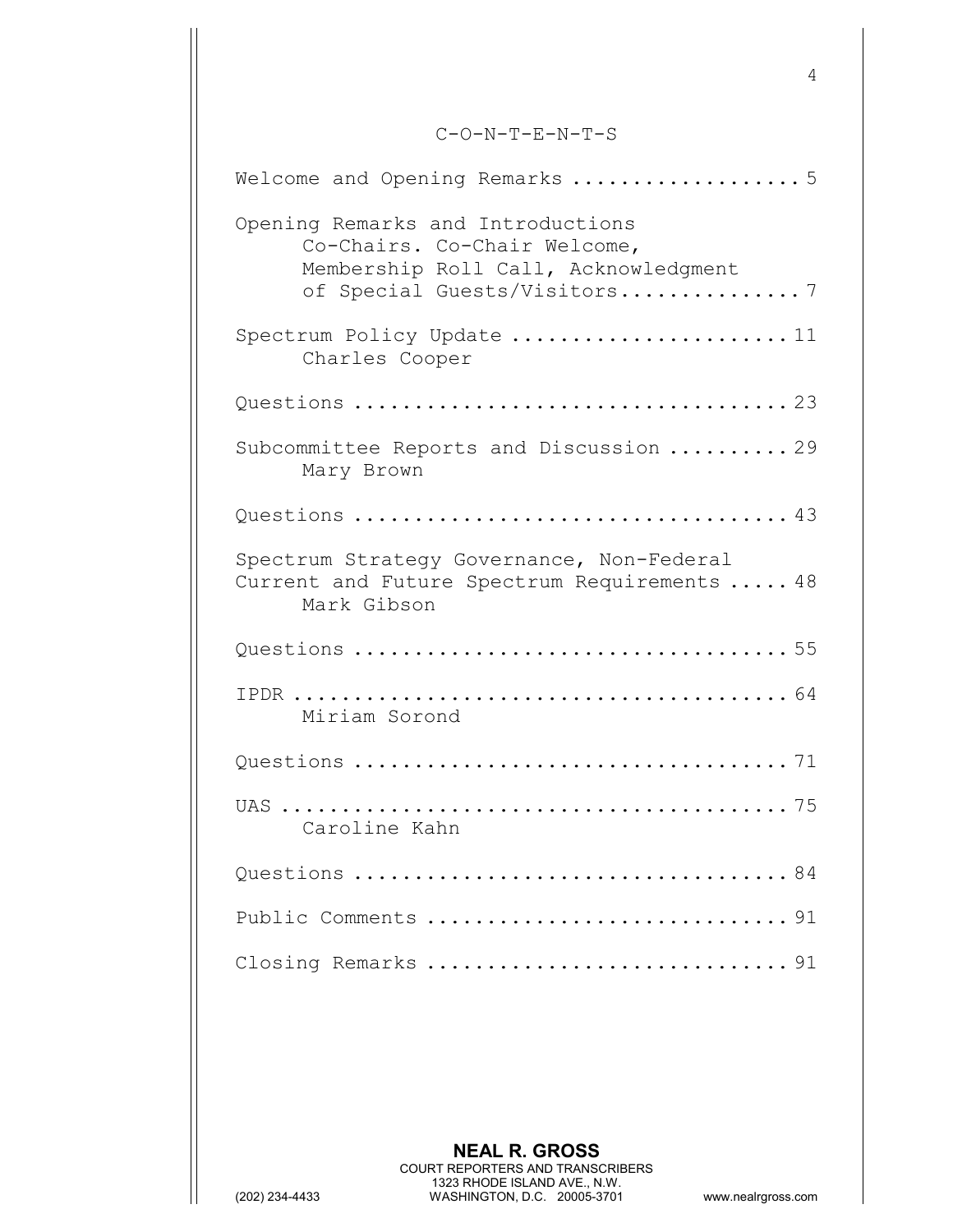P-R-O-C-E-E-D-I-N-G-S

(1:02 p.m.)

MR. KINKOPH: Good afternoon. Thank you very much for joining us today. I want to welcome everyone back and wish you all a belated happy new year. Since we last met, many of you spent time in Egypt as I did at the World Radiocommunications Conference. With your help, the United States had a successful conference. We emerged with outcomes that reinforced U.S. leadership 5G and enabled investment in new satellite technologies.

In other spectrum updates, regulatory work on the 3.5 gigahertz CBRS band is nearly complete. As you probably are aware, yesterday the FCC announced that it has certified four spectrum access administrators paving the way for a full commercial operation in the 3.5 gigahertz band. This will allow for full commercial use of the critical mid-band spectrum for broadband connectivity in 5G. New operations in the band will create tremendous value for our country and

> **NEAL R. GROSS** COURT REPORTERS AND TRANSCRIBERS 1323 RHODE ISLAND AVE., N.W.

(202) 234-4433 WASHINGTON, D.C. 20005-3701 www.nealrgross.com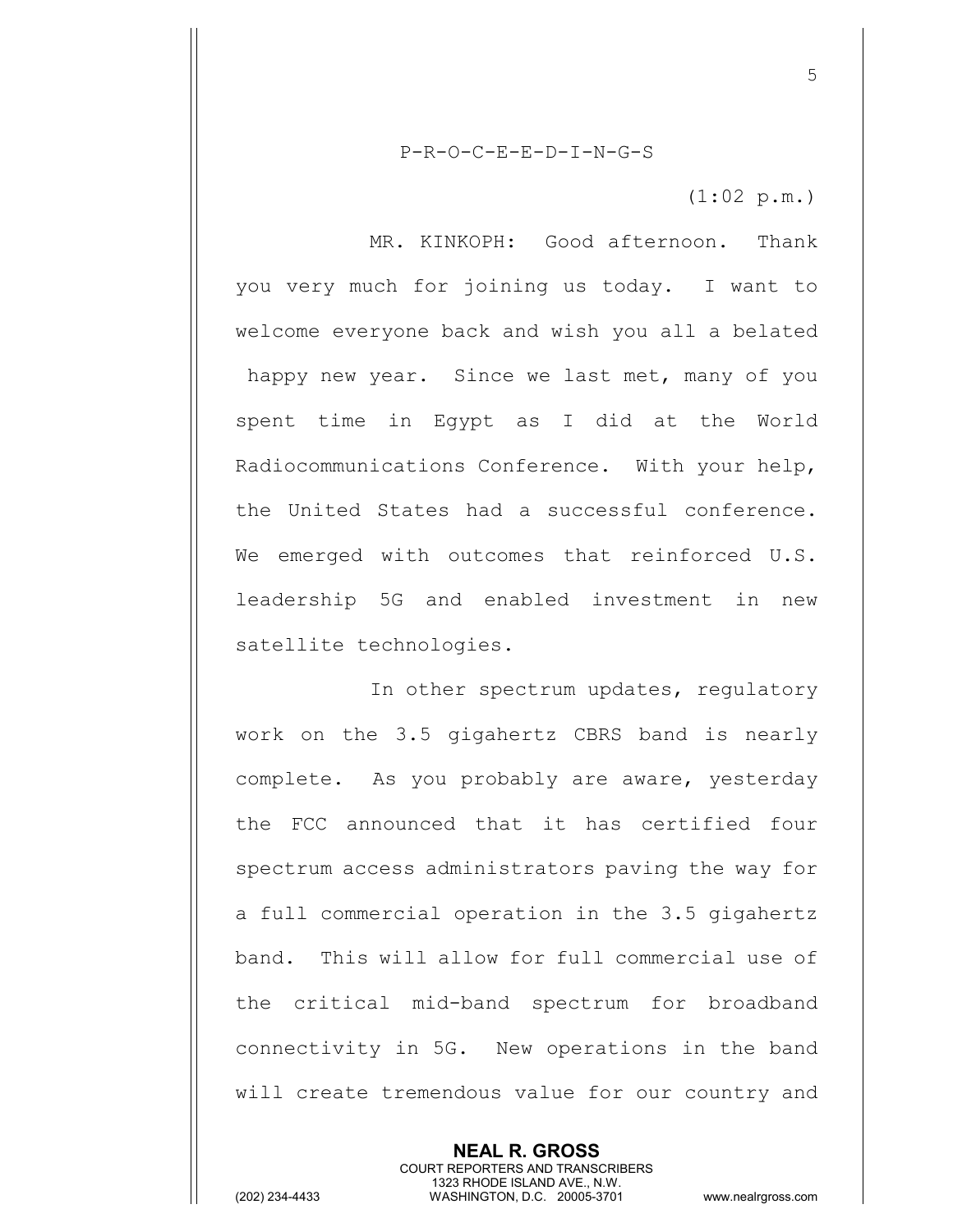further strengthen U.S. leadership of wireless technologies. We are eager to see new commercial services that will emerge in this key mid-band spectrum.

Another significant spectrum of development came with our release yesterday of a key technical report, about 34.50 to 35.50 megahertz with band directly adjacent to the CBRS band. Our report points to the possibility of real time spectrum sharing in the band that would provide both sufficient protection to incumbent operations and attractive opportunities for commercial businesses. I'm grateful for the NTIA engineers that worked on this. As well, the staff and the Department of Defense and various military services for their work on this report. Thank you. There's more to be done before we can move forward, but this is a promising start to this new sharing technology.

My colleagues -- my colleague, sorry, Charles Cooper -- Sometimes I think there are more than one Charles -- will have more wide ranging

> **NEAL R. GROSS** COURT REPORTERS AND TRANSCRIBERS 1323 RHODE ISLAND AVE., N.W.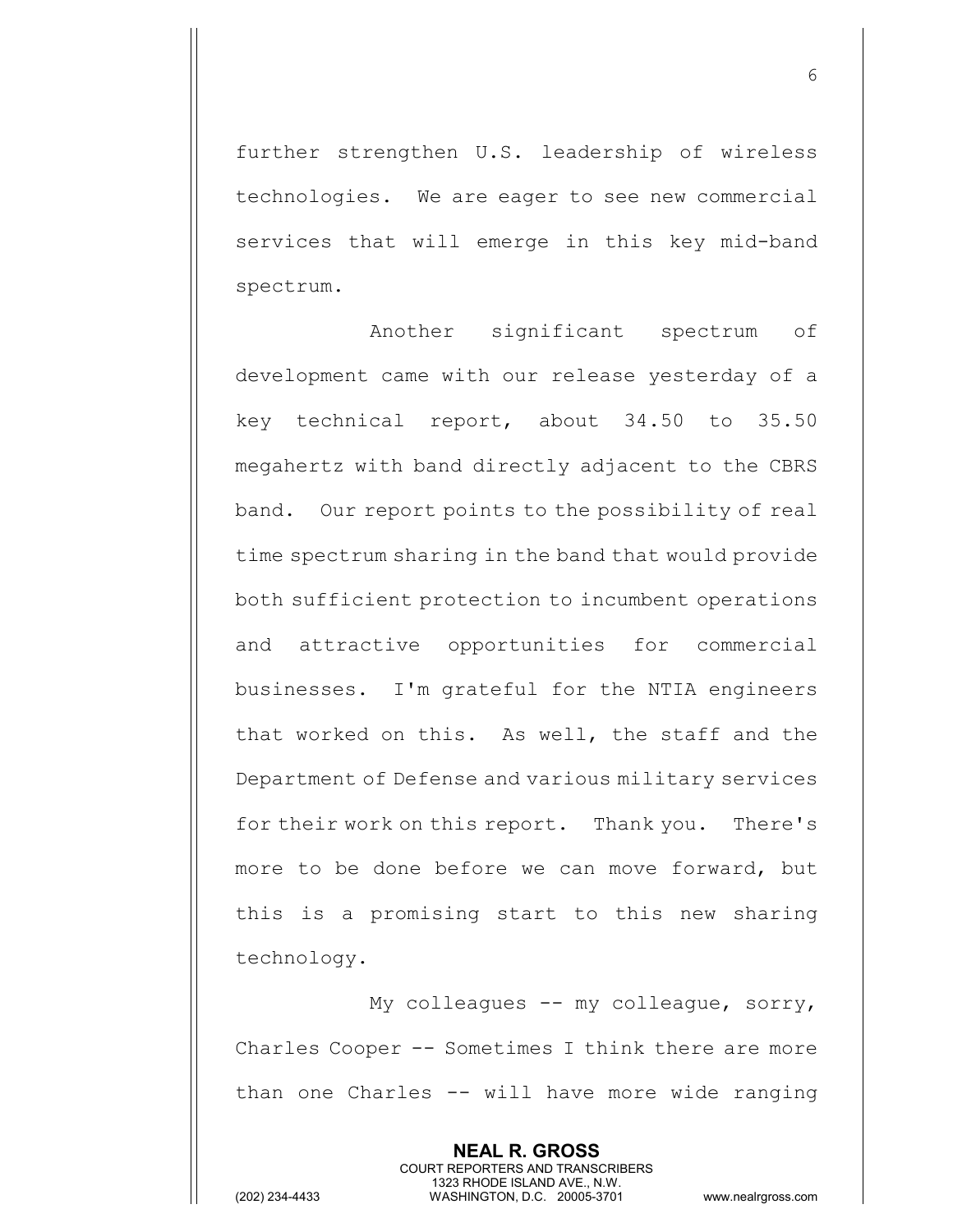update on spectrum issues later this afternoon here. I know this committee has been busy since our first meeting in October. I'm eager to hear about all the progress that's been made. CSMAC has laid out an ambitious agenda this cycle, taking on some big questions, thinking through issues that are fundamental to the future of spectrum management.

This committee's perspective has always been extremely important to NTIA. I'm confident that as you work through the issues that we've teed up, we're going to have a greater understanding of our challenges and some potential solutions as we work towards more effective spectrum policy making and spectrum management.

With that, I'd like to once again recognize our CSMAC co-chairs; Jennifer Warren and Charla Rath. We are grateful for your leadership and all the time you've put into this initiative and the important committees. I'll now turn it over to the co-chairs. Thank you.

> **NEAL R. GROSS** COURT REPORTERS AND TRANSCRIBERS 1323 RHODE ISLAND AVE., N.W.

CO-CHAIR WARREN: Good afternoon,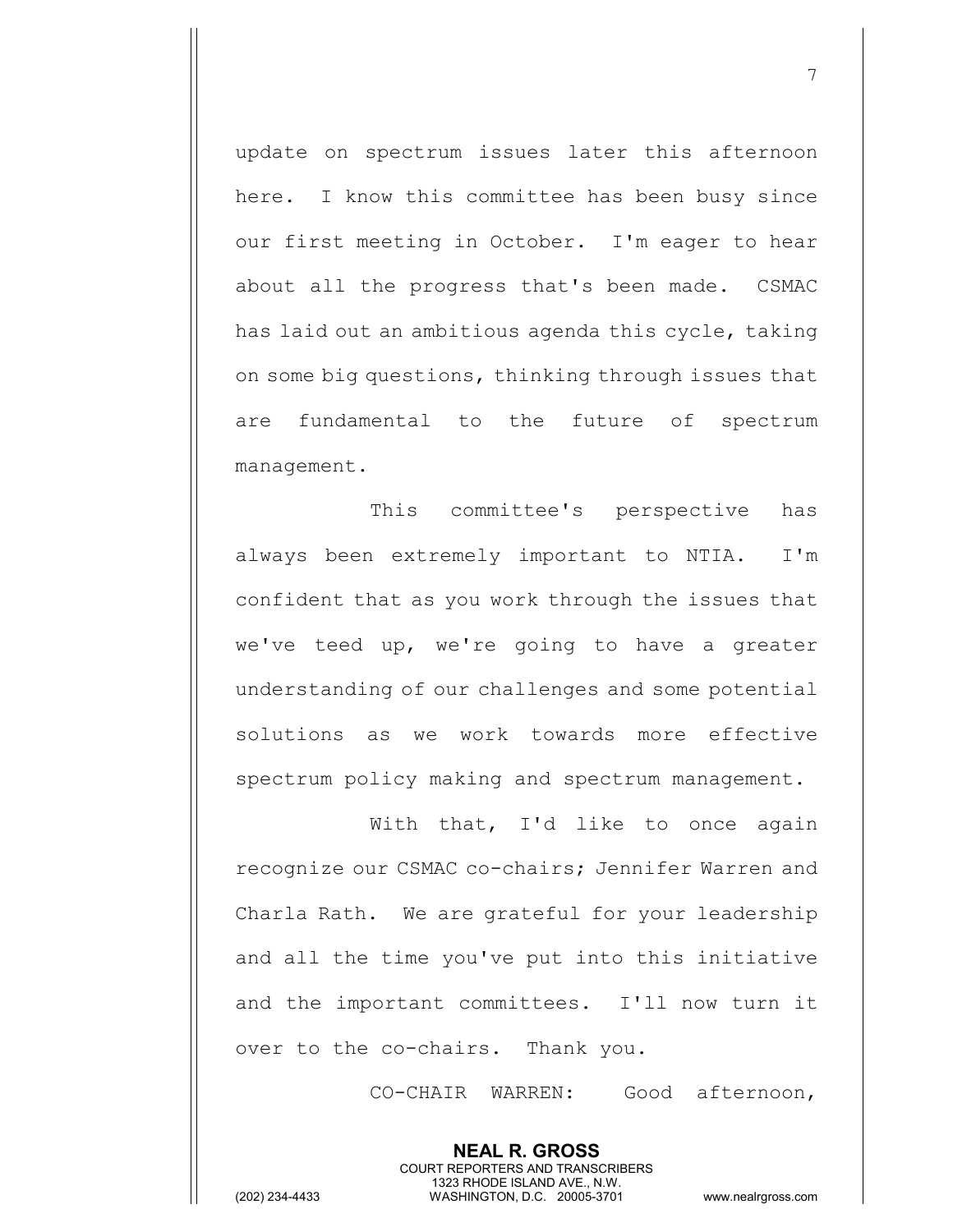everyone. Welcome and it's nice to have such a full table. It's great to see so many people here in-person. Can everyone hear me now? Okay. So we just want to do, you know, the traditional taking of attendance for those here for the record. And we will basically -- I think should we just call and make sure, that those are on the phone, are on the phone? I think we can validate those who are here sitting behind their tags, that we don't need to validate that you are here. But also want -- So let's start with that. Michael Calabrese, if you're on the phone, please say yes.

MR. CALABRESE: Hi there. I'm on.

CO-CHAIR WARREN: Great, thank you. Donna Murphy? Please remember to go off mute when you respond. Ruth Pritchard-Kelly?

MS. PRITCHARD-KELLY: I am here.

CO-CHAIR WARREN: Great, thank you.

Kurt Schaubach, not here. Wayne Phoel?

MR. PHOEL: I'm here. I'm here.

CO-CHAIR WARREN: Thank you, Wayne. Is there anyone else on from the CSMAC that we should

> **NEAL R. GROSS** COURT REPORTERS AND TRANSCRIBERS 1323 RHODE ISLAND AVE., N.W.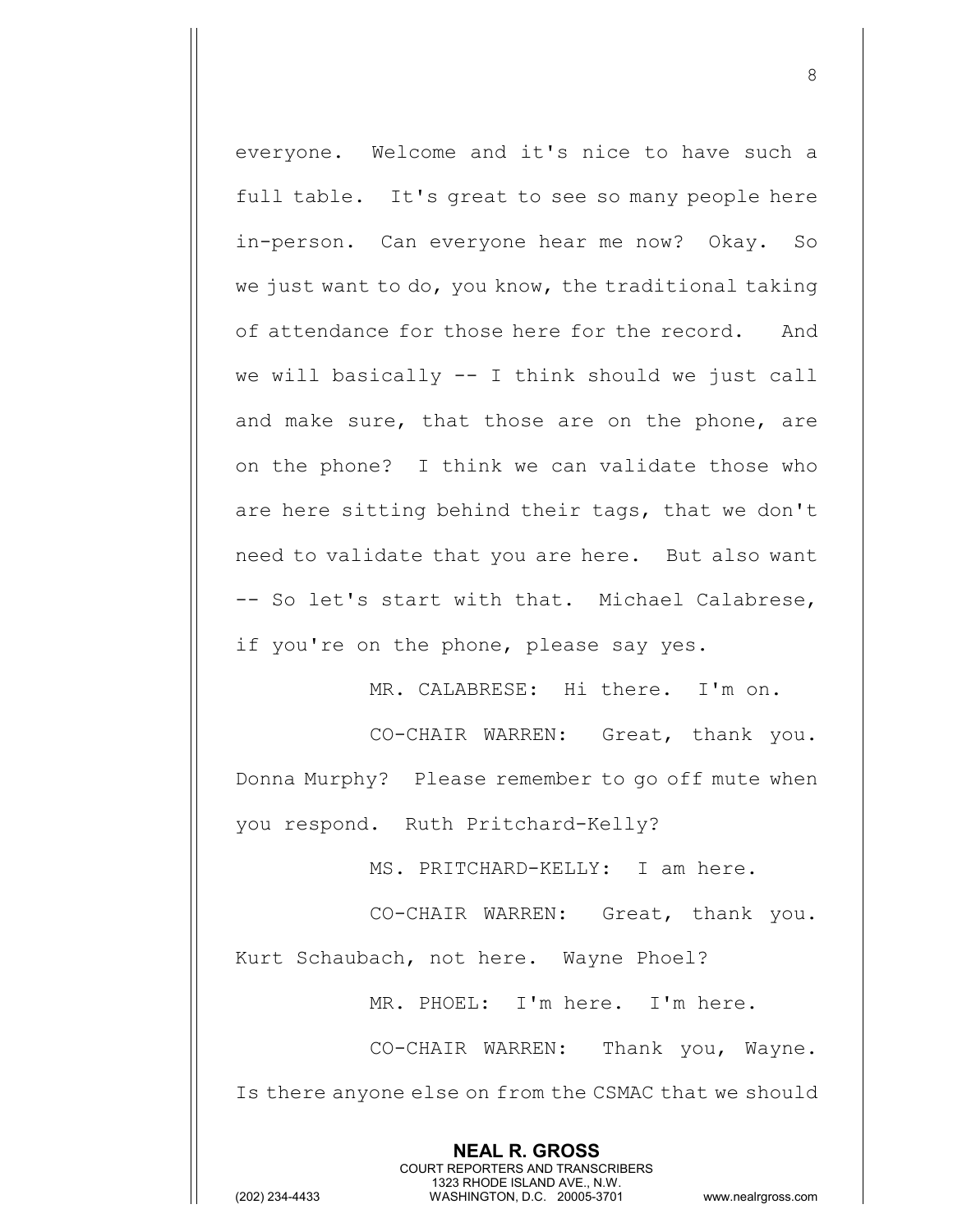MR. POVELITES: Carl Povelites.

CO-CHAIR WARREN: Thank you, Carl. You were down as being on the telecom and I missed you. Thank you. Okay, I think then we've done our official roll call. And Doug, I just want to thank you for the task that you and Charles have given us. As you can see as you go through the subcommittee reports, everybody's been very active except for Committee 4 who was supposed to wait.

(Simultaneous speaking)

CO-CHAIR WARREN: You were supposed to wait until January, post WRC to start. So even you have been busy for your timeframe. So thank you for that.

Just one of the things we wanted to re-state, which we re-state kind of term of the CSMAC is that we're all here in our individual capacities. We're not here representing our companies, our institutions, our clients, our whatever. We're here in our individual capacities bringing the expertise that we have behind each

> **NEAL R. GROSS** COURT REPORTERS AND TRANSCRIBERS 1323 RHODE ISLAND AVE., N.W.

 $-$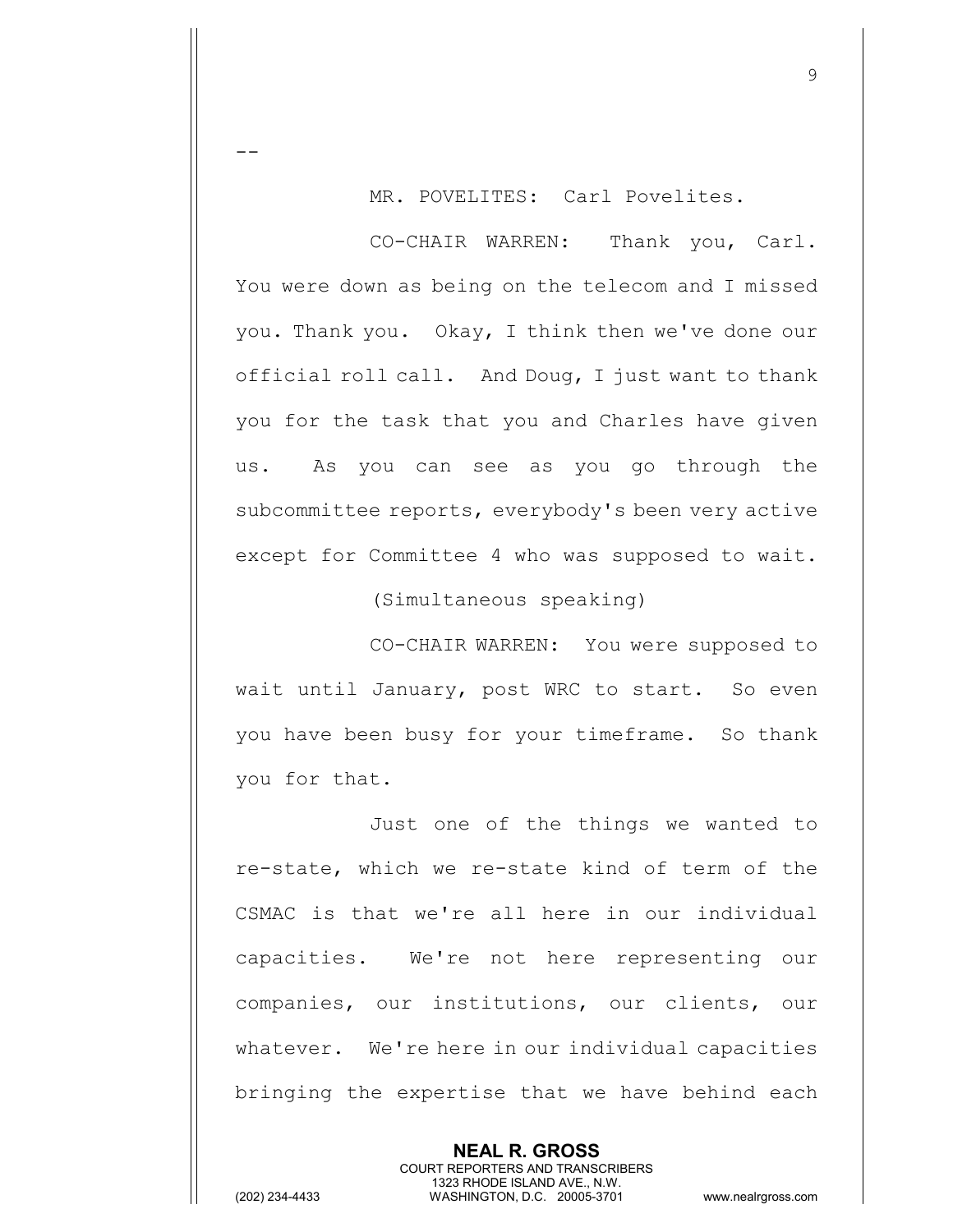of us gathered throughout our careers. So as we speak, and that's also for the press, again, we are here in our individual capacities as special government employees during the period of our work here. So just a reminder on that. Charla?

CO-CHAIR RATH: Just a couple of things also, welcome to the several government folks here in the room and thank you. And while you're not sitting, you know, on the committee itself, I know several of you have been incredibly helpful to the subcommittees as they've gone through their work. I also like Jennifer, am in awe. I don't think I've seen this many people in a long time sitting around the table. This is actually great. It's nice to see all of you here.

And then finally I add to Jennifer's comments a sincere thank you to all the committee members. The subcommittees have been very active. And Doug alluded to it, this is despite the fact that I know many of you were very actively engaged in the WRC. And yet I see -- you know, I've seen a tremendous amount of work that's been done. And

> **NEAL R. GROSS** COURT REPORTERS AND TRANSCRIBERS 1323 RHODE ISLAND AVE., N.W.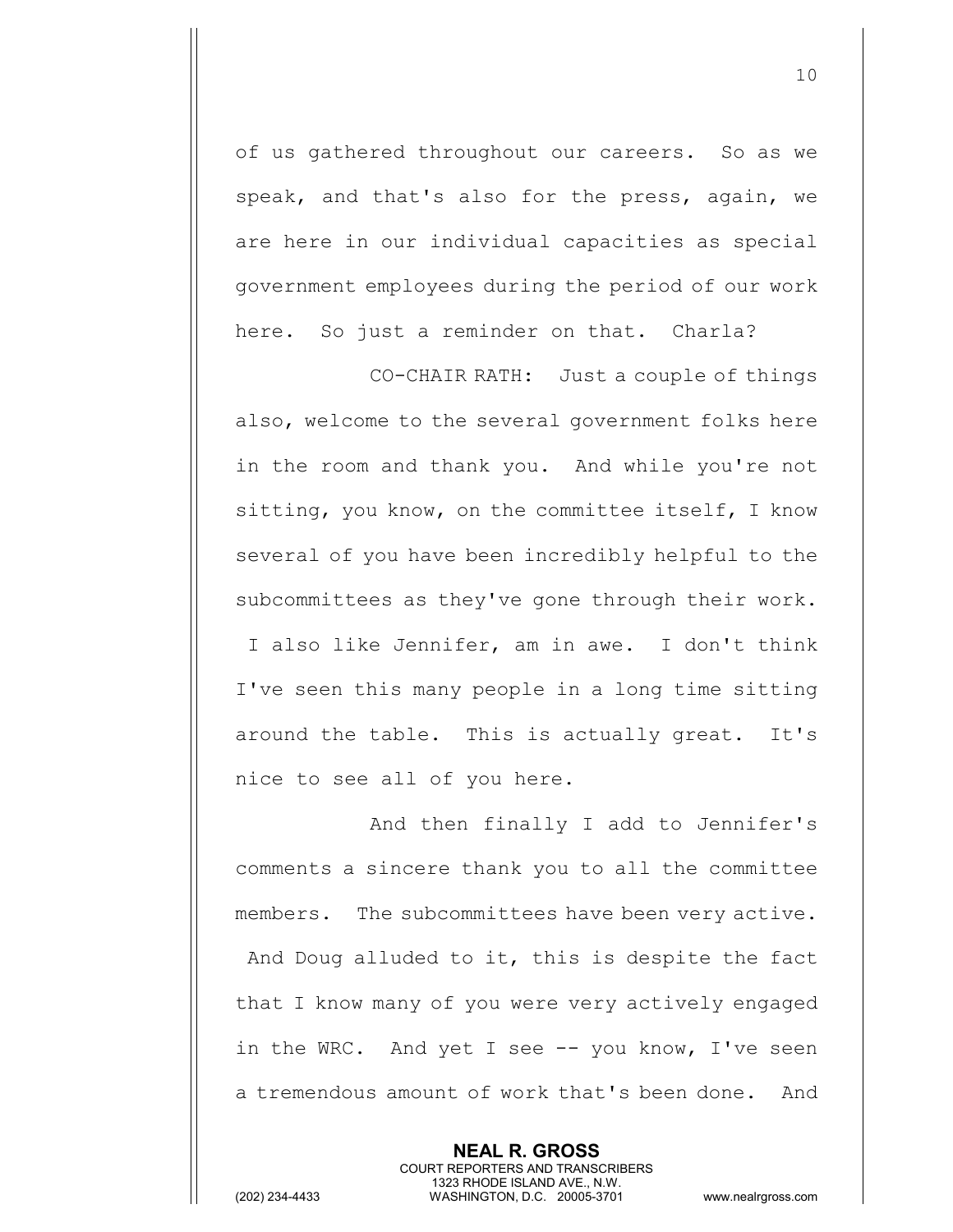you know, we hit the ground running. So again, you know, I'm in support of what Jennifer was saying. Thank you all very much. And now we get to the hard part.

(Simultaneous speaking)

CO-CHAIR WARREN: Now we get to the hard part, Charles. Over to you, Charles. Thank you.

MR. COOPER: Is this okay?

CO-CHAIR WARREN: Yes.

MR. COOPER: So thank you, Charla for the introduction. And thanks to everyone for being here. It's an exciting time to kick off the next year and really the new era for CSMAC.

Fulfilling my customary role as Associate Administrator, I have a few things to talk about in my Spectrum Policy Update before we get to the heart of the meeting, listening to the subcommittee reports and discussion. At the end of my remarks, I'll have an opportunity for questions.

The key policy issues for this year, not only for NTIA and for Congress and the FCC and

> **NEAL R. GROSS** COURT REPORTERS AND TRANSCRIBERS 1323 RHODE ISLAND AVE., N.W.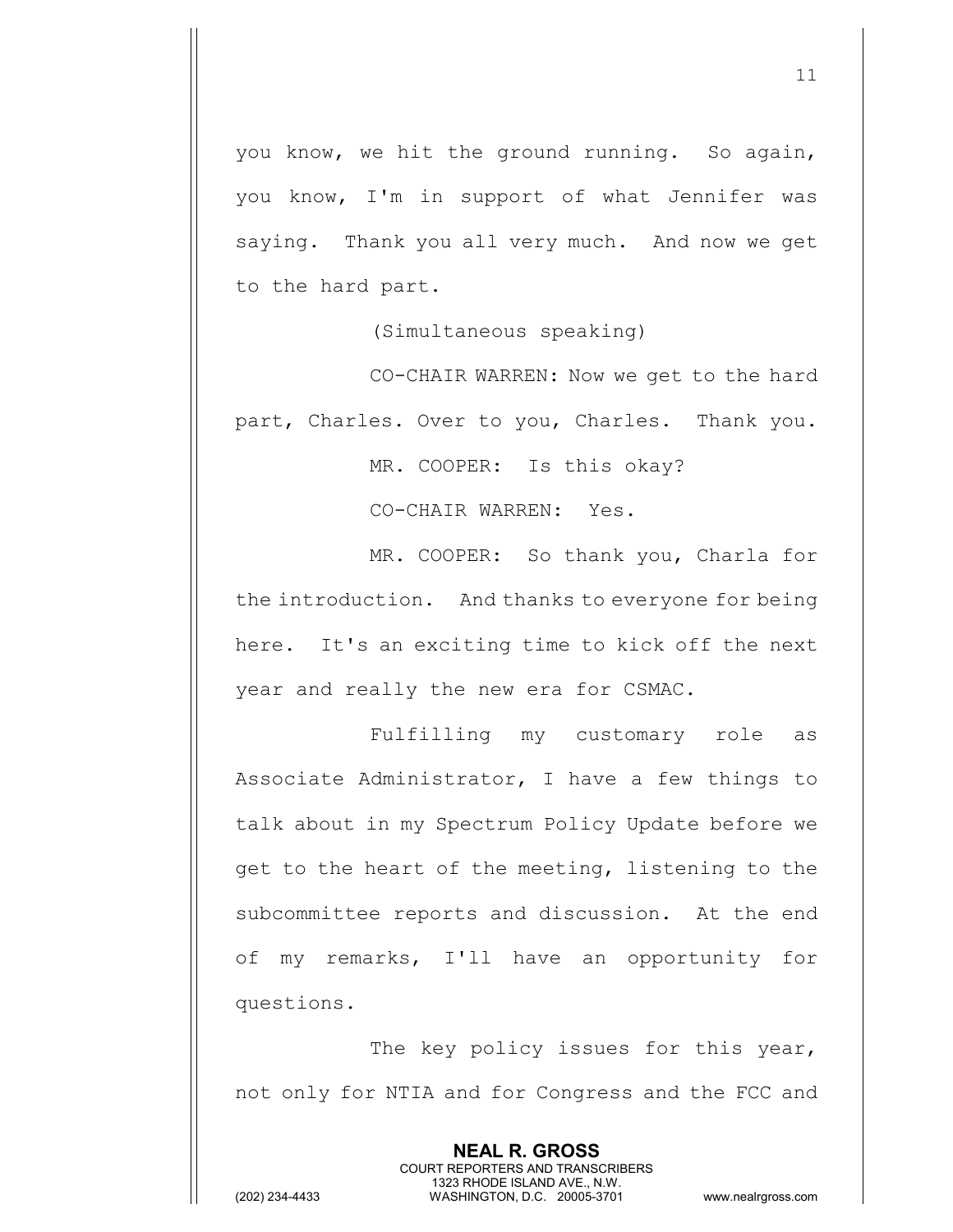federal agencies is the urgency to make more mid-band spectrum available for 5G wireless services. This is an effort we've been working on actually for many years. In fact, much of what we've been doing has been a result of investing time and resources over the past decade to develop sharing approaches and dynamic spectrum management techniques. We are now able to begin appointees as the Federal Communications Commission moves to allocate and make available many of these key middle bands.

As Doug mentioned earlier, on the 35.50, the 36.50, what we call the Citizens Broadband Radio Service, CBRS, NTIA has been working closely with the FCC throughout the past year to fine-tune the technical parameters to allow a vibrant commercial broadband service while protecting the vital defense radars in the band. With a final exchange of letters this past week, the process is essentially complete and the way is clear for commercial rollout and eventual CBRS auction in June of the priority access licenses

> **NEAL R. GROSS** COURT REPORTERS AND TRANSCRIBERS 1323 RHODE ISLAND AVE., N.W.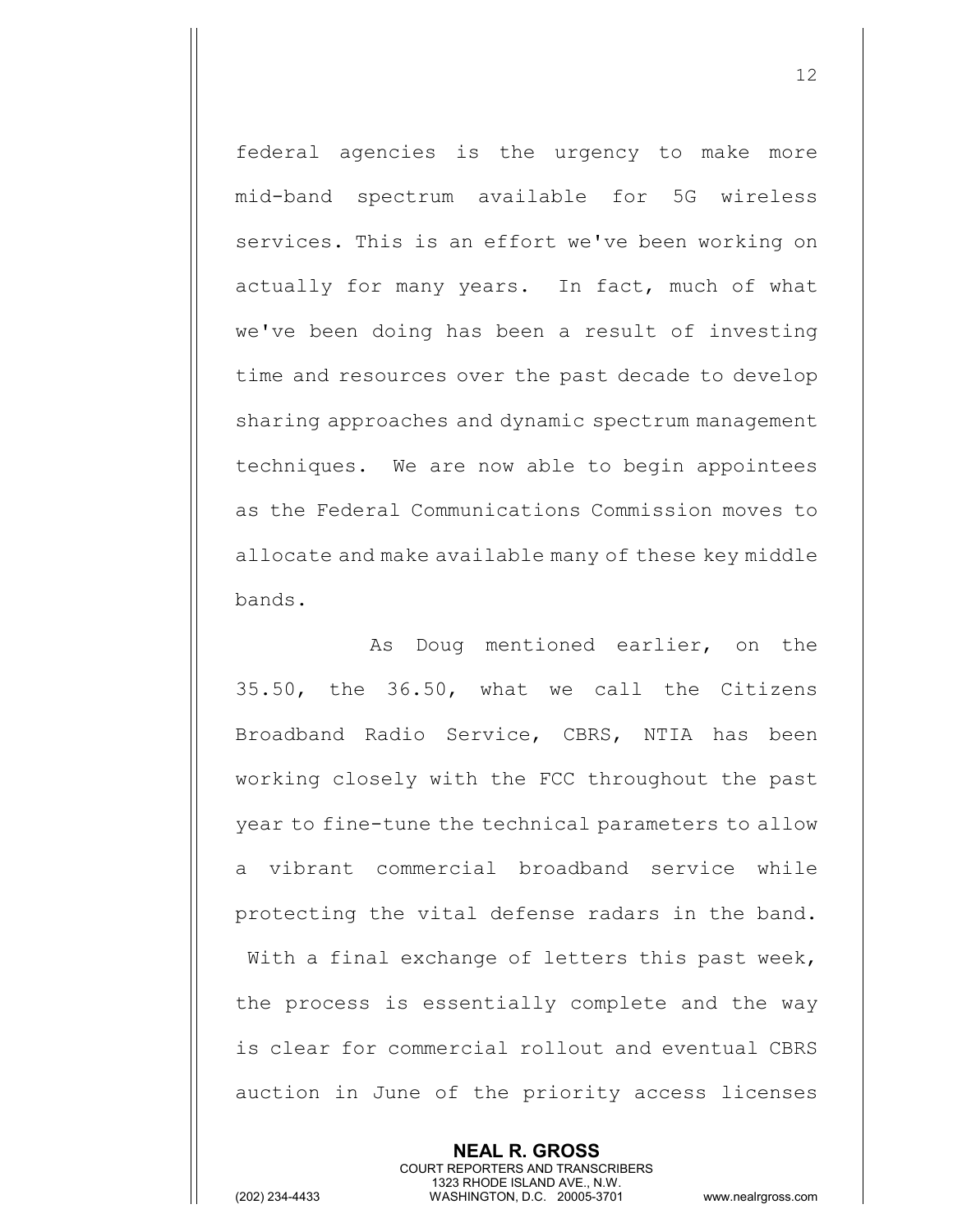in the band.

This is an important milestone in making this mid-band spectrum available. And it's also important for the future development of sharing among federal and non-federal users. NTIA has worked hard, along with the Commission and the Department of Defense and industry groups to lay down a firm foundation for spectrum sharing. The approach will incorporate for the first time, dynamic protection areas that will utilize spectrum access system and environmental sensing capabilities to provide a flexible dynamic sharing environment for commercial operations.

 One remaining matter related to the CBRS band has been DoD's request to receive funding through the Spectrum Relocation Fund for the transition to band sharing. DoD has submitted a transition plan. The technical panel approved that plan in late December just before Christmas. And it has been sent to Congress, the Commission, and the Government Accountability Office as statutorily required. The DoD Transmission Plan

> **NEAL R. GROSS** COURT REPORTERS AND TRANSCRIBERS 1323 RHODE ISLAND AVE., N.W.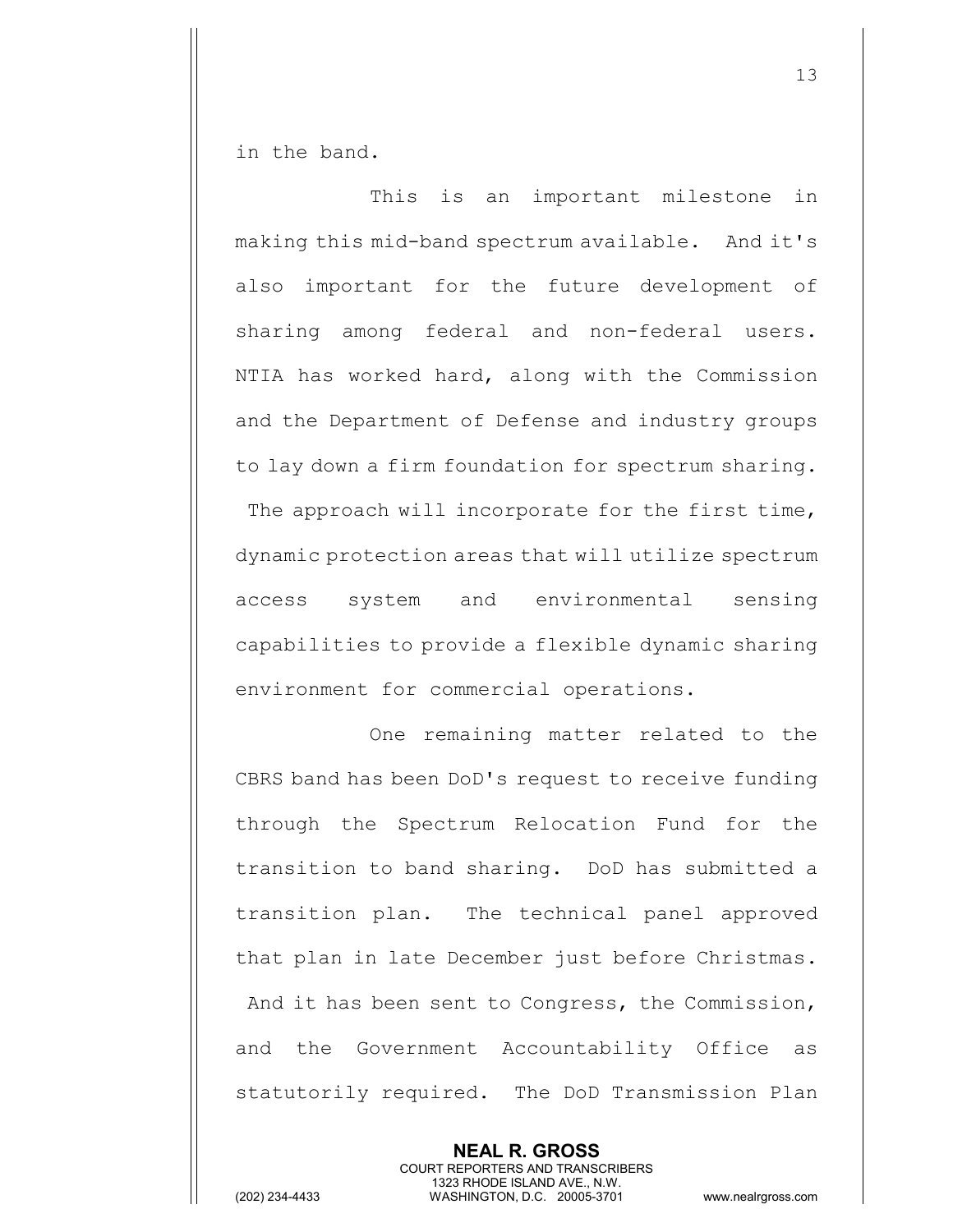will soon be posted on the NTIA's website. We wish the FCC a good auction and the industry and CBRS operators, the best of luck as they roll out the service with the regulatory work coming to a close.

Another key band NTIA has been considering is the 31.00 to 35.50 megahertz band. We are reviewing the entire band, which is a critical band for DoD radars that are in turn critical for national defense. These high-powered defense radar systems operate on ground base, shipborne, and airborne platforms making this band pretty complex in terms of sharing analysis.

The DoD systems operate nationwide and off the coast, as well as in a large number of bases. NTIA has identified the top 100 megahertz of the band, the 34.50 to 35.50 megahertz band as the best possible candidate to explore additional spectrum sharing. We are focused on this band for a more intensive feasibility study. The technical report of that study, which was released to us yesterday, indicates a spectrum sharing may be possible within this 34.50 to 35.50 megahertz band subject to

> **NEAL R. GROSS** COURT REPORTERS AND TRANSCRIBERS 1323 RHODE ISLAND AVE., N.W.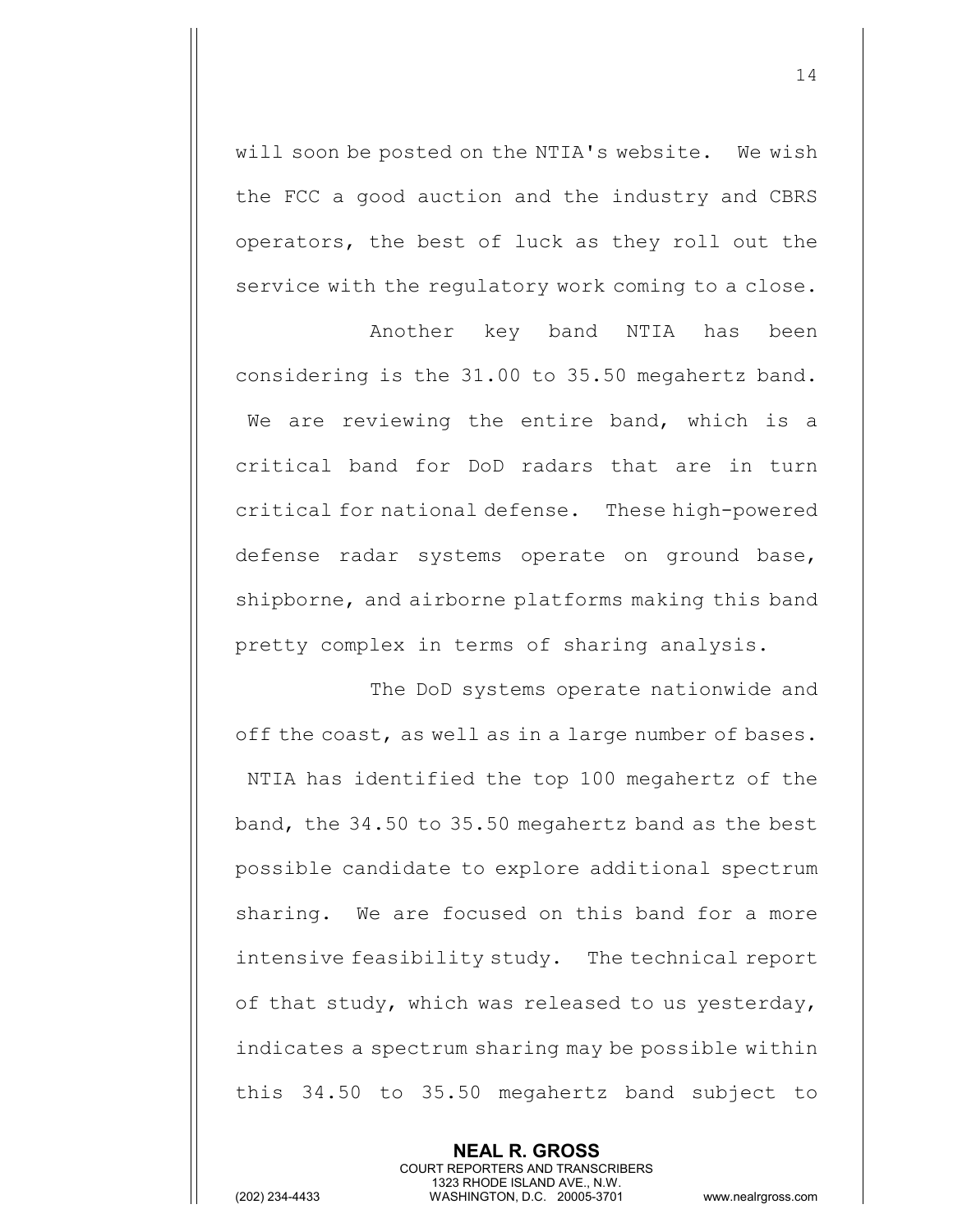further information and analysis while studying the utility of time-based sharing mechanisms.

We are preparing a report to Congress on the entire 31.00 to 35.50 megahertz band. This report is presently under internal review. We expect further discussion with Executive Branch, the Commission, and Congress as we move forward on it. Related to these issues is NTIAs ongoing technical work to explore innovative spectrum sharing and point advanced network processing for time-based sharing. Some federal operators operate intermittently and only in certain portions of the band. This use can be available according to mission requirements. Focusing on the timing of the actual use could open up opportunities for sharing when geographic or frequency-based sharing criteria may be impractical or more problematic. We call this approach 5G incumbent informing.

The NTIA is creating a working group to research how such a 5G incumbent informing would be implemented and operated in the 34.50 to 35.50 megahertz band. If successful, this approach

> **NEAL R. GROSS** COURT REPORTERS AND TRANSCRIBERS 1323 RHODE ISLAND AVE., N.W.

(202) 234-4433 WASHINGTON, D.C. 20005-3701 www.nealrgross.com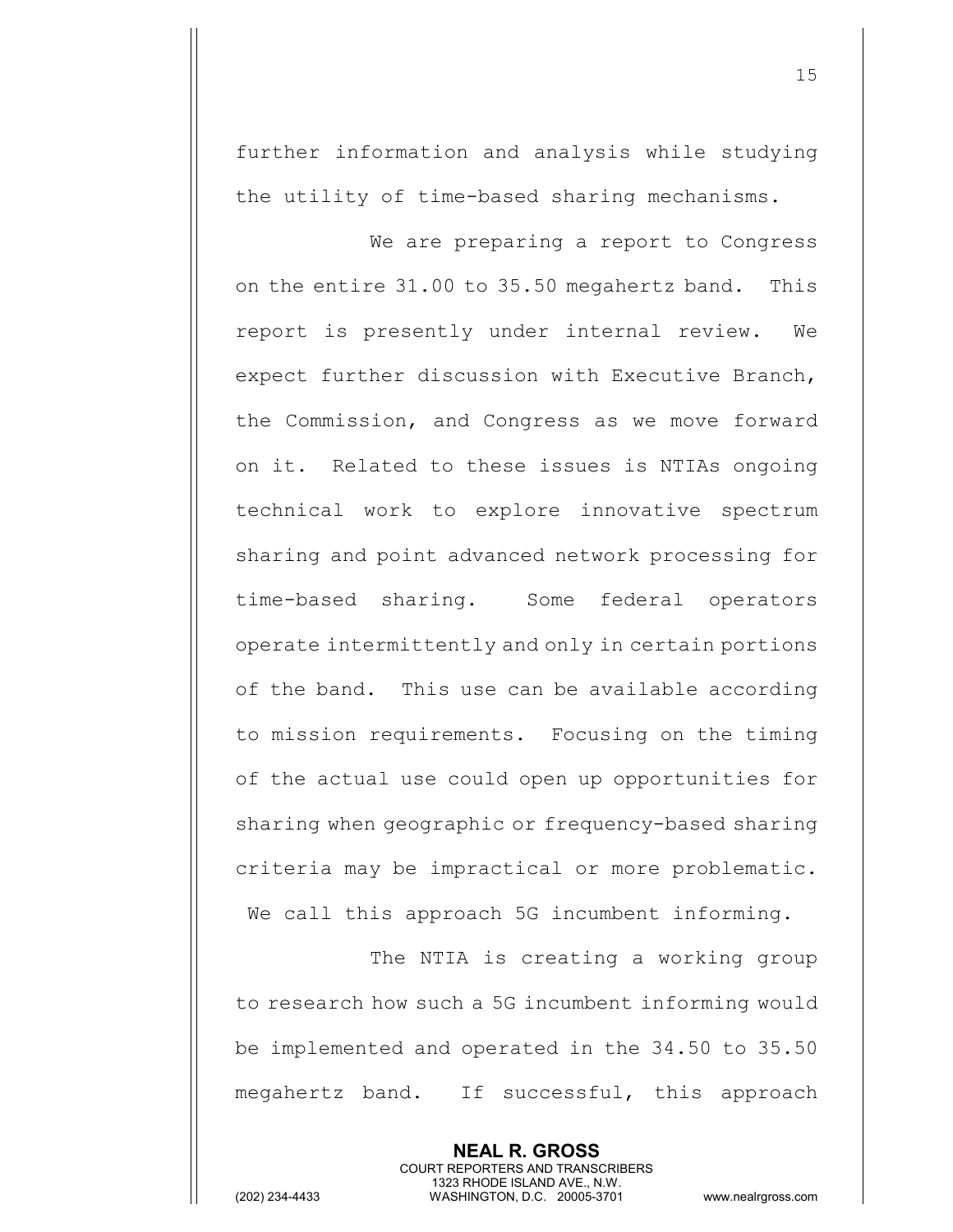ideally could be employed in other spectrum bands to facilitate sharing with non-federal 5G systems.

While the 3 gigahertz band is our top priority at the NTIA, we are also looking at potential ways to make spectrum available in other bands. This includes the ongoing sensor program, which is proposing to take a set of aging long and short range radars operated by various agencies and replace them with a single system. And in the process free up spectrum within the 13.00 to 13.50 megahertz band for auction for commercial wireless users.

In addition to reporting on the mid-band, NTIA will also be reporting to Congress on potential federal spectrum incentives. The MOBILE NOW Act requires us to report on potential isolation for regulatory measures that would provide incentives for federal agencies to use spectrum as effectively and efficiently as possible. Potentially making more spectrum available for sharing or other repurposing. We

> **NEAL R. GROSS** COURT REPORTERS AND TRANSCRIBERS 1323 RHODE ISLAND AVE., N.W.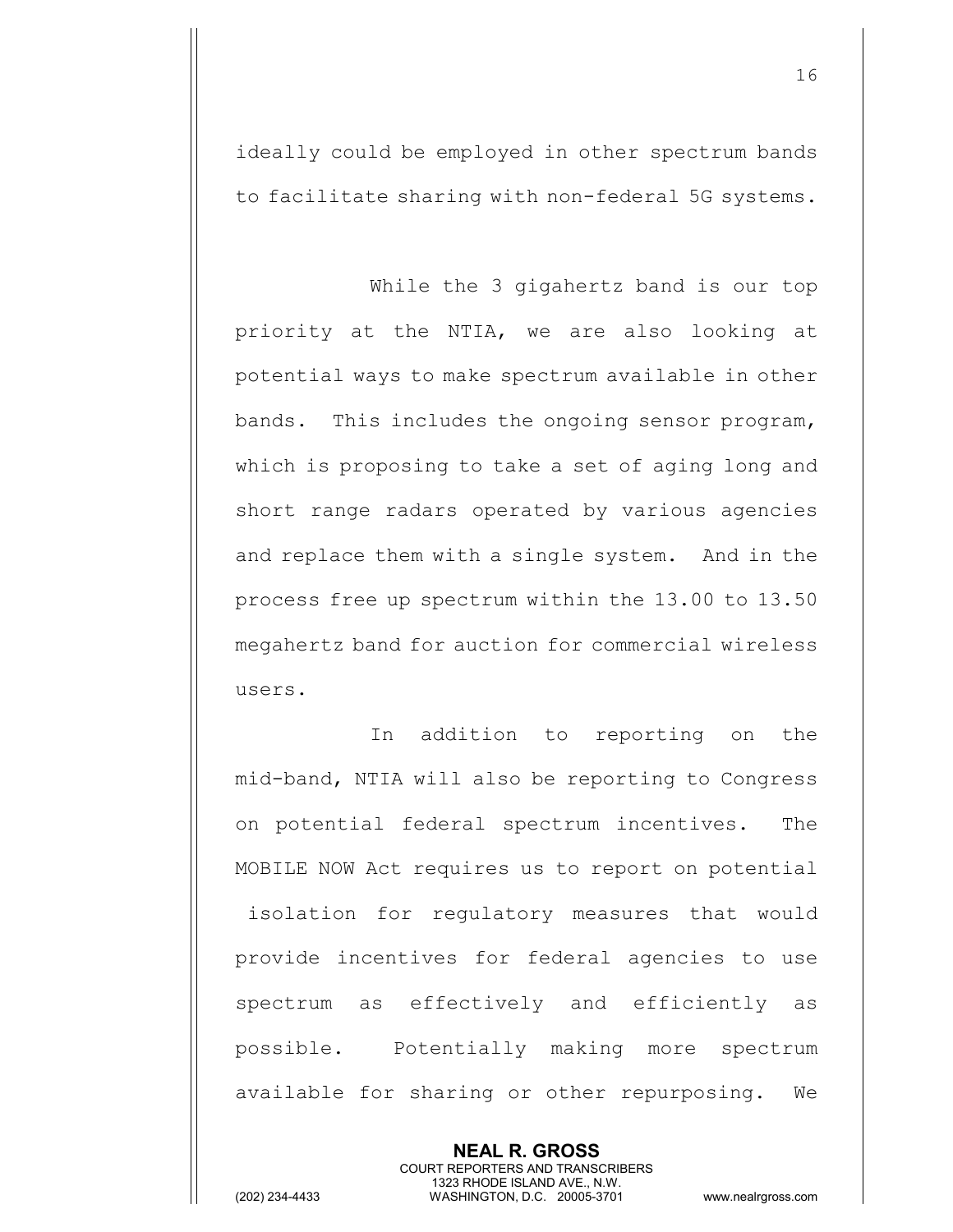expect to discuss an approach of allowing federal users to lease spectrum to non-federal entities, an idea included in NTIA's budget proposals for fiscal year 2019 and 2020.

The Secretary of Commerce last year submitted to President a document outlining a National Spectrum Strategy for the nation. To support that effort, NTIAs initiating some near term actions to prepare for the eventual implementation. For starters, NTIA is developing this connotation plan for the strategy --

For those on the teleconference line, you need to be muted.

CO-CHAIR WARREN: Maybe another voice. Everyone on the phone, please go on mute. It's actually interrupting here the flow of Charles' report. Thank you.

MR. COOPER: For starters, NTIA has developed an implementation plan for the strategizing and working for the federal agencies to build a policy and institutional framework for implementation. One example of this is seeking

> **NEAL R. GROSS** COURT REPORTERS AND TRANSCRIBERS 1323 RHODE ISLAND AVE., N.W.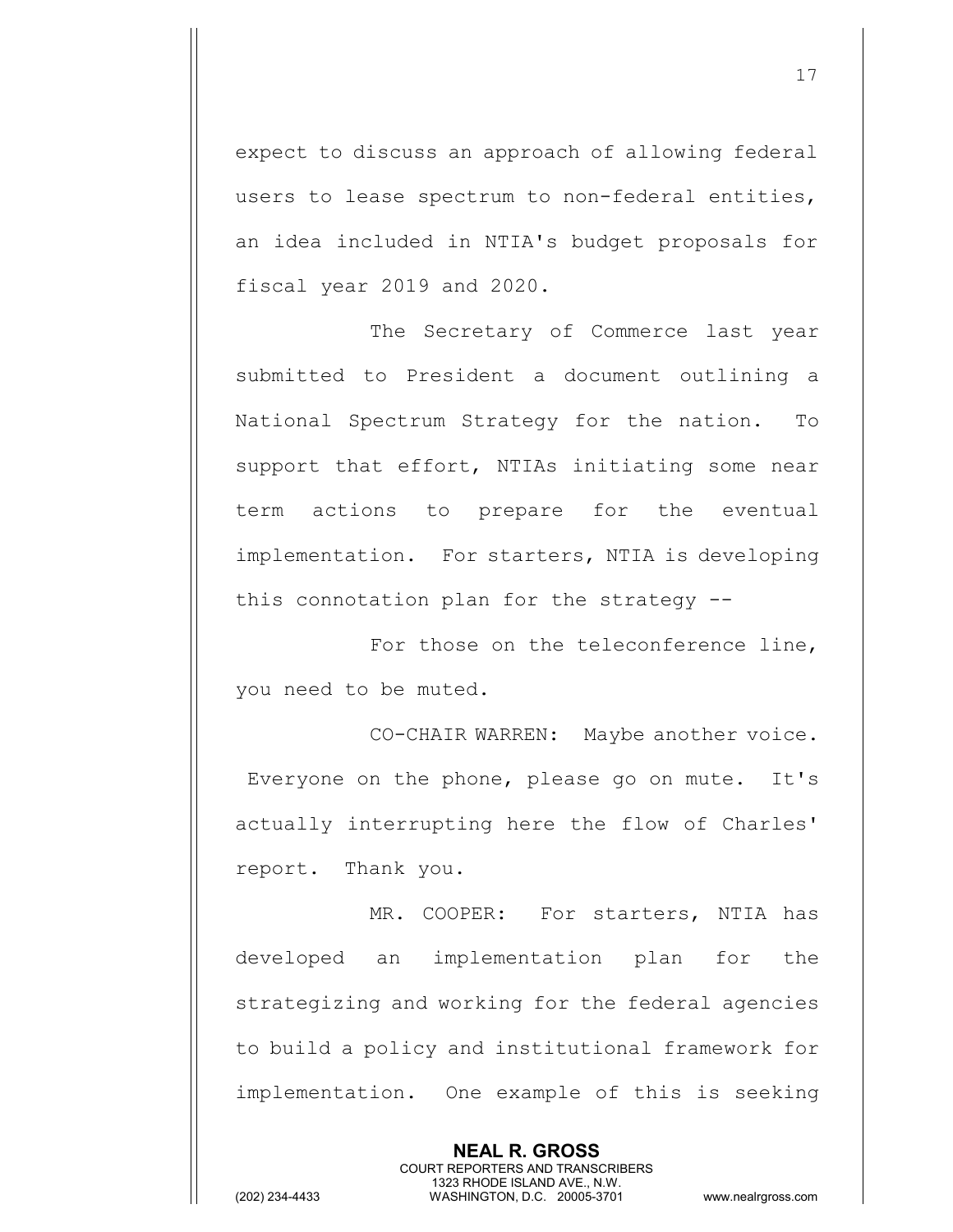to formalize the Policy and Planning Steering Group, what we call the PPSG, an advisory body that brings together high level department and agency officials to discuss spectrum policy issues. The PPSG has been the principle form for intergovernmental discussions of the spectrum policies and strategies. Members include the federal agencies and the Commission.

And of course, today's question number one and CSMAC directly addresses that effort. Specifically CSMAC is developing recommendations for reforming the governance model for spectrum management.

I'll turn now to the WRC Conference in Egypt, which concluded in November resulting in positive outcomes for the U.S. WRC19 produced gains in providing sufficient, globally harmonized satellite allegations, paving the way for next generation systems such as a new non-geostationary orbit constellation to be built by many U.S. companies. WRC19 also provided harmonized wide-band spectrum identifications for 5G and teed

> **NEAL R. GROSS** COURT REPORTERS AND TRANSCRIBERS 1323 RHODE ISLAND AVE., N.W.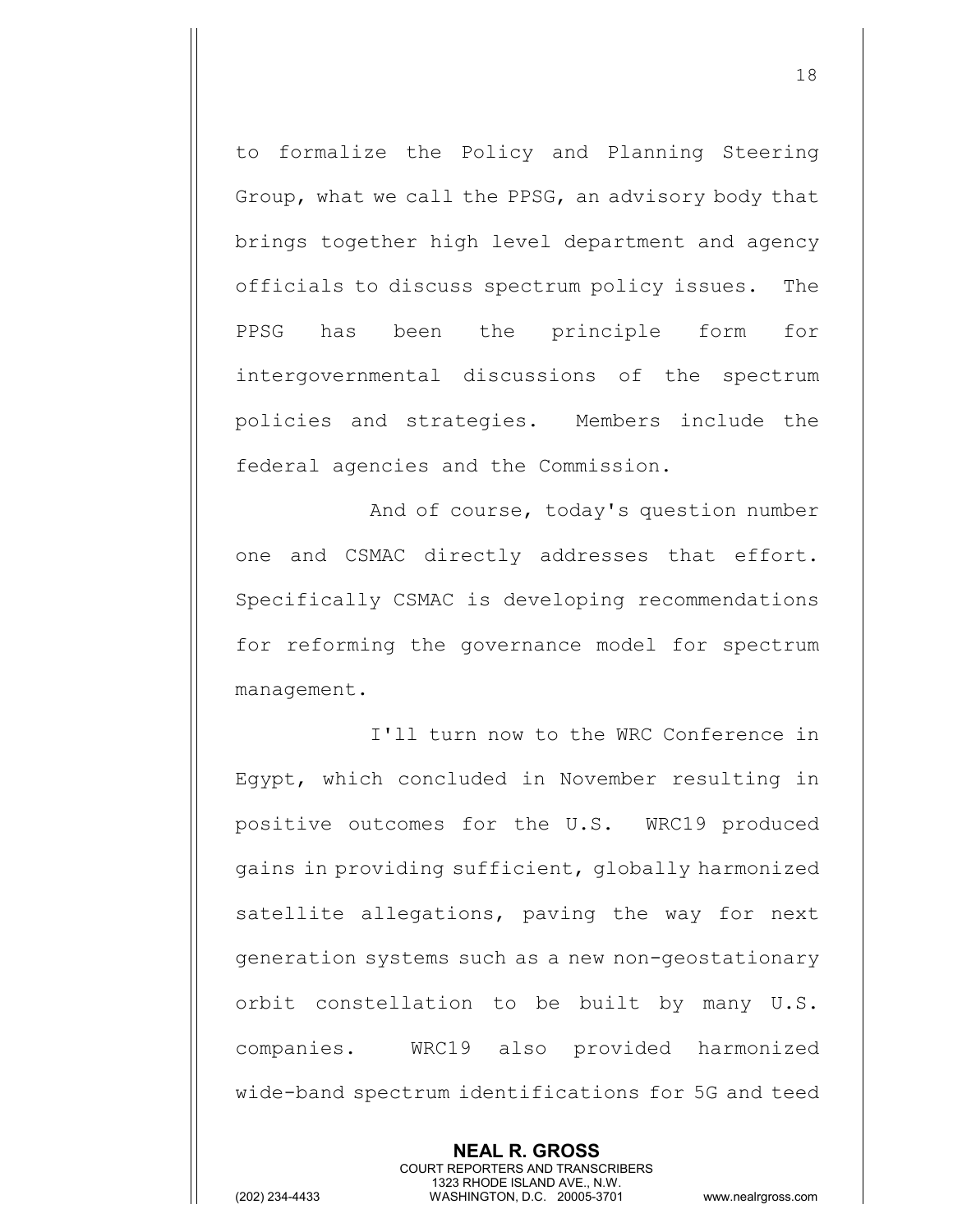up possible further identification for WRC23 and demands.

On a practical note, NTIA is already moving to set up the IRAC Working Group known as Ad Hoc 206, which will examine the WRC19 final acts and determine how to implement them in U.S. regulations, including the NTIA manual.

Before turning the meeting back over to the CSMAC Chairs, I want to thank you for all the thoughtful work you've been put into this cycle. Your contributions are vital to our work at NTIA. The questions you are working on are far reaching and really are central to the future of spectrum management in the U.S.

The subcommittee on spectrum strategy governance for example has a significantly open and broad scope for considering how best to organize spectrum institutions and approaches. The group already has launched a work effort to consider the merits of fundamental changes we could institute in the way we determine spectrum policies and carry out spectrum management.

> **NEAL R. GROSS** COURT REPORTERS AND TRANSCRIBERS 1323 RHODE ISLAND AVE., N.W.

(202) 234-4433 WASHINGTON, D.C. 20005-3701 www.nealrgross.com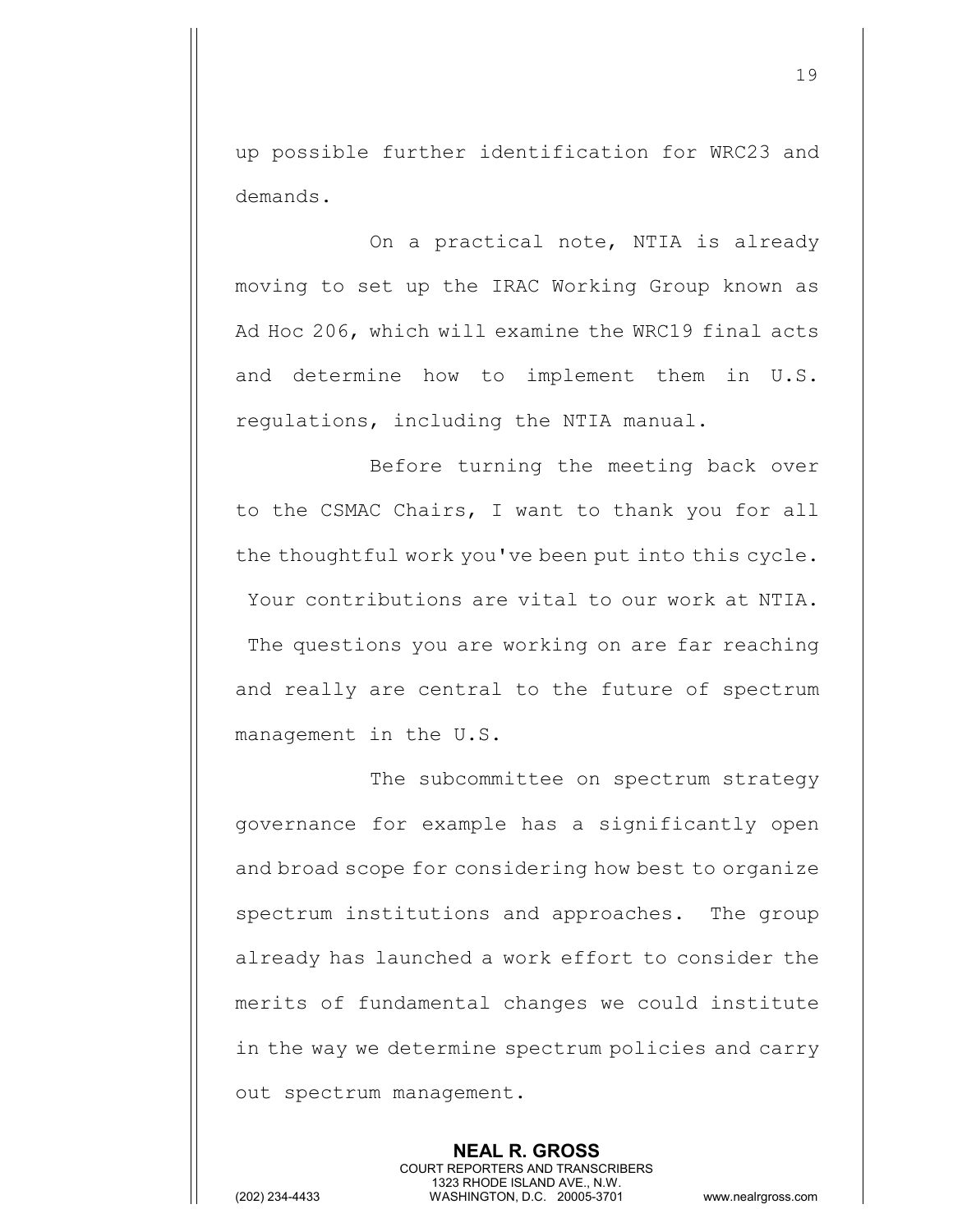The other committees are working on key issues including non-federal spectrum use, interference detection and prevention, and spectrum or unmanned aircraft systems. These are tough questions. They have important and potentially high stakes implications. And they will require a great deal of consideration. So I thank you for taking on these issues and for your persistence and hard work. As always, please let me know how best we can assist you on this ongoing process.

I think it would be appropriate to take a few moments to acknowledge the recent loss of two individuals who have contributed so much in the development of the spectrum-based industries in the U.S. throughout their service both inside government and in the private sector.

We remember Charlie Rush, who was a member of our own family here at the NTIA. Charlie was a proud graduate of UCLA with a PhD in Atmospheric Physics. University of Colorado with a Master's in Public Administration. And Temple

> **NEAL R. GROSS** COURT REPORTERS AND TRANSCRIBERS 1323 RHODE ISLAND AVE., N.W.

(202) 234-4433 WASHINGTON, D.C. 20005-3701 www.nealrgross.com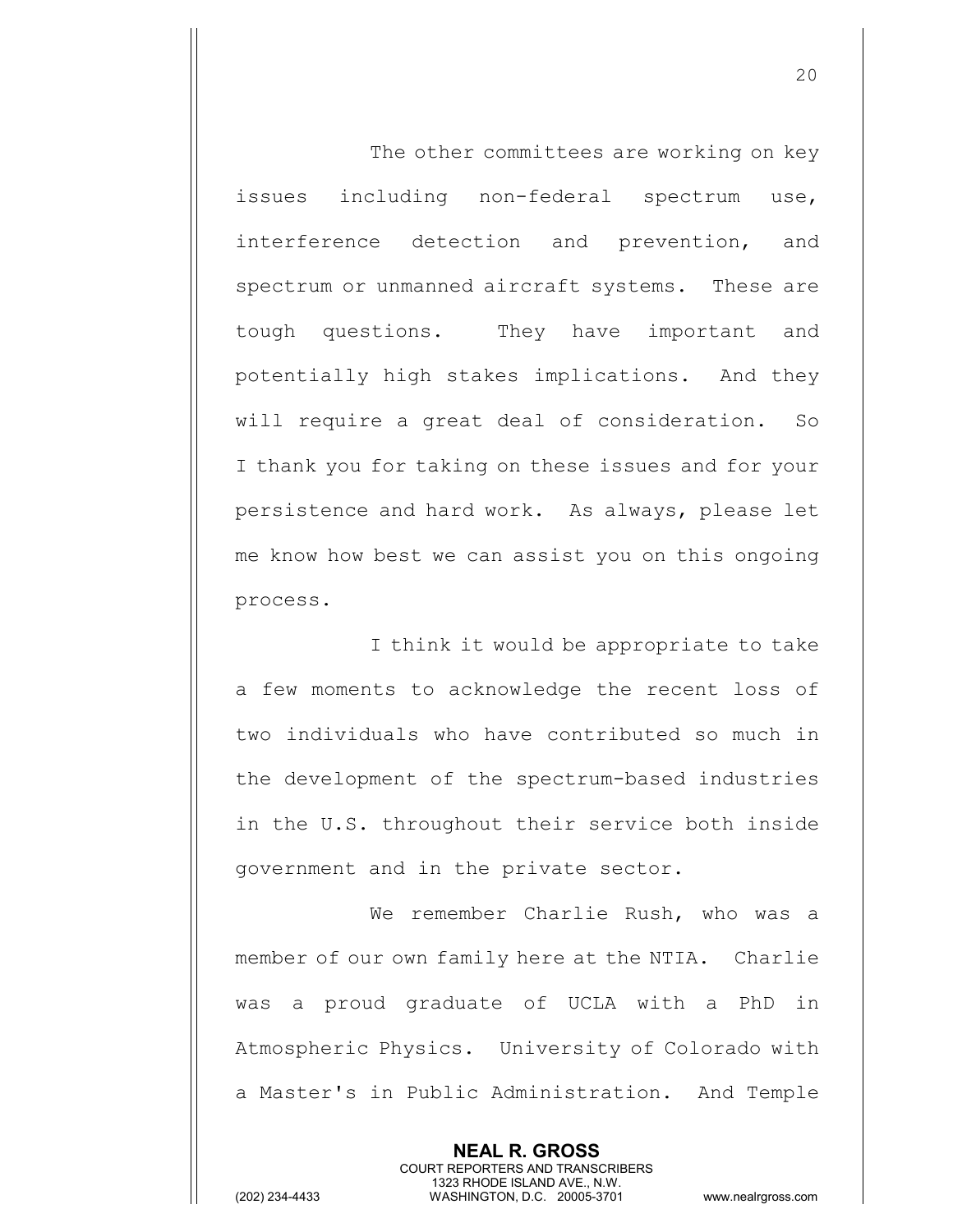University with a Bachelor's in Physics. He had a successful career in a top NTIA leadership position serving as a chief scientist and later as an associate administrator of NTIAs Office of International Affairs and Acting Associate Administrator of NTIAs Office of Telecommunications and Information Applications.

He went on to the private sector and spent more than 20 years as an independent consultant for numerous organizations as an expert in the communications industry. Charlie served on many international delegations and always gave us the benefit of his intellect and experience. Charlie passed away on January 3rd, but we will always remember the impact he made in our community.

We also remember Diane Cornell who passed a few days later on January 7th. Diane served twice at the FCC where she was a legal advisor and counsel to two chairmen; Reed Hunt and Tom Wheeler. Between her stents at the Commission, she also worked at CTIA and Inmarsat. Throughout her career, she was an ever present force in

> **NEAL R. GROSS** COURT REPORTERS AND TRANSCRIBERS 1323 RHODE ISLAND AVE., N.W.

(202) 234-4433 WASHINGTON, D.C. 20005-3701 www.nealrgross.com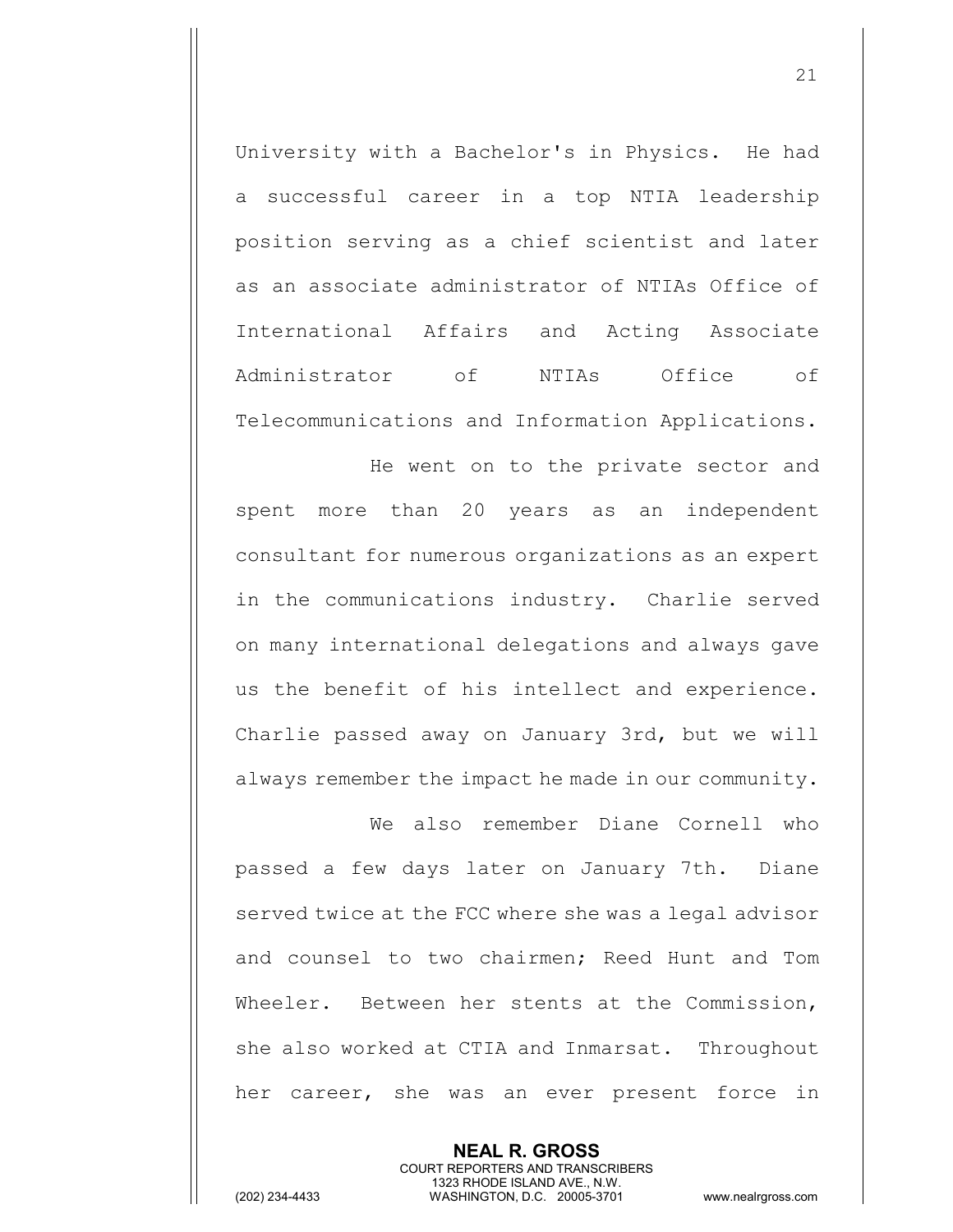Washington for her policy making skills and her leadership. We will miss them both. And we will try to follow the example they have set forth with great dedication and professionalism in their careers.

I'd also like to honor Julie Knapp who retired from being with the FCC, Chief of the Office of Engineering and Technology. Julie has been an important model for me, both when I was in the private sector and here within federal employment. She effectively managed and engineered a based-spectrum organization. Best wishes to you, Julie, in your retirement.

I'll take this opportunity to open the floor for any questions.

CO-CHAIR RATH: Any questions from CSMAC members? Okay, maybe during the course. Because you went over a myriad of things. There was a lot that you all have been doing. And thank you for sharing all of the -- that was a quite a laundry list of details, so thank you very much. We hope you're still happy that you're the Associate

> **NEAL R. GROSS** COURT REPORTERS AND TRANSCRIBERS 1323 RHODE ISLAND AVE., N.W.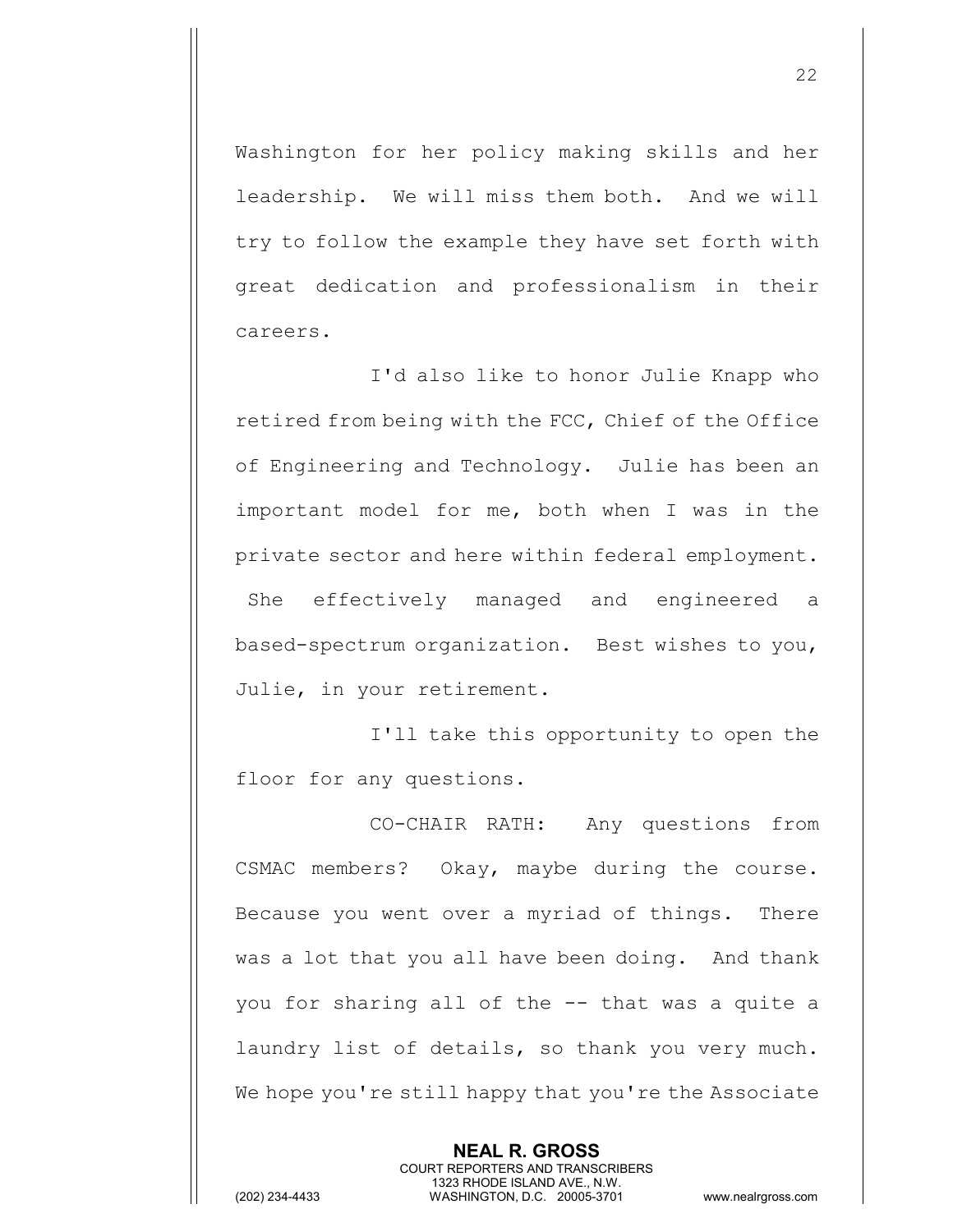Administrator. It's been very productive.

CO-CHAIR WARREN: -- And just a quick comment to the people on the phone, please make sure that you're muted. We continue to get some interference here. Thanks.

CO-CHAIR RATH: So with that, absent any questions for Charles, we will go to the Subcommittee Working Group reports, starting with Working Group 1, co-chaired by Mary Brown and Jennifer Manner and I'll turn it over to you two.

MS. MANNER: Thank you. Can you guys hear me?

CO-CHAIR RATH: You may need to turn it on.

MS. MANNER: Okay. Can people hear me. I'm the only New Yorker who's this soft spoken -- only at times. So thank you so much on behalf of Mary and I --

CO-CHAIR WARREN: Is there any way to mute people on the phone, if they won't mute themselves?

(Off-mic comments)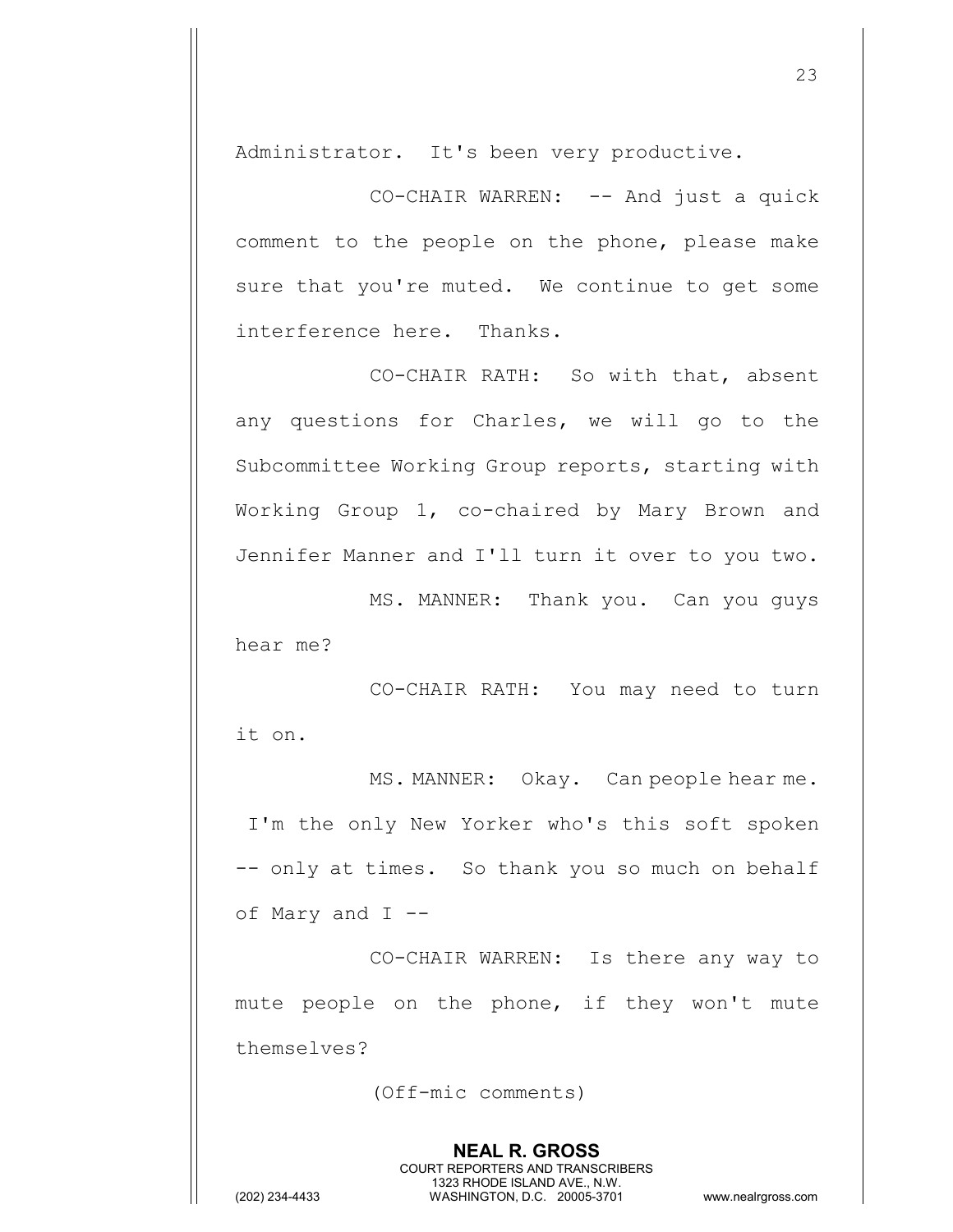CO-CHAIR WARREN: Okay, so Michael or Wayne or Donna, Ruth, Kurt, could you please - you all go on mute. I don't know where the interference is coming from -- where the noise is coming from. But if you could all do that, that would help us here. Thank you. Jennifer, back to you.

MS. MANNER: So thank you so much on behalf of Mary and myself, we want to thank you for having us present today. I think we've made significant progress, at least the first step of significant progress I should say on our task. If you go to our mandate -- And before I start, I do want to thank all our members. And our members are called out at the end of the presentation in the Annex. And I specifically -- Mary and I specifically want to thank Chris who's our liaison at NTIA for all the help there too, as well as the NTIA staff.

So starting with our mandate, we were really -- as you can see it's on Page 2 of the document, which should be the U.S. Implementation

> **NEAL R. GROSS** COURT REPORTERS AND TRANSCRIBERS 1323 RHODE ISLAND AVE., N.W.

(202) 234-4433 WASHINGTON, D.C. 20005-3701 www.nealrgross.com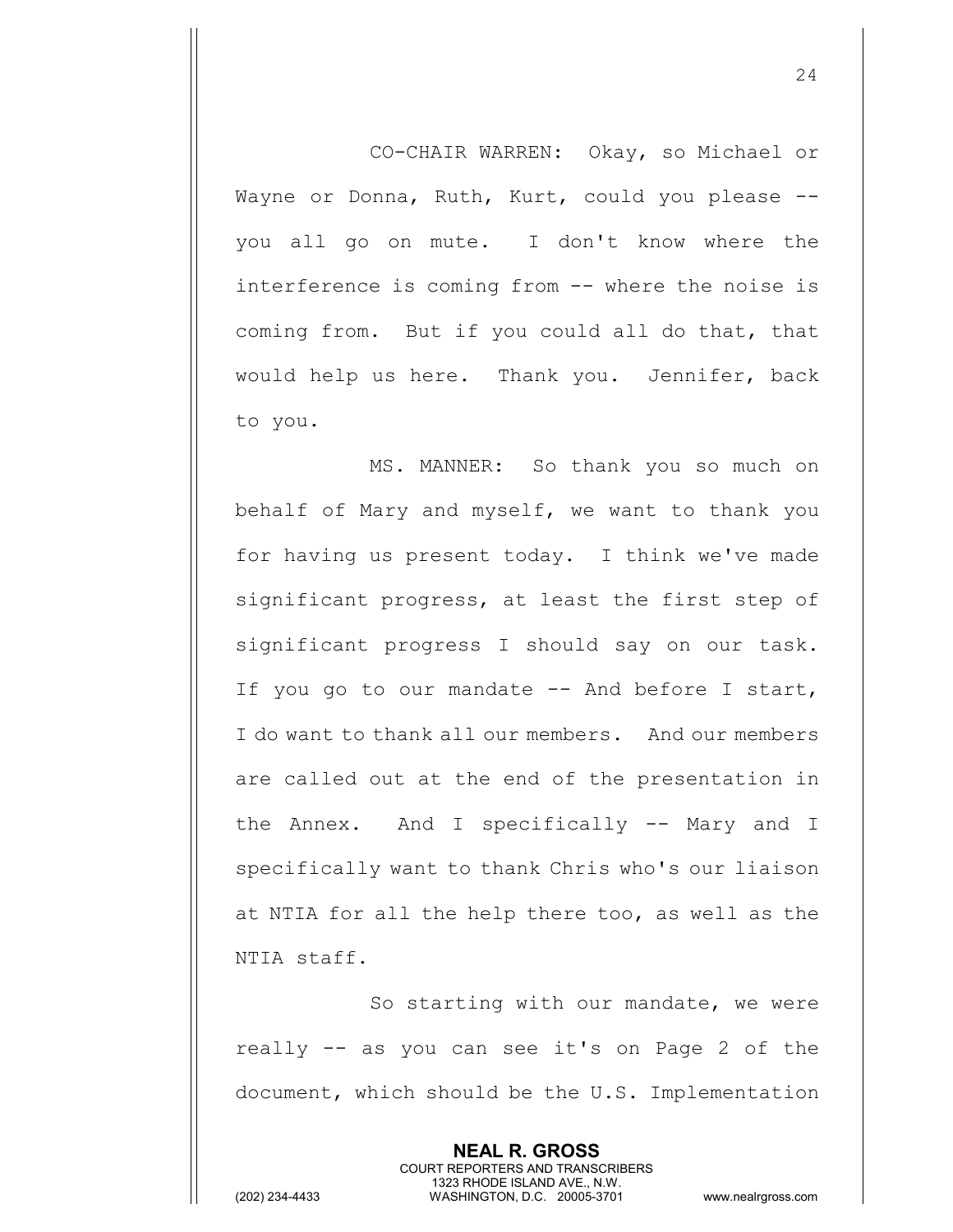Structure or governance model for the National Spectrum Strategy. Okay, can folks hear me better with this?

## CO-CHAIR RATH: Yes.

MS. MANNER: Okay. I'll speak up. How's that? Okay, so sorry. So we were actually given a mandate around the National Spectrum Strategy, which of course has not been released yet. So we spent a lot of time as a group determining what to do next. And I'm not going to read you that mandate. But I want to share with you on Page 2, the initial view of the working group on the mandate. And this is something I think we all subscribe to and I think is important as we go through our presentation and the different options we're presenting today, that folks take this into view.

So there's a general agreement among the working group that our country's current approach for managing the use of spectrum is no longer effectively serving the needs of the entire stakeholder community and would benefit from

> **NEAL R. GROSS** COURT REPORTERS AND TRANSCRIBERS 1323 RHODE ISLAND AVE., N.W.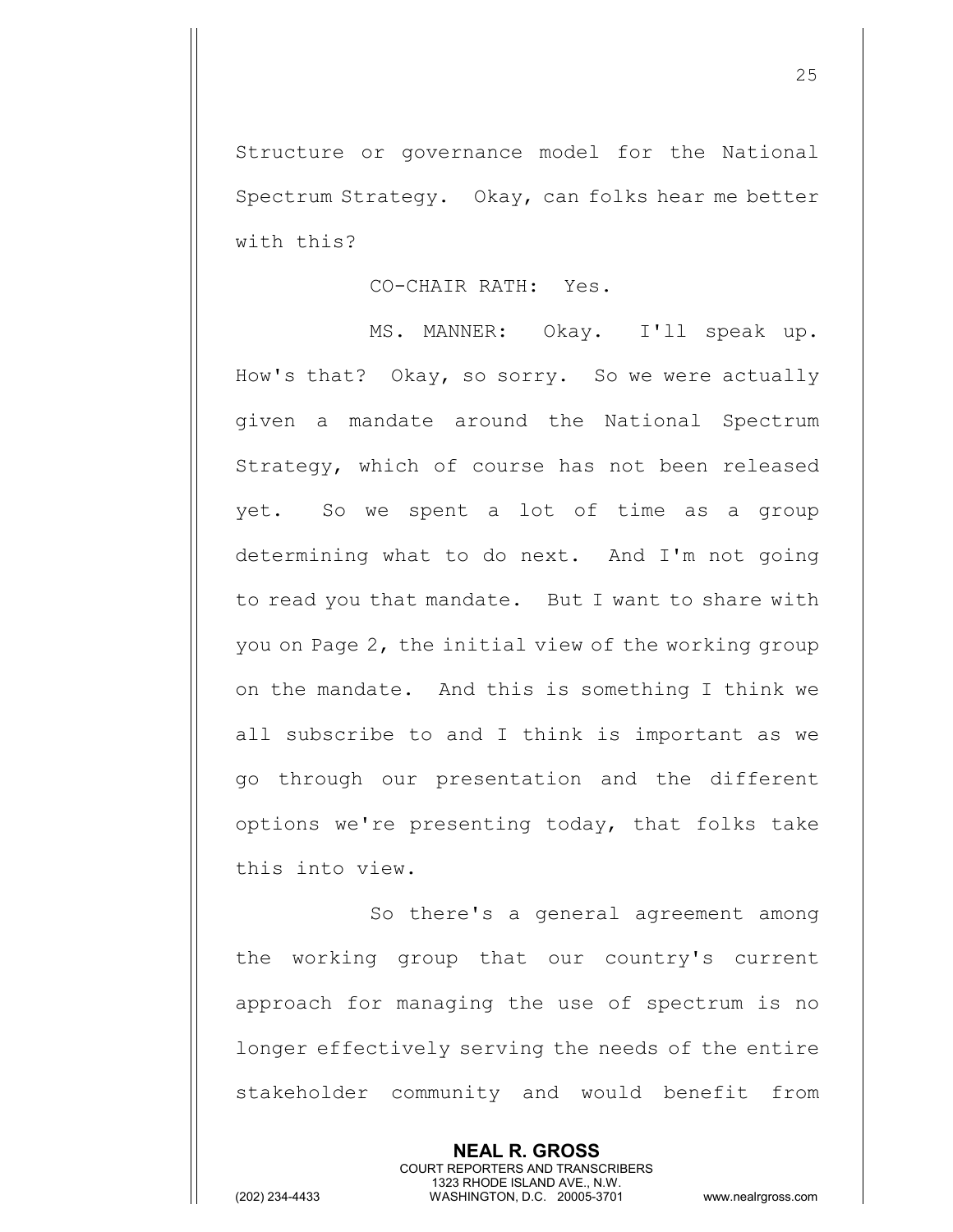reform. Moreover, with the increased use of spectrum by all stakeholders, we agree that issues around spectrum sharing and band adjacencies will need to be handled with both speed and skill to ensure that the U.S. is making the most of its critical national resources.

So when we were given this mandate to work in the group, we sat down and we've all pretty much gotten around this. And you'll the work that Mary and I are going to present today really focuses on this mandate and stems from that. So before I turn this over to Mary to walk through the broad options that we've talked about  $-$  and she'll walk through the process and how we decided on those and what they mean in next steps, we have held six meetings since October 10th, though it seems like a lot more. But they've been very long and very substantive meetings.

We've reviewed key parts of existing statutes and regulations to ensure a common understanding of the current environment. And I'd like to call attention in Annex A or the first annex,

> **NEAL R. GROSS** COURT REPORTERS AND TRANSCRIBERS 1323 RHODE ISLAND AVE., N.W.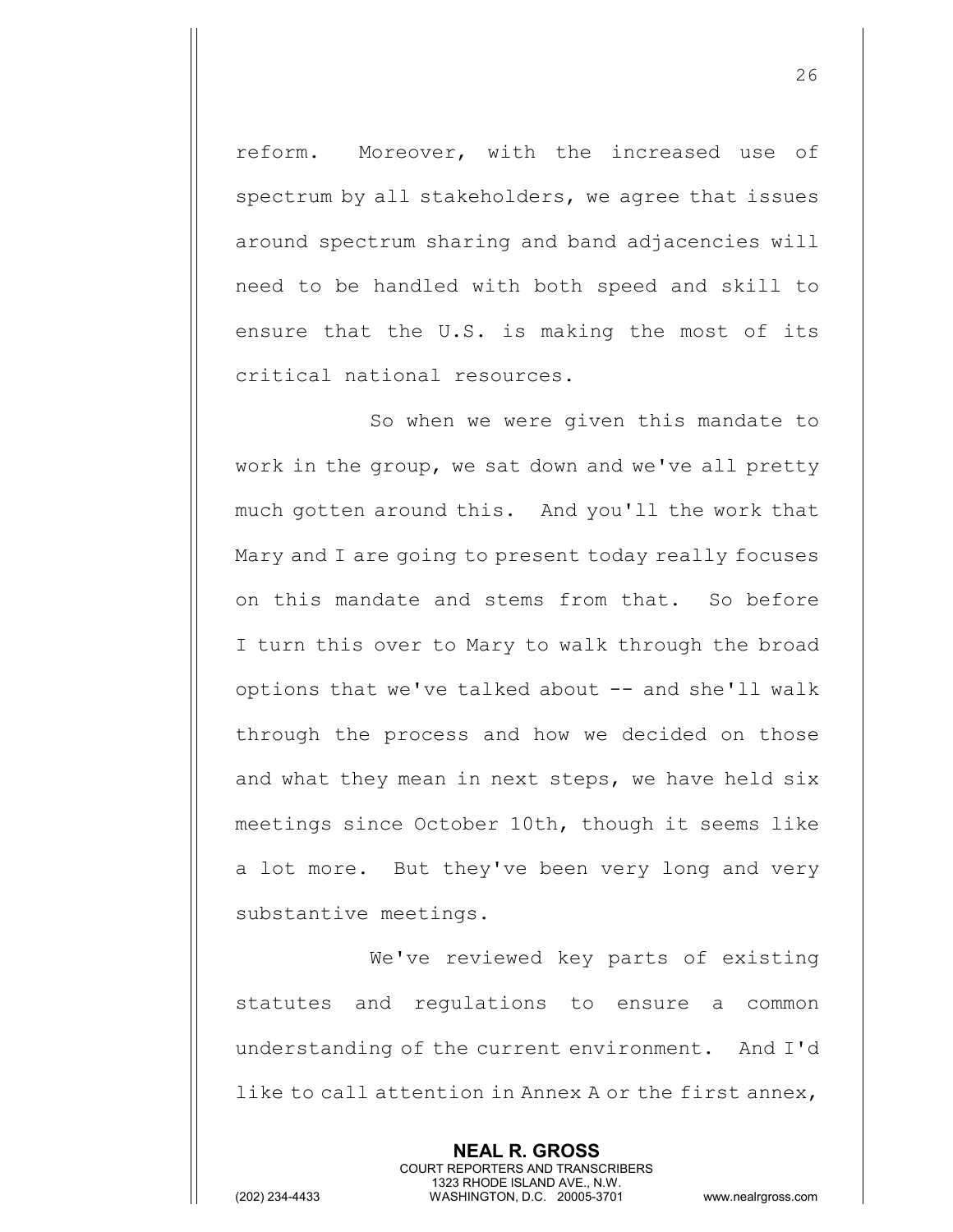to some work done by Dale Hatfield's students at the University of Colorado at Boulder who put together a really nice short piece on the history of spectrum management. Just a history, it's very short and very concise. Our group didn't have time to review that, but that's something that Dale and his students submitted into the group.

We solicited contributions from all the members of our working group on governance ideas with a goal of developing a reasonable -- or I would even say a broad array of available governance model options for consideration. And that's what we're presenting today. We invited a very distinguished guest speaker, Peter Tenhula from NTIA to talk to us about IRAC operations, which was really critical to some of our evaluations. I've already thanked Dale, so I won't do that again. But we can never thank him too much.

And we decided on operational rules for this phase of the investigation, which is really our first step here. But in the absence of a final National Spectrum Strategy, we put forward our best

> **NEAL R. GROSS** COURT REPORTERS AND TRANSCRIBERS 1323 RHODE ISLAND AVE., N.W.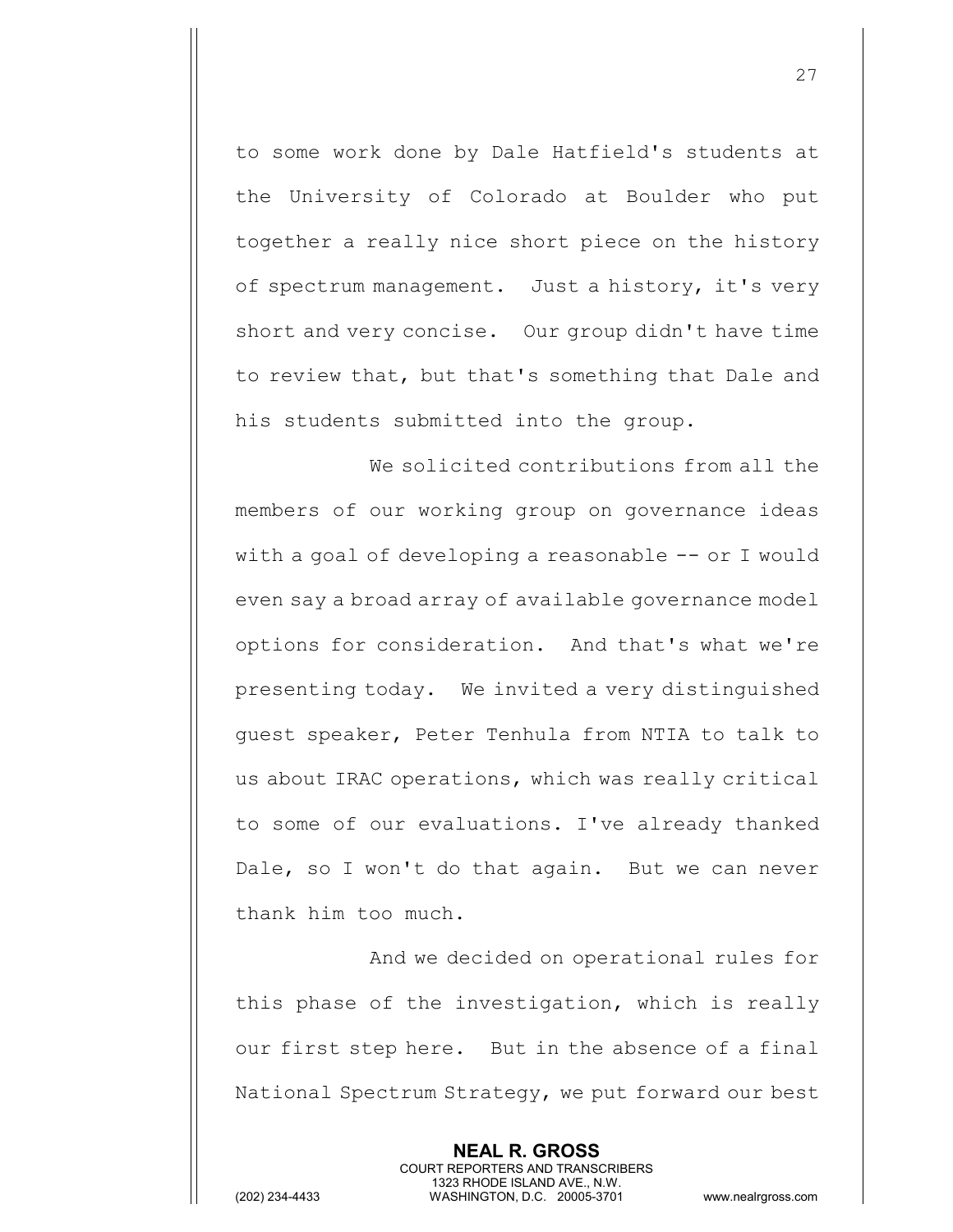ideas for improving governance -- spectrum governance. And our initial focus was really domestically. We do think that international needs to be studied as well, but we didn't think we could get there until we focused on the domestic cases. So with that, I'll turn this over to my Co-Chair, Mary.

MS. BROWN: Thank you, Jennifer. Can everyone hear me? Okay. This is going to fall off. Do you want to try again?

CO-CHAIR WARREN: So once again, for those of you on the phone, so Wayne, Michael, Kurt, Ruth, Carl, we really need you to go on mute.

MS. PRITCHARD-KELLY: So my phone shows myself as muted, I unmuted myself to say this. So I'm going to mute again, but I hope it's not me.

CO-CHAIR WARREN: Thank you, Ruth. We've just learned that actually it's open mic to everybody who's dialing in. So folks probably aren't paying attention, so okay.

> **NEAL R. GROSS** COURT REPORTERS AND TRANSCRIBERS 1323 RHODE ISLAND AVE., N.W.

MS. BROWN: Okay.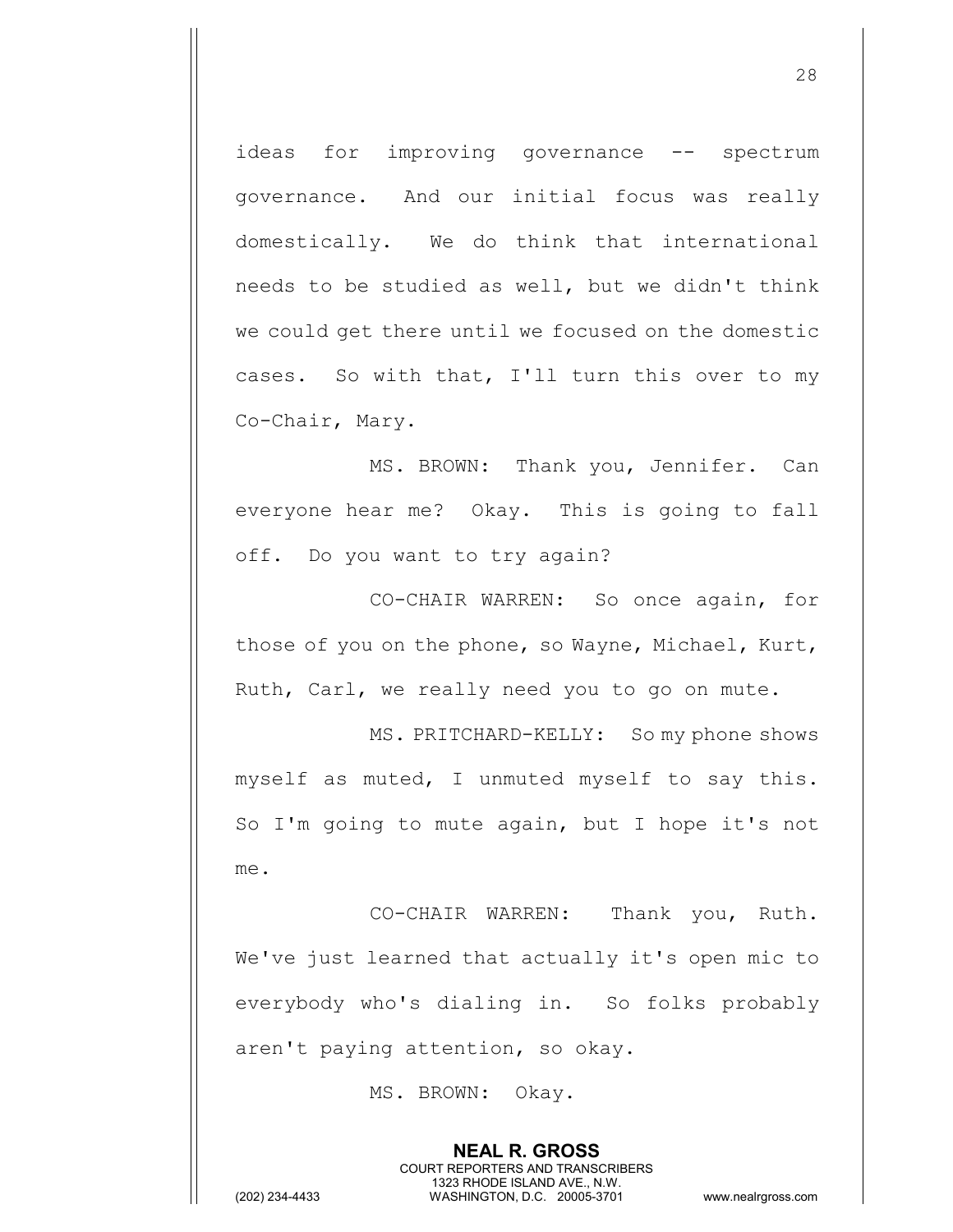CO-CHAIR WARREN: We need to fix that going forward.

MS. BROWN: Okay. All right, so there are a number of ways to approach problems with spectrum governance or taking a look at options for spectrum governance. And what the committee decided to do was first, gather up a set of options that we could all look at and evaluate. We felt that getting sort of concrete ideas out on the table would be the fastest way to get to an answer in response to the mandate, which we understood we had somewhere between six and nine months to come up with an answer.

So what we're going to do today is just walk you through the six options that the committee has looked at to date. And at this point, I want to stress, we're just listing options. The committee has not evaluated these options in the sense of discussing pros and cons at this point. Many of you will probably have opinions on what's good and what's bad about some of these options, I'm sure. But understand the working group hasn't

> **NEAL R. GROSS** COURT REPORTERS AND TRANSCRIBERS 1323 RHODE ISLAND AVE., N.W.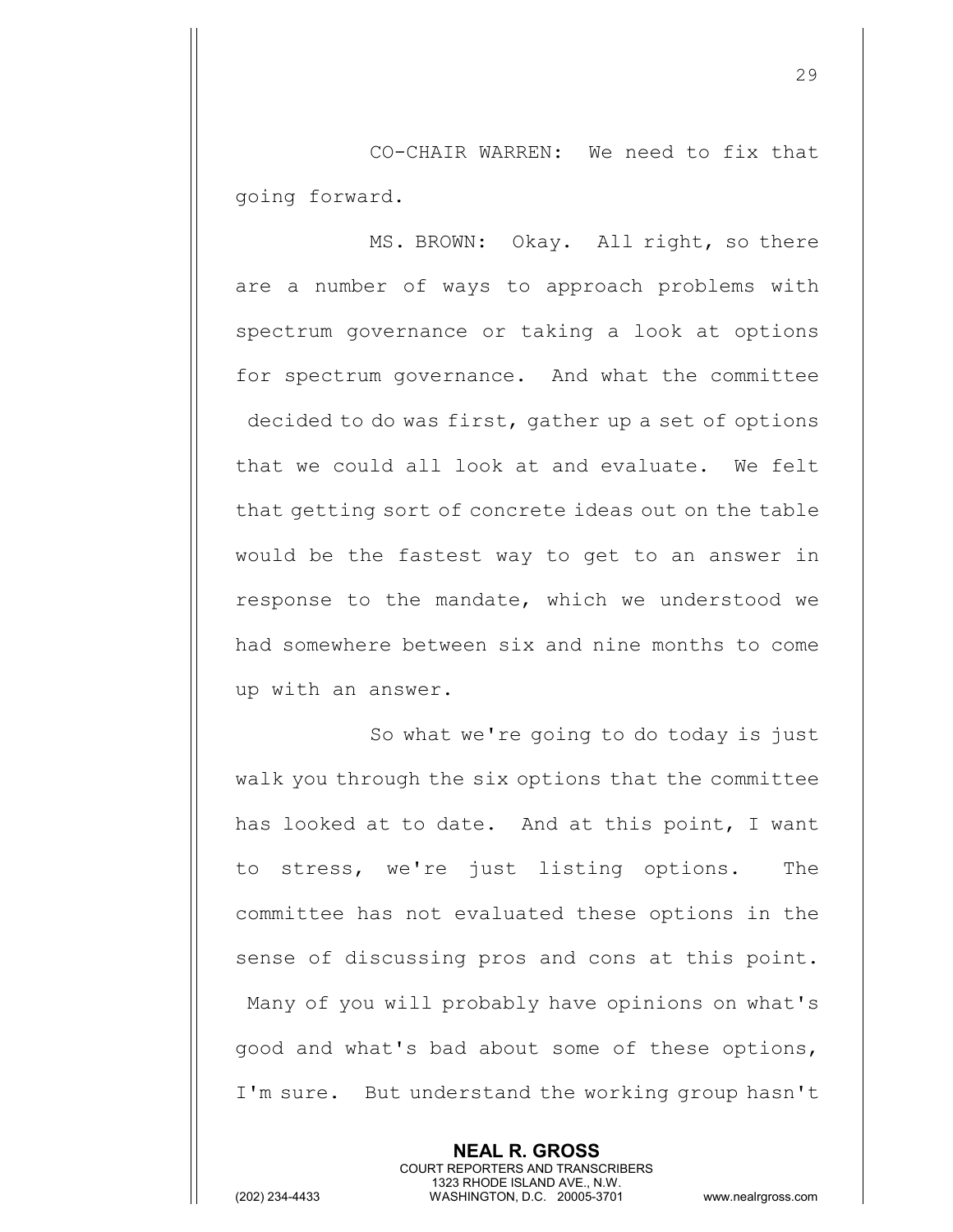had that conversation yet. All we have been focused on is making sure we have a credible list of options that we think represents sort of the full spectrum, if you will, of choices that should be evaluated. And then in our next phase of work, we'll be going to discuss what are the pros and the cons, the benefits, and so forth. And we'll have a slide on that at the end.

So we have just listed them here, not in any particular ranked order, but just for identification purposes. And let me just go through the six. And then we'll go through the six sort of in more detail. But this is just to help orient you around what we're talking about.

The first option listed here, Option A is a new Full Service Spectrum Agency. So this would be an entirely new entity that would gather underneath its operations all of the spectrum activities that the NTIA currently performs and all of the spectrum activities that the FCC currently performs from the beginning of setting policy and allocation, all the way through rules,

> **NEAL R. GROSS** COURT REPORTERS AND TRANSCRIBERS 1323 RHODE ISLAND AVE., N.W.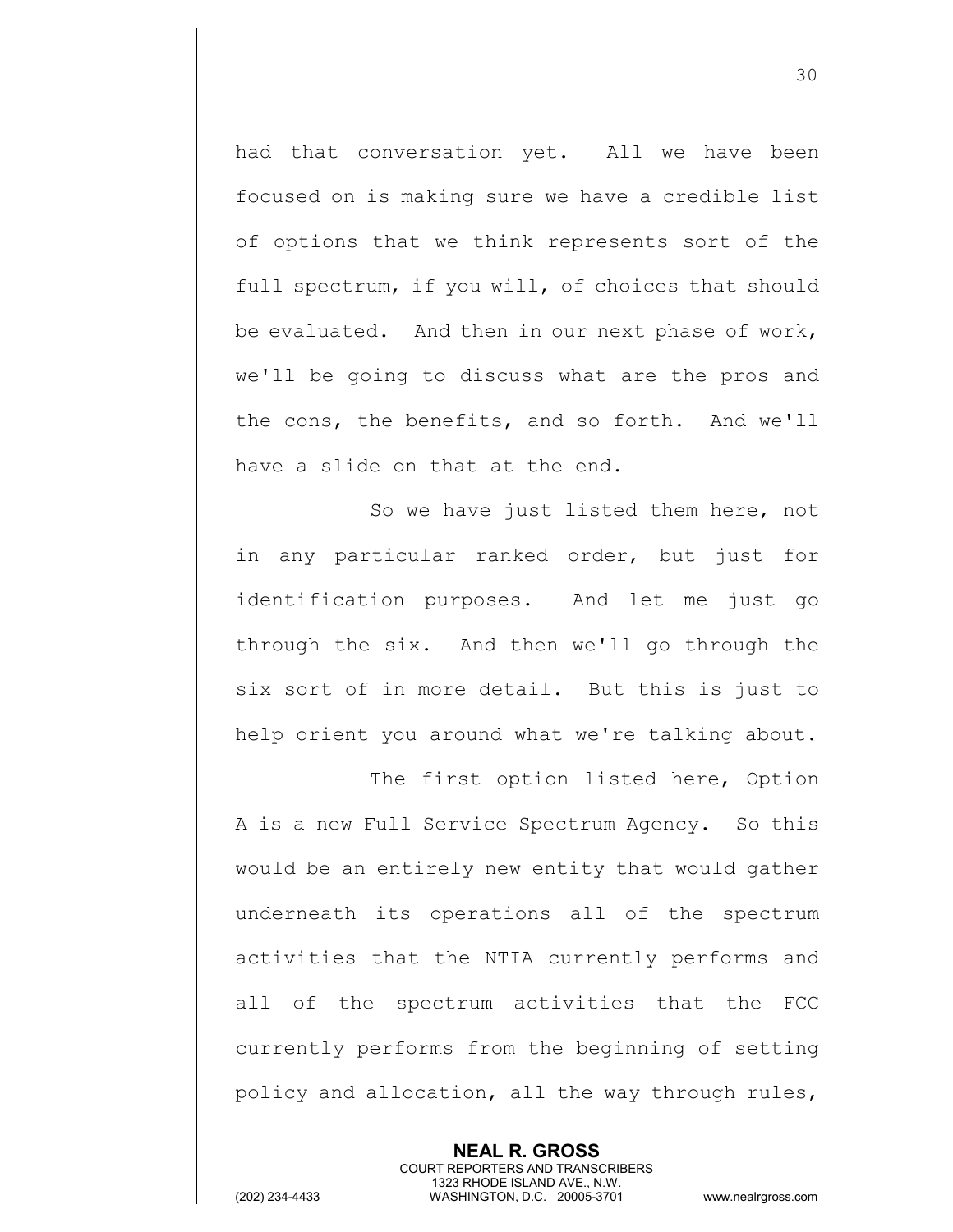through equipment authorization, everything that is related to the wireless ecosystem would be handled by this new agency. So we call this the Full Service Spectrum Agency. So that's the first option, Option A.

Option B for lack of a better marketing moniker right now, we're calling the Unity Agency. And it is also a new entity, in addition to NTIA and FCC. But unlike a full service approach, which would take you through everything that's wireless, this one would be focusing mainly on spectrum policy and allocation. So those functions from NTIA and those functions from FCC would be located in this new Unity Agency.

There's obviously not a great deal of difference between B and A and there's a lot of discussion on the committee about the future of these two options. But for now, we're keeping these separate since one involves taking everything spectrum-related out of two agencies. And one is more policy and allocation.

> **NEAL R. GROSS** COURT REPORTERS AND TRANSCRIBERS 1323 RHODE ISLAND AVE., N.W.

The third Option C, is a new FCC. The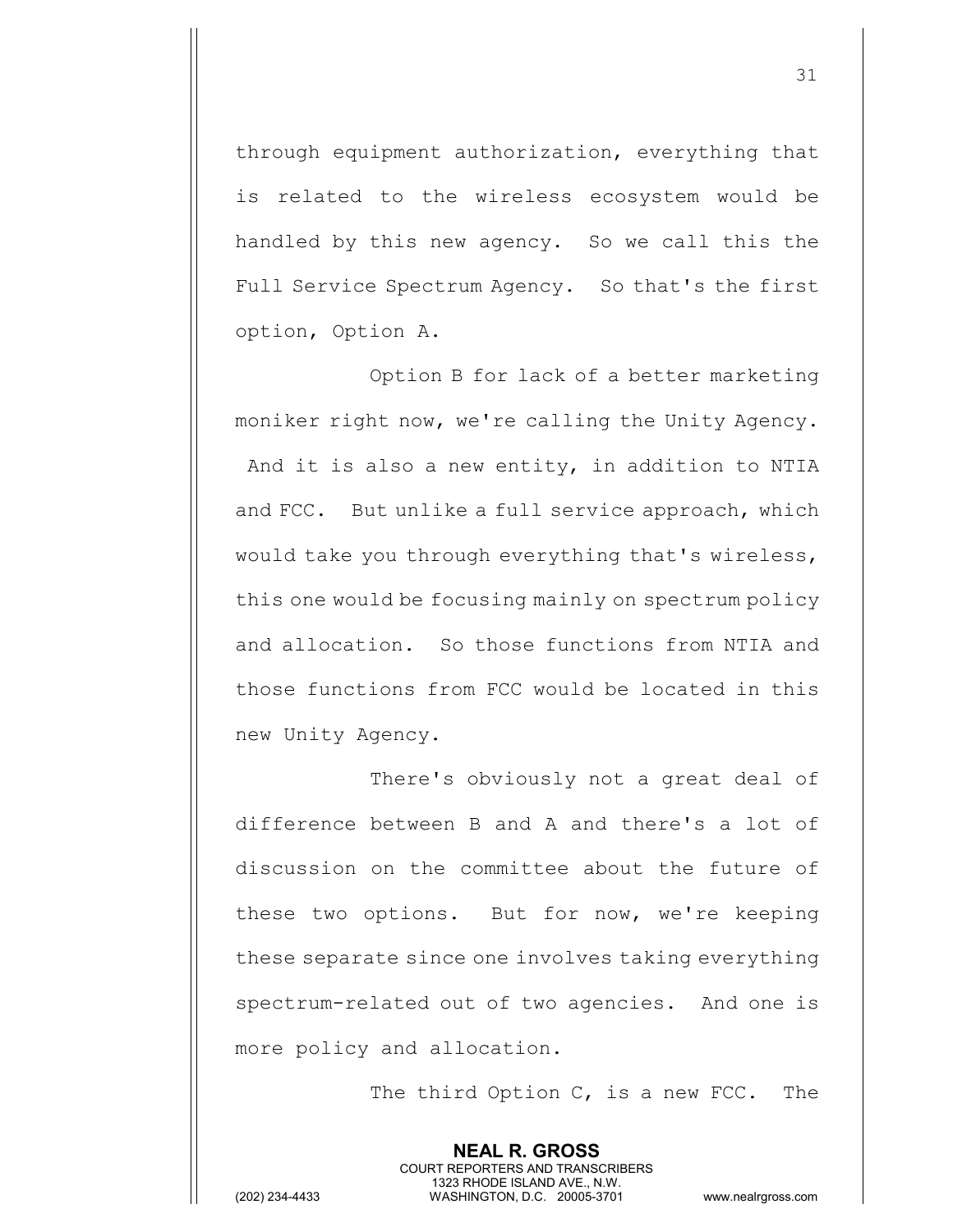NTIA would remain, but the FCC would expand its authority over spectrum allocation, spectrum management, spectrum policy. And the FCC would have responsibility; therefore all stakeholders, not just commercial stakeholders. And of course the flip side of the coin is a new NTIA. Both agencies remain, but the NTIA would absorb all of the policy and allocation decision making under its wing.

And then we get to two options that I would say are less novel in terms of what we're proposing. The first is a new research and development forecasting function, which could fit in with any of these other options. But basically trying to put some funding and emphasis on both research and development that could go to propagation models. It could go to sharing mechanisms, et cetera, et cetera.

And then last but not least, FCC and NTIA today operate within a memorandum of understanding. And so we looked at the option of enhancing that memorandum of understanding between

> **NEAL R. GROSS** COURT REPORTERS AND TRANSCRIBERS 1323 RHODE ISLAND AVE., N.W.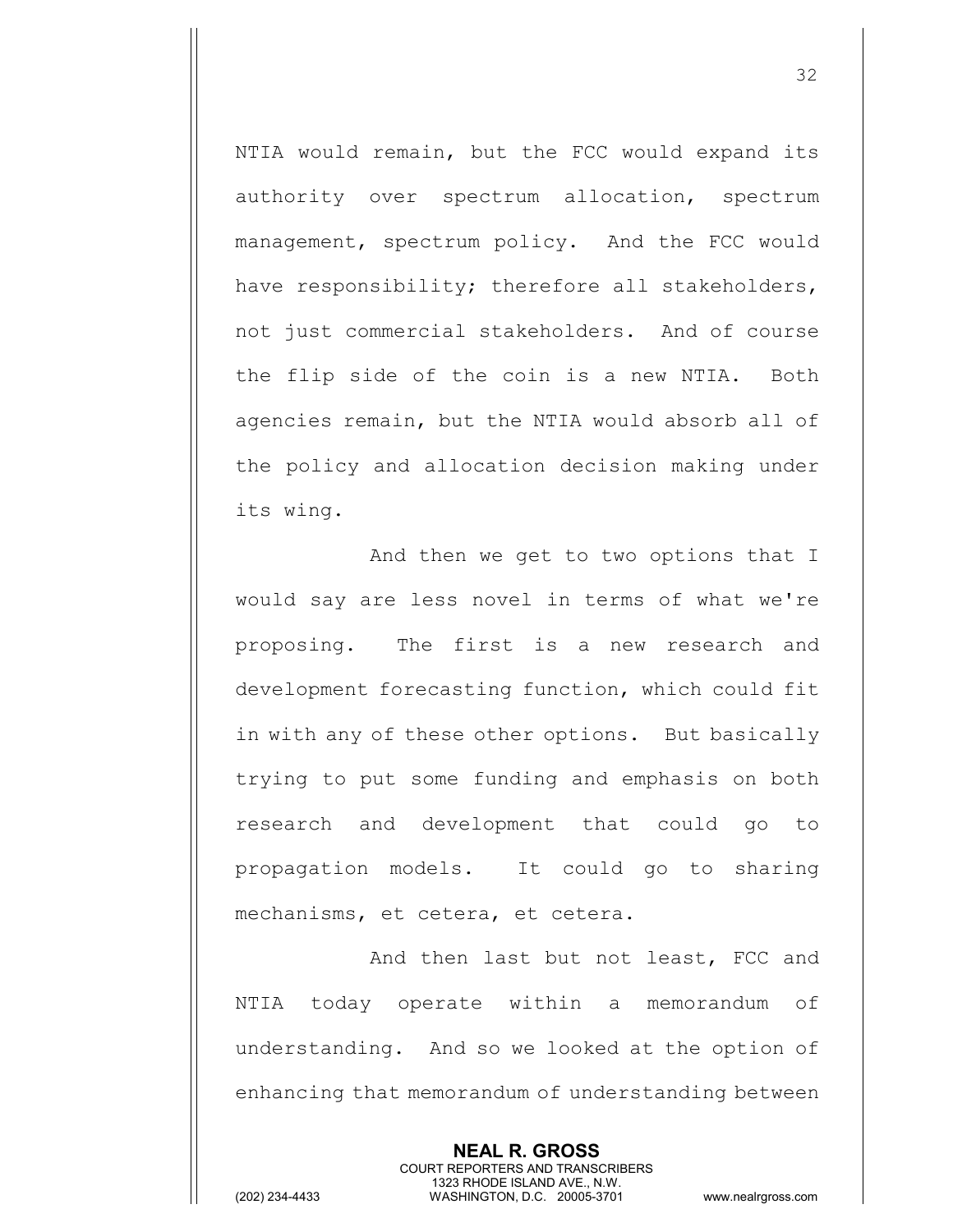the two agencies. And trying to create a stronger discipline around it, if you will. So those are the six that we'll go through.

And with that, let's move to Option A, the new Full Service Spectrum Agency. So this has been envisioned and discussed in the group as a new independent commissioned style agency. So there would be a Board of Directors or Commissioners, if you will, that would perform all spectrum policy management planning, licensing authorization, equipment functions including sharing and enforcement. So everything would go under this new Full Service Agency.

Those existing functions performed today by the FCC and NTIA would be divested and assigned to this new entity. The new entity therefore is responsible to all stakeholders for all types of spectrum. Not just commercial, but also government. And there is -- we discussed a heavy emphasis here on domain knowledge by Commissioners and staff. Really trying to create an agency that has expertise specifically focused

> **NEAL R. GROSS** COURT REPORTERS AND TRANSCRIBERS 1323 RHODE ISLAND AVE., N.W.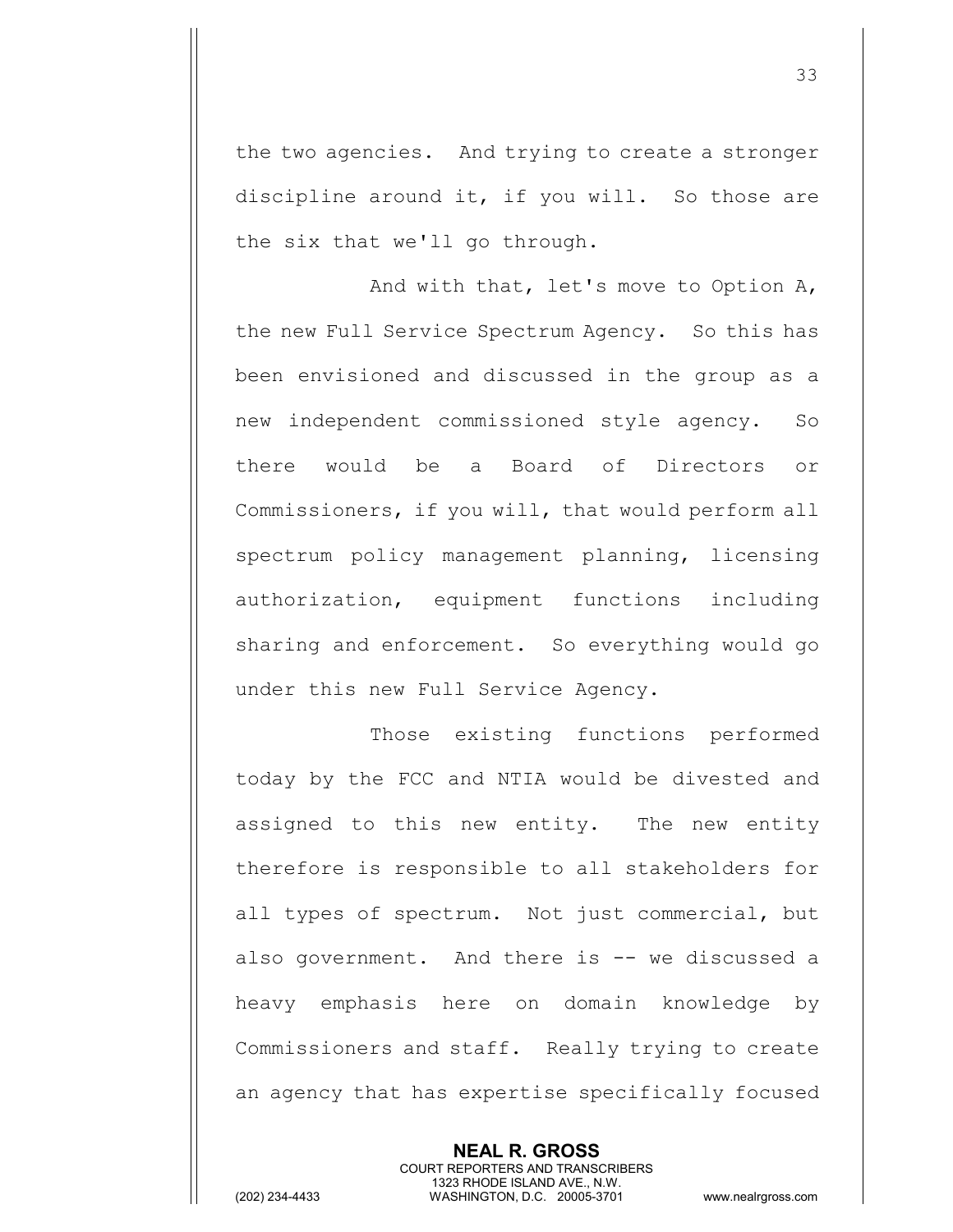on wireless concerns. And we have simply noted for the record, that we think this obviously requires some legislative action. This would be -- this would be something we would need to get Congress' agreement to. So that is Option A.

Option B, the Unity Agency is still under active development. This could either take the form of a new independent commission or it could be an independent executive branch agency with functions and leadership to be determined. All right? So if you think of -- I think the example we used in our discussion of the Environmental Protection Agency being an independent executive branch agency, that would be something like the vision that has been talked about here.

The function of it as we have discussed, primary spectrum policy, allocation, and planning. There has been some discussion in the working group about broader functions and where do we draw the line between what this new entity would do and what the existing NTIA and FCC would do. And what is the leadership model? You know, an EPA has an

> **NEAL R. GROSS** COURT REPORTERS AND TRANSCRIBERS 1323 RHODE ISLAND AVE., N.W.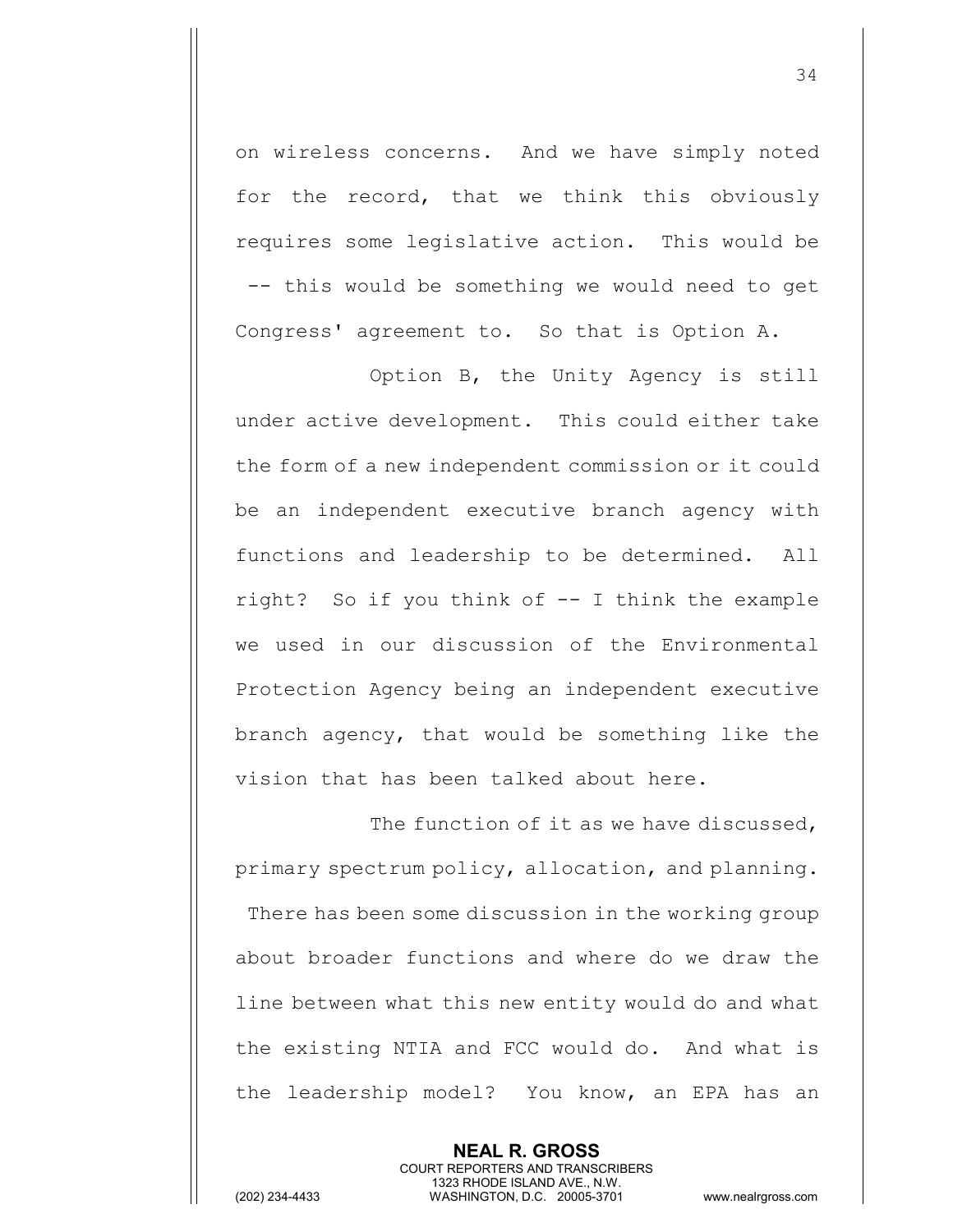Executive Director, the FCC has a Commissioner. So there are pros and cons to that, that are being discussed. And again, this one we think would require legislative action.

The third, Option C, is new FCC. So as I said, the FCC would absorb all of the policy making and allocating, planning, decisions, in addition to their existing portfolio. We've flagged some issues with that. Obviously there is currently at the FCC, a Defense Commissioner. And we're asking the question, you know, given the national security issues that would have to be absorbed by the new FCC, should the current role of defense commissioner be expanded or revised? And what additional capacity would the FCC need to manage these additional stakeholder issues?

Much of the NTIAs current spectrum work would transfer to FCC. And the question is how would these functions be absorbed operationally and managerially? We have noted that the new FCC is going to have to lead us through engineering excellence and their ability to drive consensus

> **NEAL R. GROSS** COURT REPORTERS AND TRANSCRIBERS 1323 RHODE ISLAND AVE., N.W.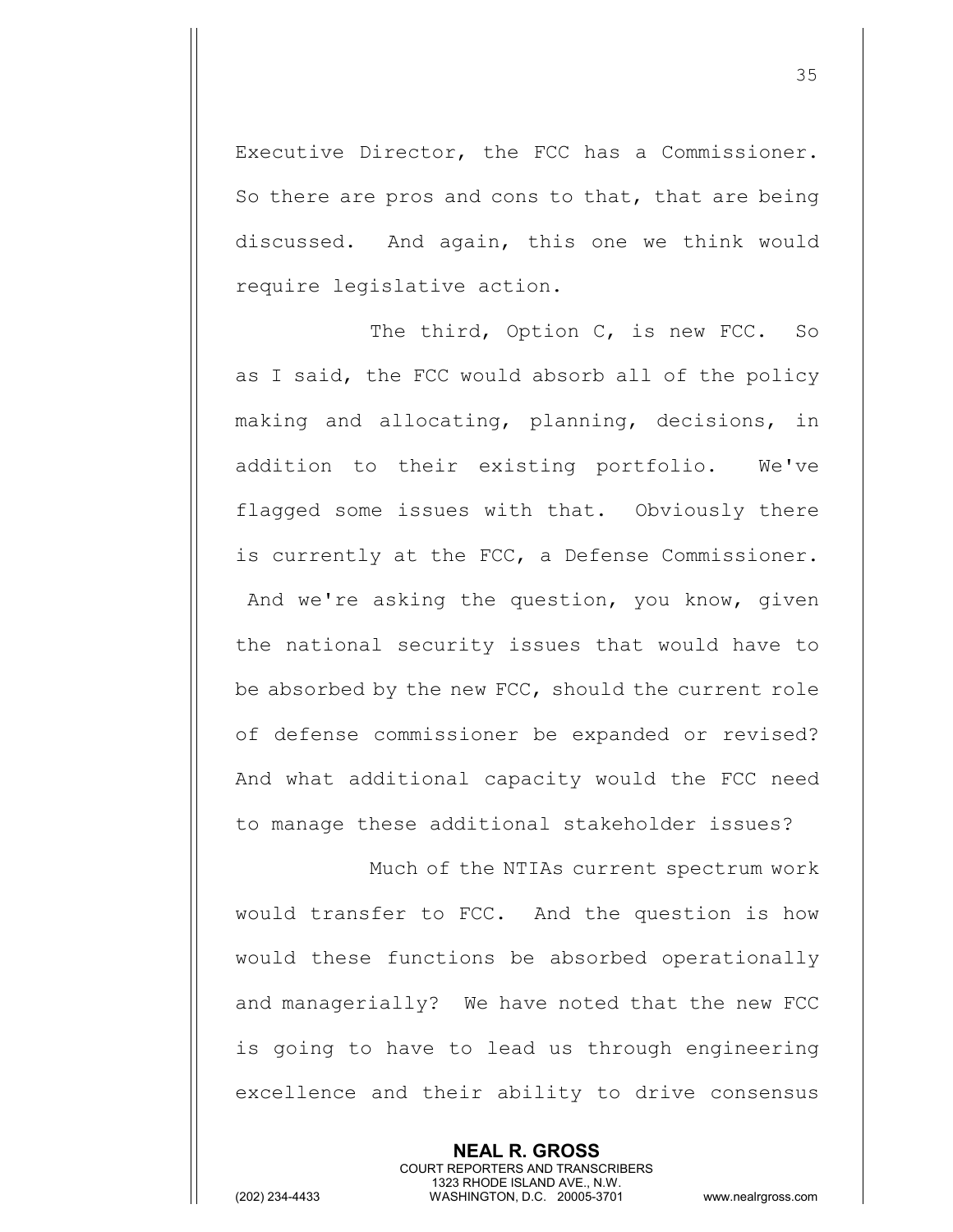in spectrum management issues. We've asked the question, should there be a residual role for the NTIA to act in some way as an Inspector General, if you will, to ensure that federal stakeholders needs are being addressed? So that's an open question. And again, this option would obviously require legislative actions. So it is an option that would have to be laid out in some detail.

And then Option D, the flip side of the coin, the new NTIA. NTIA would absorb all of these duties from the FCC. And we think that as a consequence of all the additional activity that NTIA would have to perform and in recognition of the importance of the allocation and spectrum management role, we're talking about elevating NTIA within the Commerce Department structure to ensure that the Agency receives the attention and the prominence that this new role would reflect.

So we need to talk about specifically what functions would move from the FCC. We need to talk about how these would be absorbed into NTIA. We've talked about the issue of transparent

> **NEAL R. GROSS** COURT REPORTERS AND TRANSCRIBERS 1323 RHODE ISLAND AVE., N.W.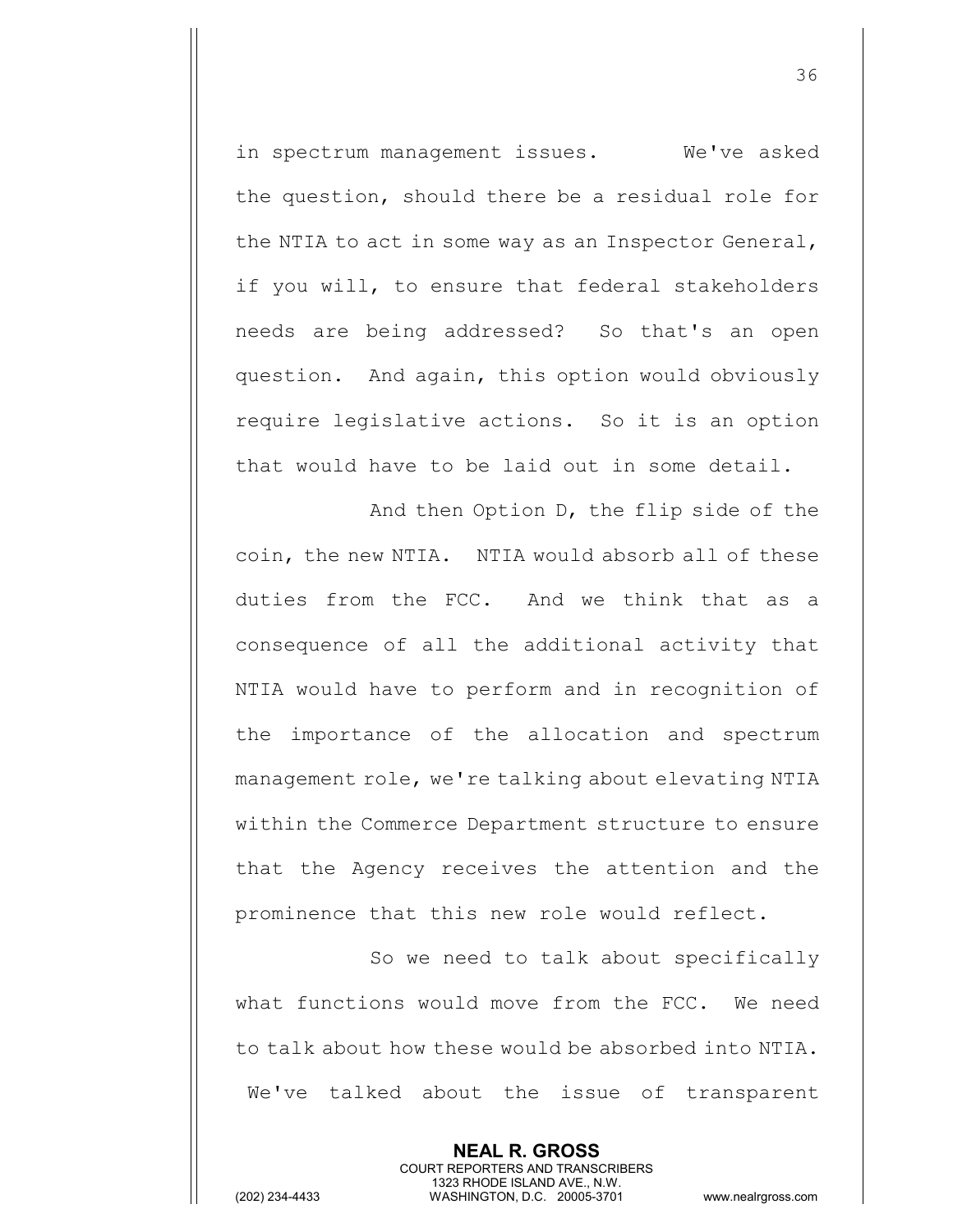administrative process. Those of us on the commercial side are well used to the FCC's ways in which they make their processes transparent and open to stakeholders. NTIA, because it has focused on government stakeholders, doesn't have those same traditions. So we've talked about how would we introduce -- ensure that, that is introduced into NTIA decision making. And again, recognizing the new NTIA would have to lead through consensus building and engineering excellence. So again, this one also requires legislative activity.

So let me move to the final two options, which are less breathtaking in scope, but nonetheless extremely important. A new research and development forecasting function, which could be added to a new entity. It could be added to the NTIA or the FCC. It doesn't really matter.

But one of the issues that has been a big topic of conversation is the fact that now with an increased need for more spectrum by all stakeholders and the rising need to focus on sharing, we need to have some way within our

> **NEAL R. GROSS** COURT REPORTERS AND TRANSCRIBERS 1323 RHODE ISLAND AVE., N.W.

(202) 234-4433 WASHINGTON, D.C. 20005-3701 www.nealrgross.com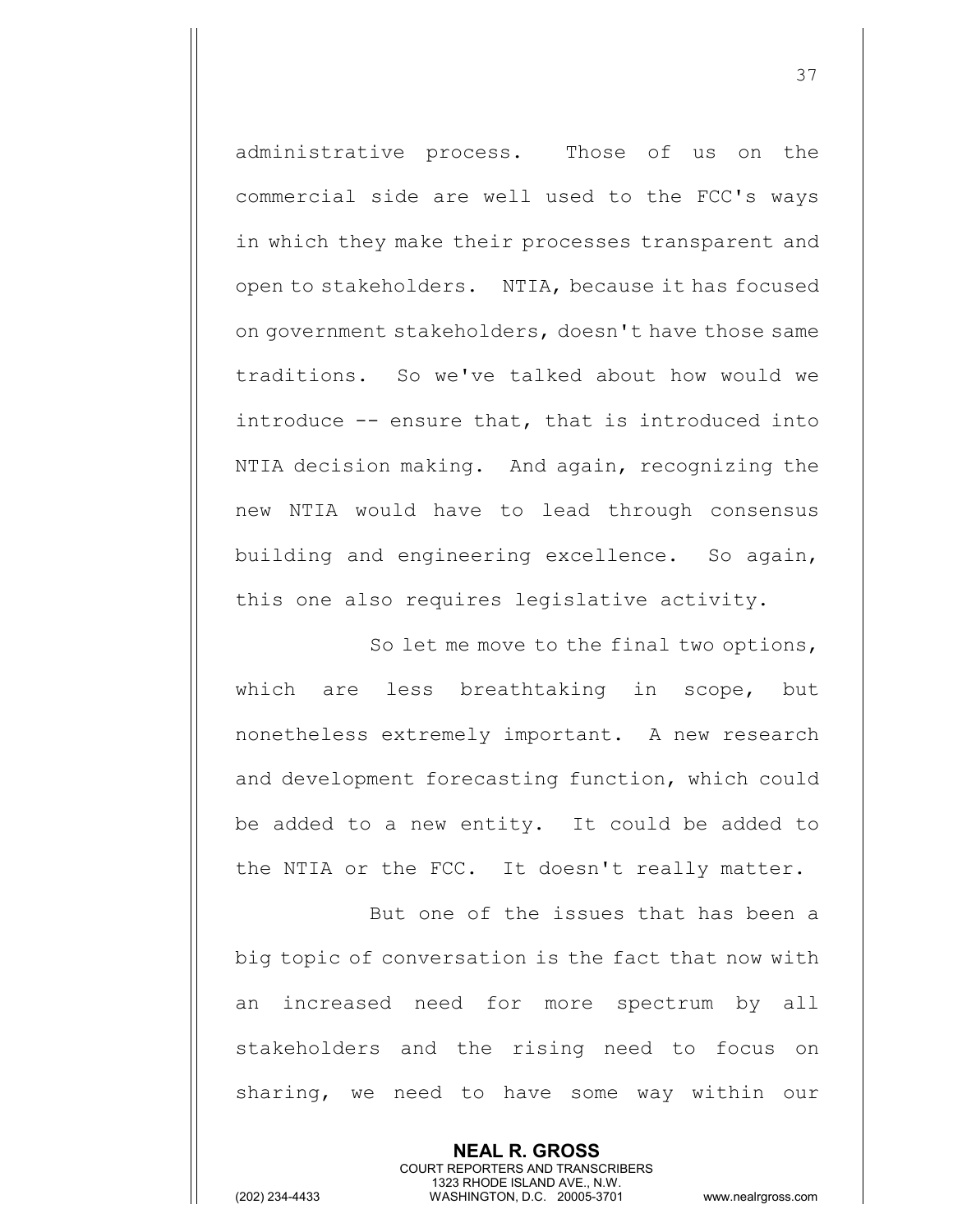spectrum management process to focus on engineering questions. And these would include -- are not limited to things like how do we develop better propagation models to really inform our decision making. And how are we going to continue to develop sharing mechanisms as time goes on and evaluate sharing mechanisms to ensure they're getting better and more efficient over time?

We have said that those investigations -- it can perform those investigations itself, the entity can. It can enter into memoranda of understanding with other entities. And Dale has pointed out some of the other entities that exist in this space. It can sub-contract. And in fact, this new R&D forecasting function itself could exist if we chose to do so as an entity that's a subsidiary of one of these other options or simply as a federal contract matter. This is likely to require legislative action to expand the mandates of whatever agency is assigned this work. But also to ensure there's a funding screen because this is going to cost money.

> **NEAL R. GROSS** COURT REPORTERS AND TRANSCRIBERS 1323 RHODE ISLAND AVE., N.W.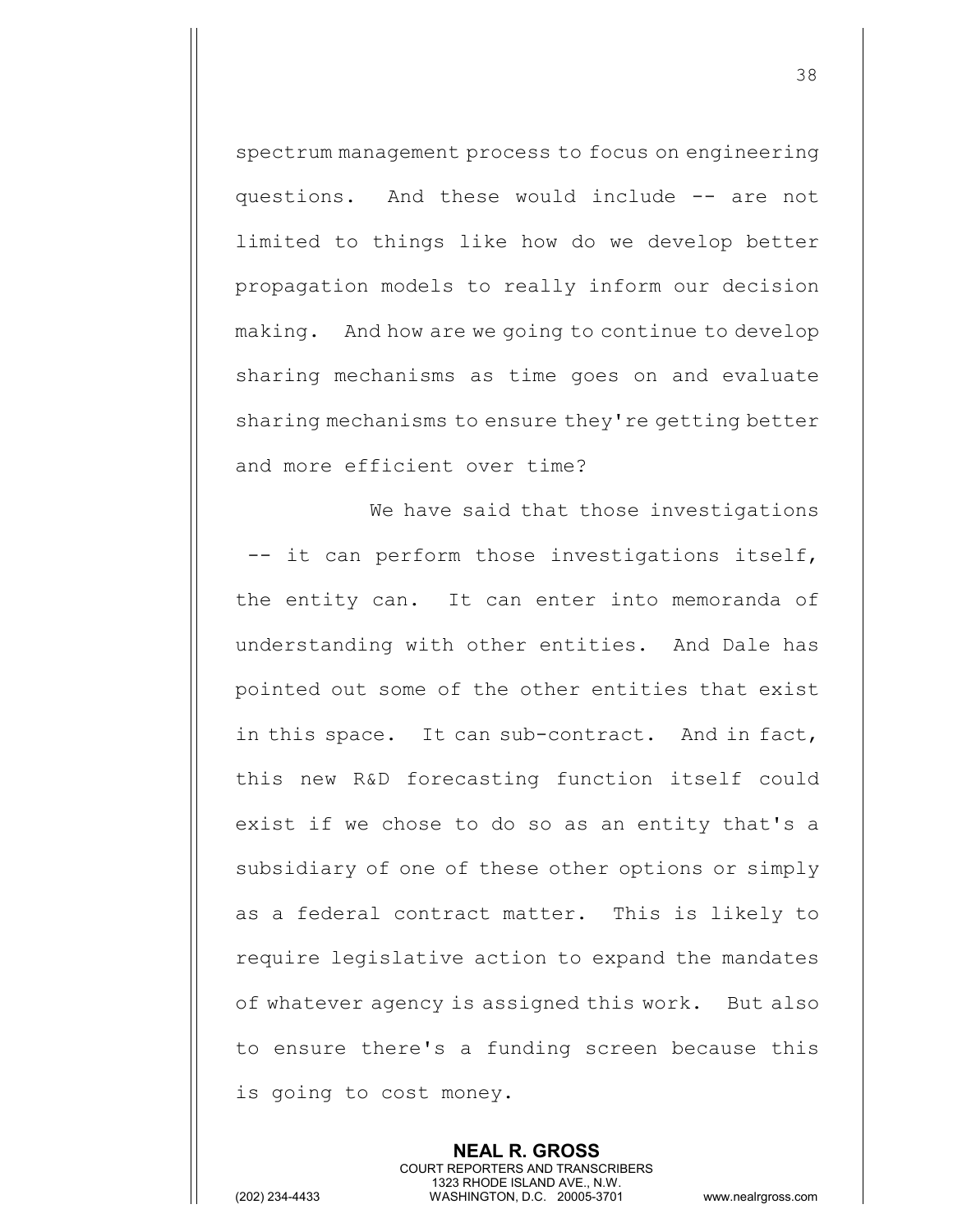And then finally the enhanced memorandum of understanding between the FCC and the NTIA. There is an existing MOU that dates from 2003. And the idea is to revise it to both expedite decisions and strengthen decision making capacity. We're recommending that the MOU be updated now and that it go through a cycle of update every two years to make sure that it's performing as intended.

Among the other things that it requires is -- and which appears to be honored for the most part -- is that routine items between the agencies are coordinated in a specific period of time. It's the non-routine items that somehow can take some time to coordinate, which different sides of the coordination process creates uncertainty. Right? So the idea would be to try to specify timeframes for non-routine items or agree to an escalation process or and agree to an escalation process. And consider the participation of interested agencies.

We need to formalize the development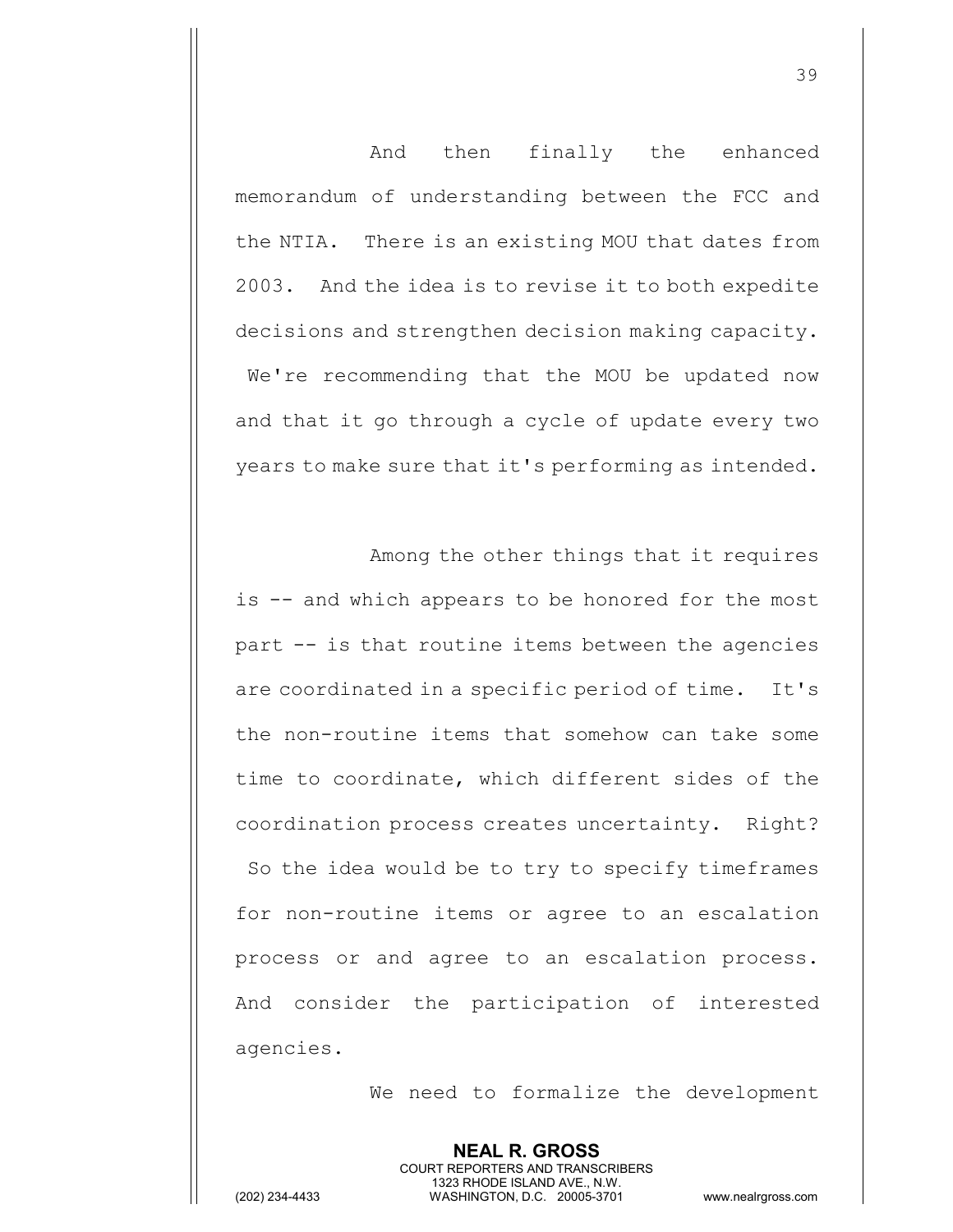of the governance structure in light of the National Spectrum Strategy and provide guidelines for spectrum management decision making between the two agencies. How issues will be raised, how conflicts will be resolved. We're recommending and discussing providing Congress with an annual report on joint spectrum planning activities, future spectrum requirements, spectrum allocation actions necessary to accommodate those uses, and any other actions to promote the efficient use of spectrum.

We need to be able to highlight areas where consensus cannot be found. We need to identify the evaluation and possible implementation of technologies that enhance spectrum utilization and efficiencies and utilize the Spectrum Sharing Innovation Test-Bed for collaborative testing of such technologies.

The group has also talked about holding a joint workshop to discuss spectrum research and coordination activities and explore new spectrum sharing and management techniques and approaches.

> **NEAL R. GROSS** COURT REPORTERS AND TRANSCRIBERS 1323 RHODE ISLAND AVE., N.W.

(202) 234-4433 WASHINGTON, D.C. 20005-3701 www.nealrgross.com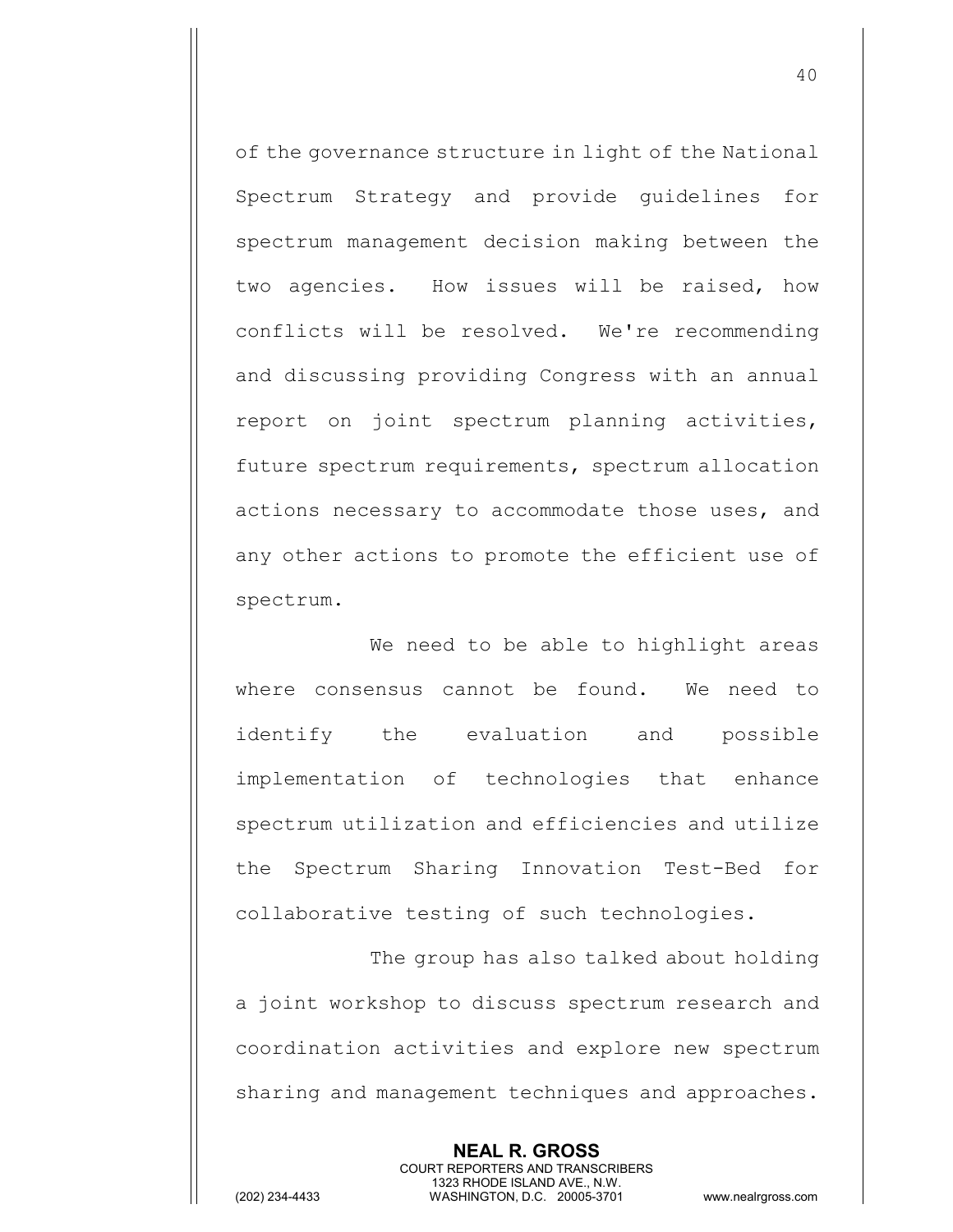It would be a wonderful thing if a common set of metrics could be agreed upon to predict potentially harmful interference. And to create and co-chair a federal advisory committee on spectrum planning and usage imposed to both federal and non-federal stakeholders to develop collaboration and planning strategy. We do not think in all of that, that legislation may be required, but we do think it is time to look at a refresh of the enhanced MOU.

So those are the six that we've looked at. And next -- now that we've -- now that we've put several ideas out on the table for consideration, the next step here -- And I'm not going to read through all of these, but I invite you to do so as you wish -- is to sort of pick them up one by one and look at them and decide what's good about them? What's bad about them? Is there a unique benefit that we can associate with each of these ideas that would merit coming back to you all with at the next meeting? Right?

So we're trying to take all of the various facets that we can think of to evaluate these ideas.

> **NEAL R. GROSS** COURT REPORTERS AND TRANSCRIBERS 1323 RHODE ISLAND AVE., N.W.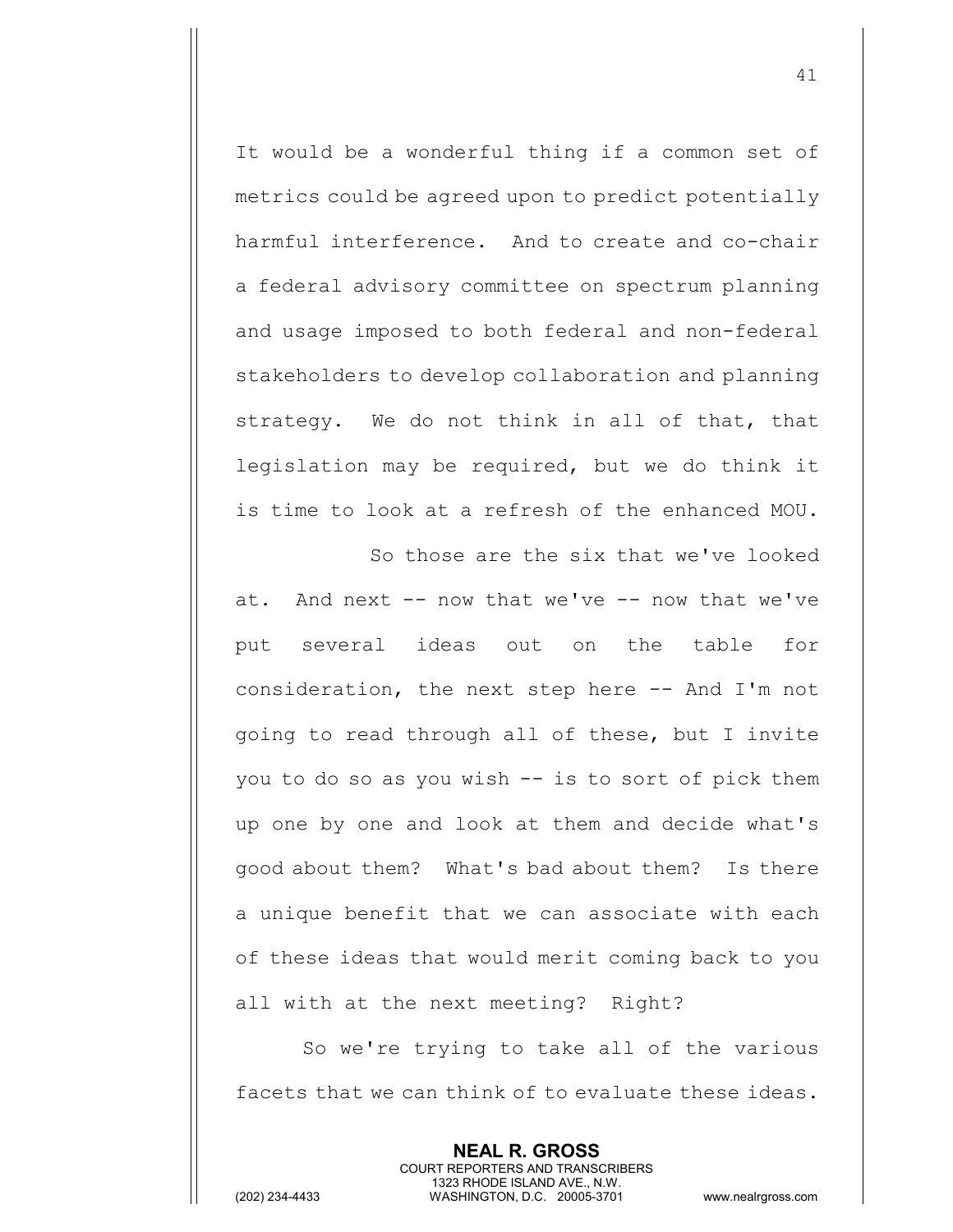And ask those questions and come back with more of a substantive evaluation of what we think of the individual ideas. Obviously we may have to reevaluate this at the point at which the National Spectrum Strategy is released. Because we need to make sure that we're doing here is relevant. But that's sort of our next phase of work.

And so with that, I will conclude. And I don't know if you guys want to take questions now.

CO-CHAIR WARREN: Thank you very much, Mary and Jennifer. I'm going to say that it's been a very robust discussion that you guys have led in this working group and very engaging. And people have brought a lot of passion and ideas and thought to this. So I think whatever the ultimate, you know, we may have as recommendation, it won't be that they were lightly developed.

And again to emphasize that what you've just outlined are just ideas. These are again, not recommendations or things we're going to -- And I think it's important that each of these ideas

> **NEAL R. GROSS** COURT REPORTERS AND TRANSCRIBERS 1323 RHODE ISLAND AVE., N.W.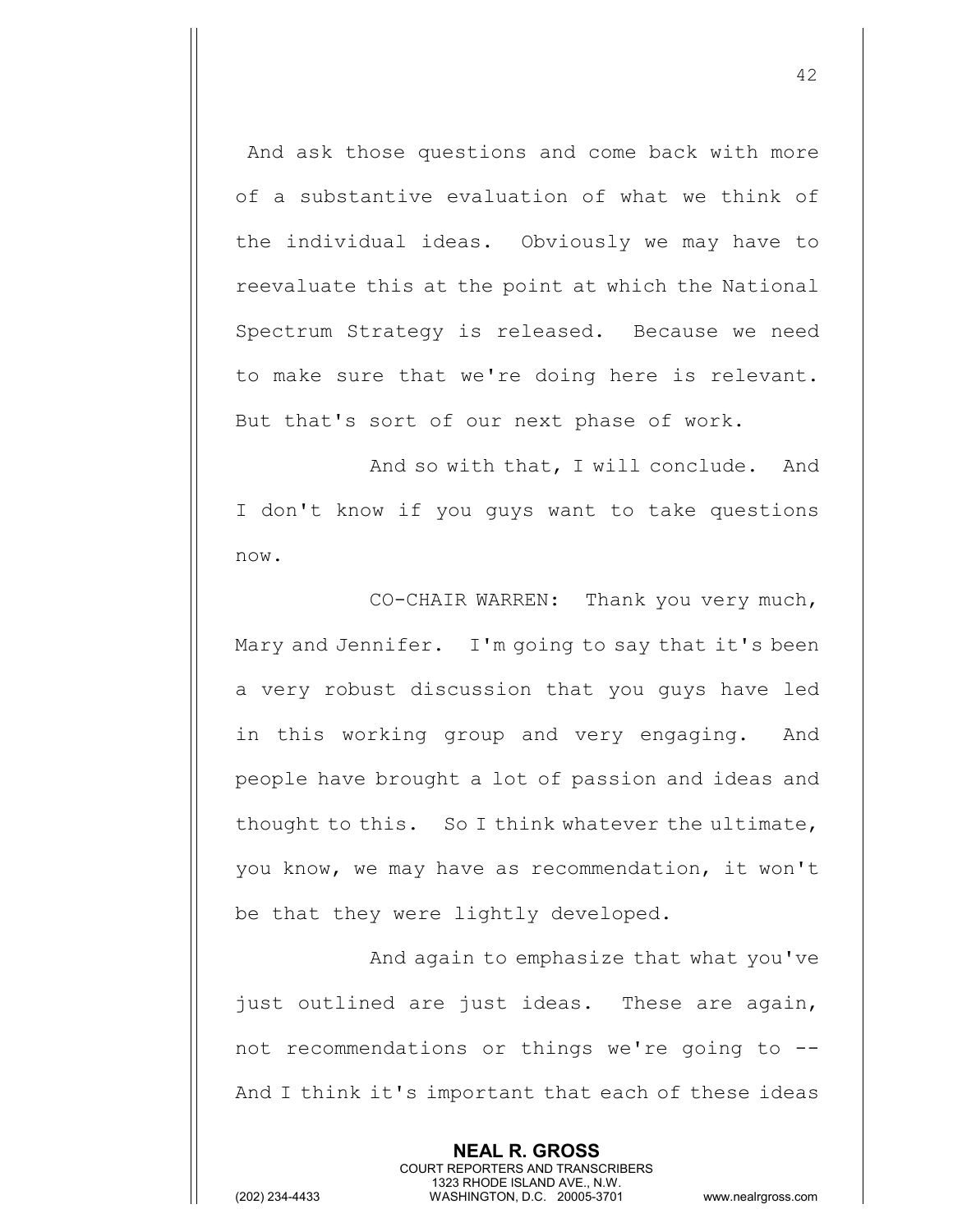is intended to try to provide --

(Telephonic interference)

CO-CHAIR WARREN: Is somebody trying to break in with the okay? Anyway, so ideas on the table that are intended to advance the general view that you highlighted at the beginning on reform.

I think another point to emphasize before opening up, it's not exhaustive. Right? If folks have brilliant ideas, these ah-ha moments, one idea can develop into another. We've had that explicit discussion, so that's another value of having so many of us as you'll see from your list of CSMAC participants all talking and working together to see where this moves out.

And so the other point that I wanted to reemphasize is that part of the discussion is to figure out what are the international policy implications as discussions go forward? Because we all know the international aspects of this are very important as we talk about harmonization and World Radioconferences and Standards and the like.

> **NEAL R. GROSS** COURT REPORTERS AND TRANSCRIBERS 1323 RHODE ISLAND AVE., N.W.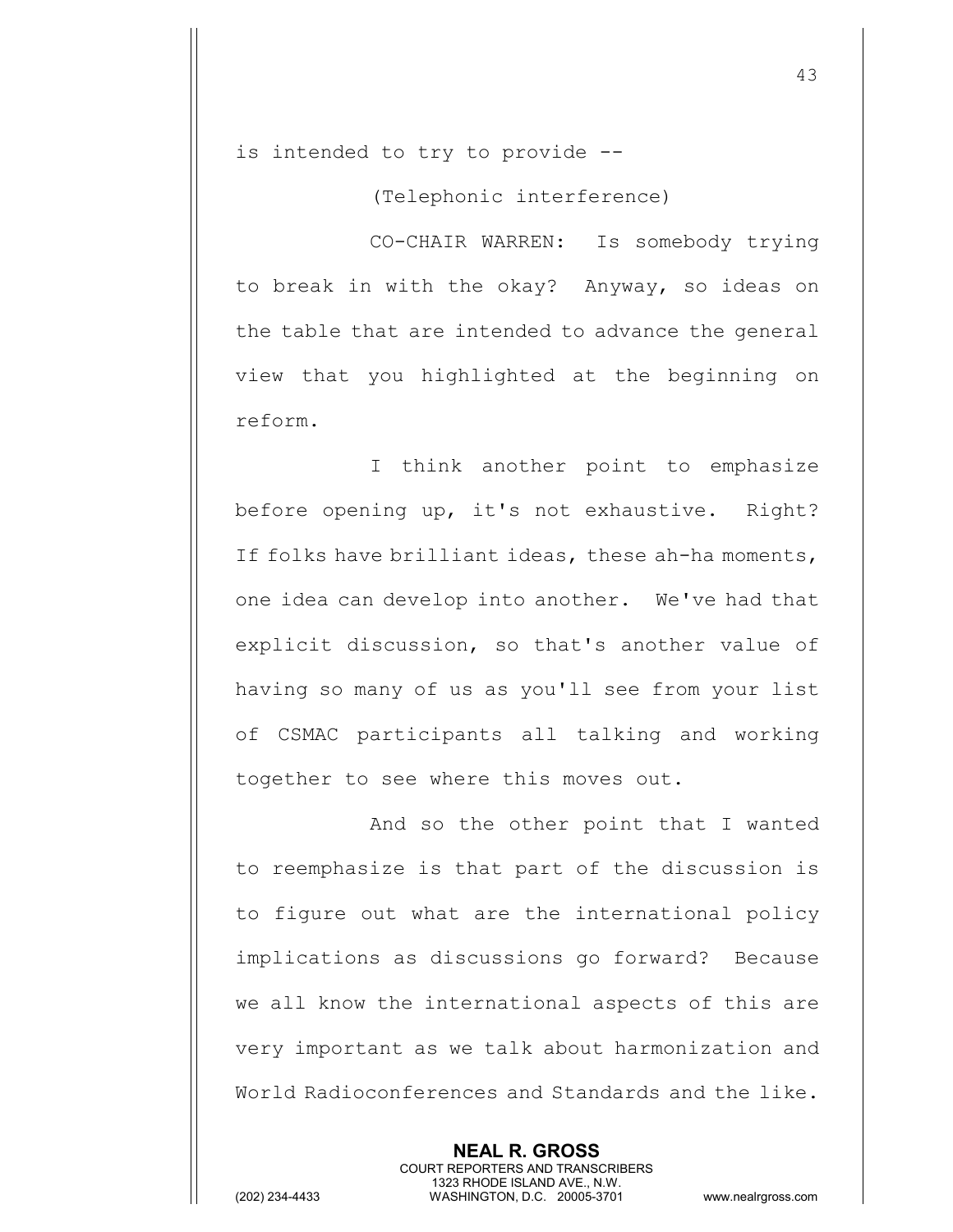So with that, let me open it up for any questions. So many of you have been part of this working group that --

CO-CHAIR RATH: Dennis is reminding us that if you want to speak, put your tent up please.

CO-CHAIR WARREN: Dennis, just please state your name for the recorder.

MR. ROBERSON: This is Dennis Roberson. A very quick one that actually follows exactly on what you were just talking about. In the list of things to look at, it seems it would be appropriate to look at what other nations are doing in their management of their spectrum resources. Because that's evolved over the years in different countries around the world. So we have lots of people to look at. And where it's been successful and where it's not been successful. And coming off work, there's even personal relationships that might be exploited or utilized effectively to help with the evaluation.

> **NEAL R. GROSS** COURT REPORTERS AND TRANSCRIBERS 1323 RHODE ISLAND AVE., N.W.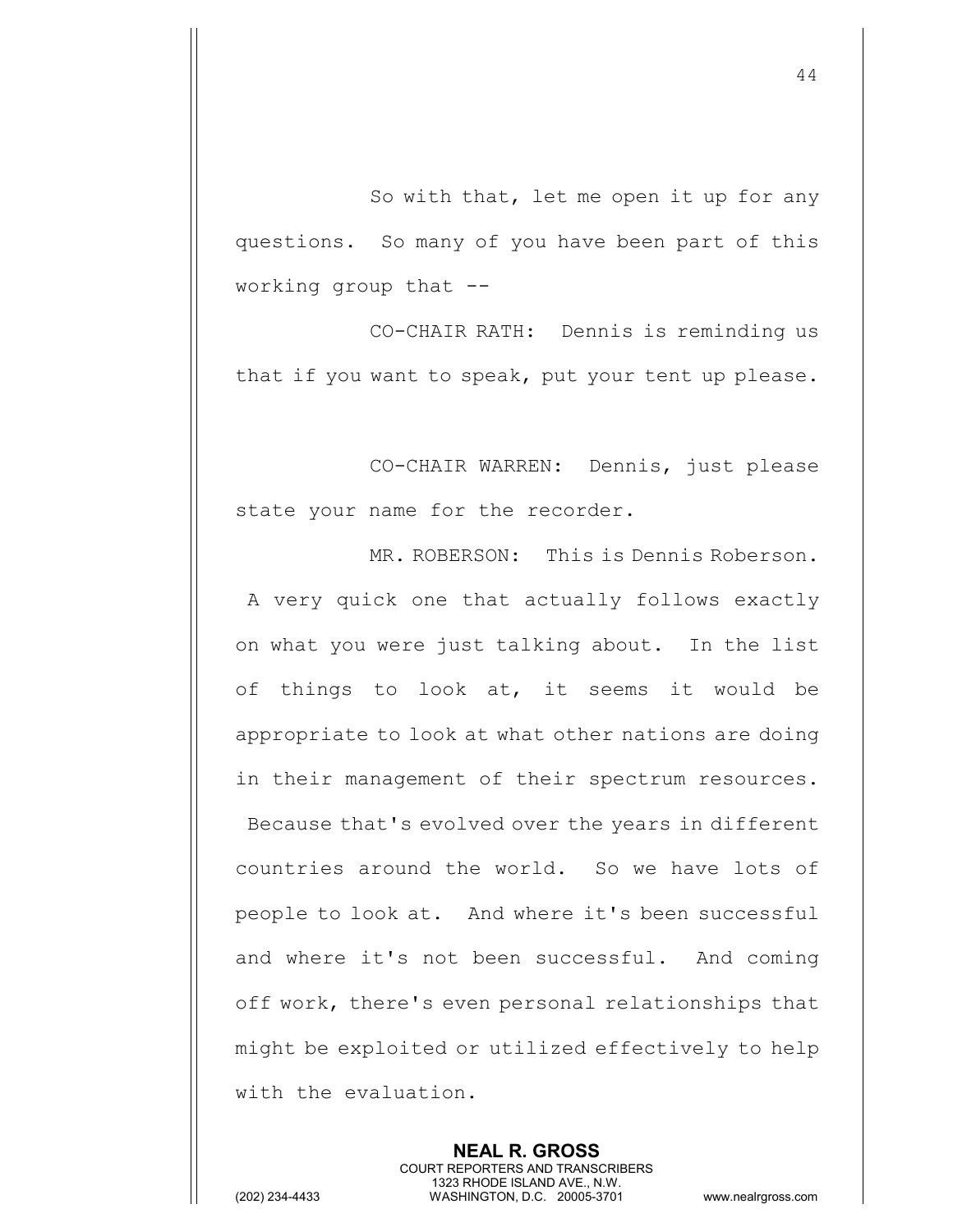MS. BROWN: Can I just ask Dennis, if you have any specific countries at the back of your mind that you want to push forward to us on email or something, that would be extremely helpful. And that goes to anybody at the table. Thanks.

MR. ROBERSON: Yeah, delighted since I know some of those people as do most of the people around the table.

CO-CHAIR WARREN: Other questions, comments, observations? I think I see Dale's card going up. Dale?

MR. HATFIELD: I just -- Can you hear me okay?

CO-CHAIR WARREN: No, you need a microphone.

MR. HATFIELD: There we go. I just wanted to thank Peter Tenhula, our distinguished guest speaker, who really was very helpful --

CO-CHAIR WARREN: Your microphone's not on. Just a moment. Sorry, Dale.

MR. HATFIELD: What I wanted to do is thank Peter Tenhula, our distinguished guest

> **NEAL R. GROSS** COURT REPORTERS AND TRANSCRIBERS 1323 RHODE ISLAND AVE., N.W.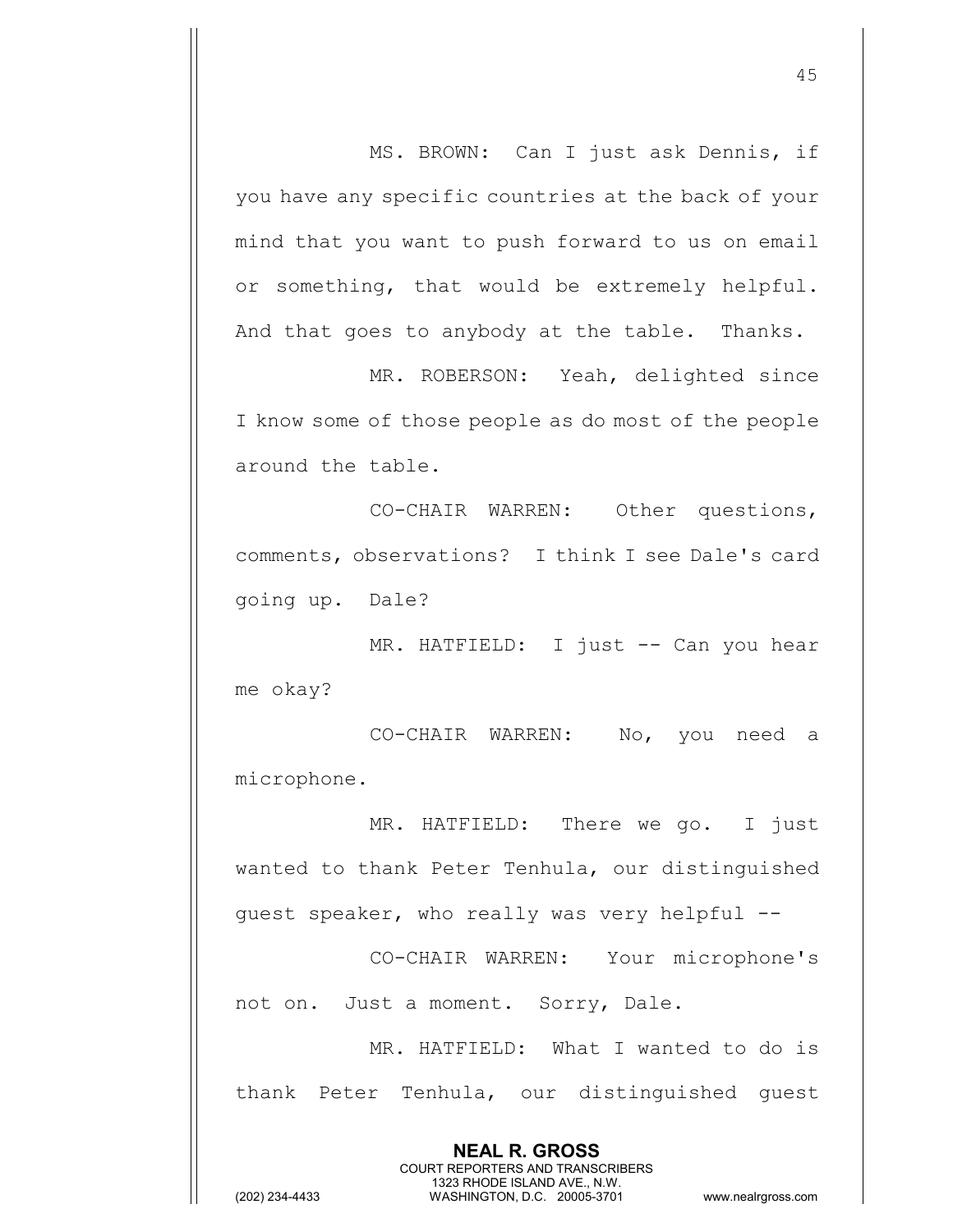speaker who really helped the two students of mine, Kehinde Winful and Rachel Anderson in preparing the document that was the attachment, because without him, sort of, giving us some guidance we would have had a hard time getting started.

MR. HATFIELD: And gave us some guidance. They had a hard time getting started.

CO-CHAIR WARREN: Yes, thank you. I think the whole working groups echoes the thanks to Peter Tenhula. Others? Otherwise, we will move to Group 2. Again, we invite you all to participate in Working Group 1. If you haven't joined yet, it's the place to be.

CO-CHAIR RATH: If you look at the list, it's pretty much everyone. Okay, so Subcommittee 2. We have Mark Gibson and Bob Weller who are going to report on non-federal current and future spectrum requirements, so over to you.

MR. GIBSON: Okay. This probably will be briefer than the last one. The committee has gotten started in earnest, but we've had a couple of SNAFUs, not the least of which was work got in

> **NEAL R. GROSS** COURT REPORTERS AND TRANSCRIBERS 1323 RHODE ISLAND AVE., N.W.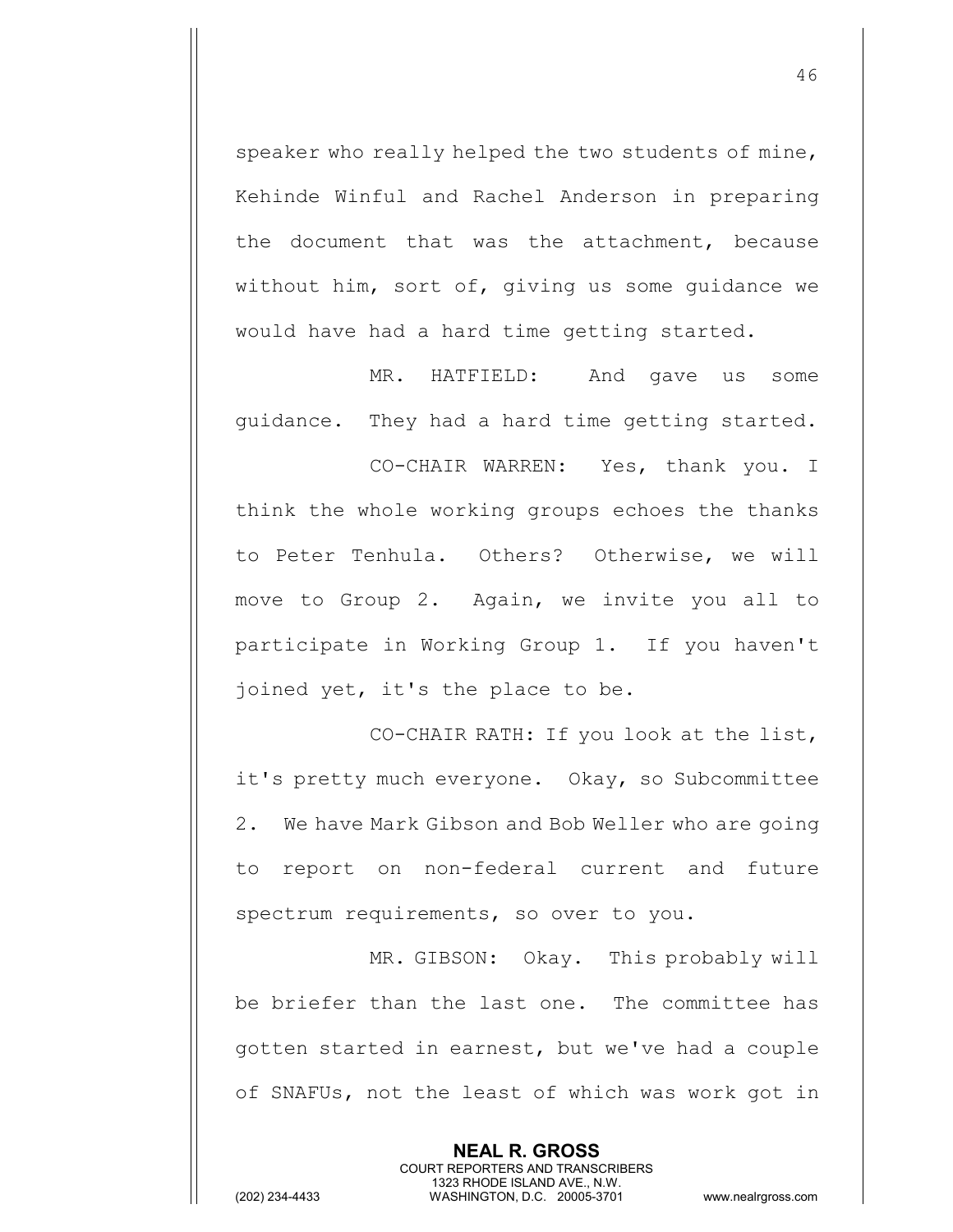the middle of this. And we have haven't met as much. So I'm going to present at least what we've done. And Bob and I will tag team this.

The list of the committee members is on the second page. I'd like to call out -- I didn't put Bruce's name on here. I think Bruce serves in sort of an ex officio role, but Bruce Jacobs has been very helpful as well.

(Telephonic interference)

MR. GIBSON: Bless you. So anyhow and if I speak any louder, I'm going to defeat the purpose of the microphone, so anyhow.

So the question -- our question is on Slide 3. And I won't read that. But basically what the NTIA is asking this subcommittee to do is essentially look at the feasibility of working within the commercial spectrum users and trying to find if there's a way to determine what the future and current uses of spectrum will be. And then recommend approaches on obtaining that.

As we typically do in our CSMAC committee is we broke this down into tasks, which

> **NEAL R. GROSS** COURT REPORTERS AND TRANSCRIBERS 1323 RHODE ISLAND AVE., N.W.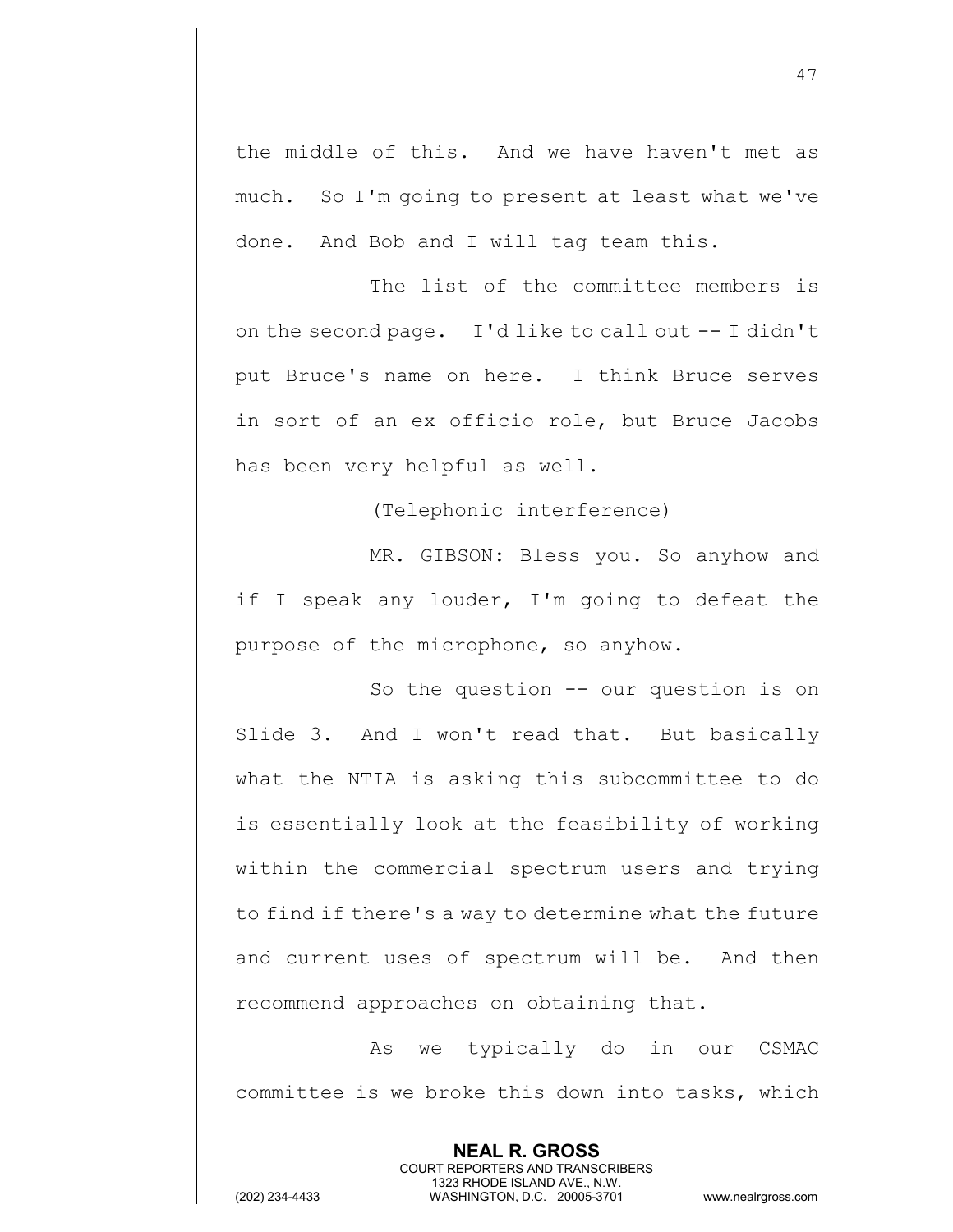are provided on Slide 4. And so we thought these tasks build on each other. The other thing is -- so in the first task, we started looking at and exploring the feasibility of requesting this information. NTIA wanted the future and then current and that was intentional. We figured it was probably easier at least to start with current usage. And then build on using those modalities and methodologies to work on future use. So we inverted a little bit and we got their approval as well. So we thought that would be our first task.

The second task would be to identify the information that's available. Looking out there, casting far and wide, work that's been done in CSMAC and in other areas. And we put a list of references at the back of the working documents that we're using. And that's not by any means exhaustive. So we felt like, you know, looking at -- trying to find the information that's already available. And then lastly, looking at -- recommending approaches on the future

> **NEAL R. GROSS** COURT REPORTERS AND TRANSCRIBERS 1323 RHODE ISLAND AVE., N.W.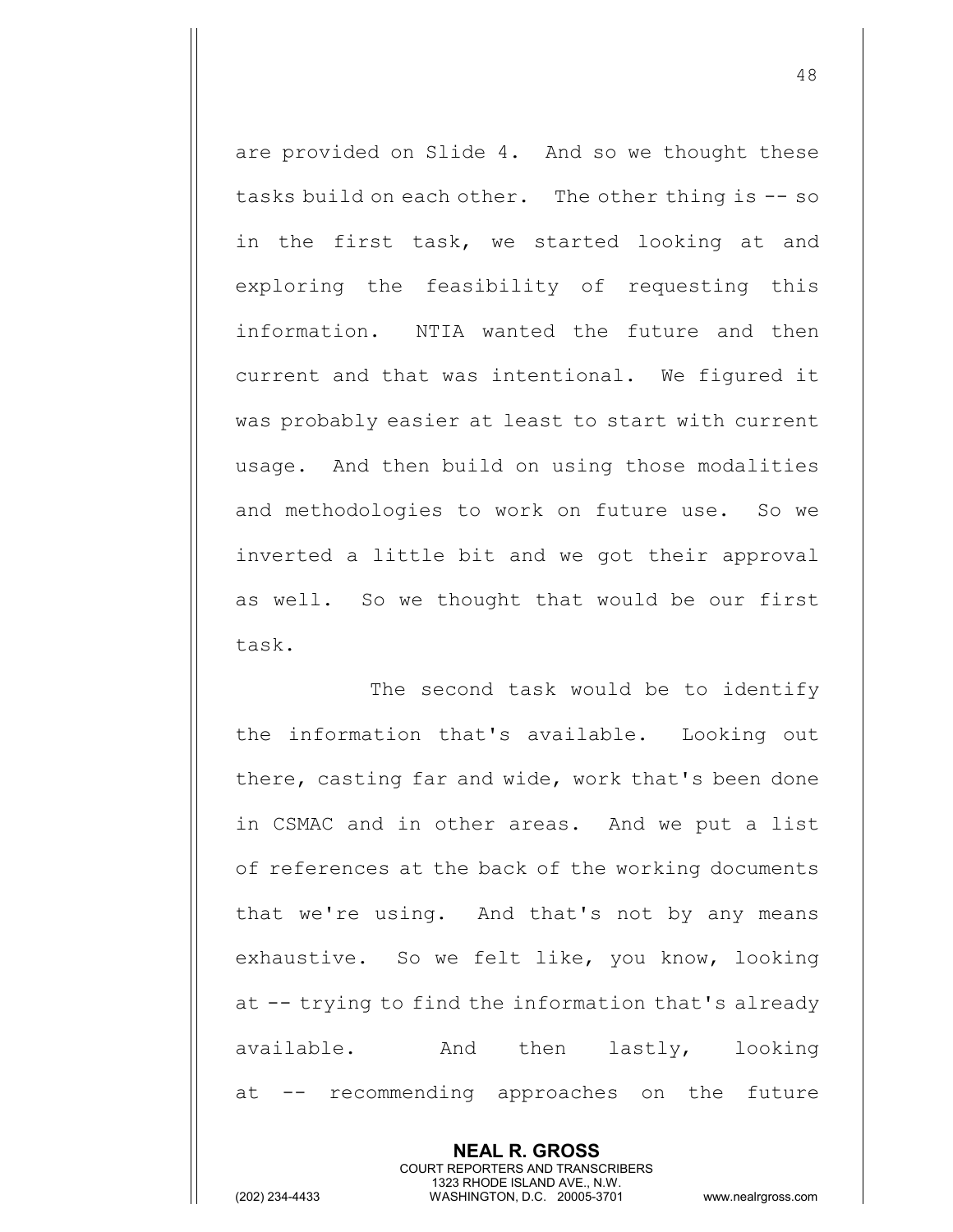spectrum requirements.

And so that's how we broke it down into tasks. Now as soon as we got into this, there were some concerns that we -- given that the CSMAC members are, by definition, industry, there were some concerns about how this information would be used. So we were working really closely with the NTIA people. And again, Charles was involved, they were involved. And so again, on behalf of the committee, thank you very much for your help and guidance.

So what you see on Slide 5 is really a little bit more guidance and depth to what they're looking for in the context of this question. And a lot of this is to say look, you know, we're not looking to get this information, per se, we're looking to try to find out of this information is available. And if so, how might we go about getting it? But the committee's task is not to go out and survey and try to find this information. And while we figured that, that was part of it, that was at least letting us a little bit off the hook as trying

> **NEAL R. GROSS** COURT REPORTERS AND TRANSCRIBERS 1323 RHODE ISLAND AVE., N.W.

(202) 234-4433 WASHINGTON, D.C. 20005-3701 www.nealrgross.com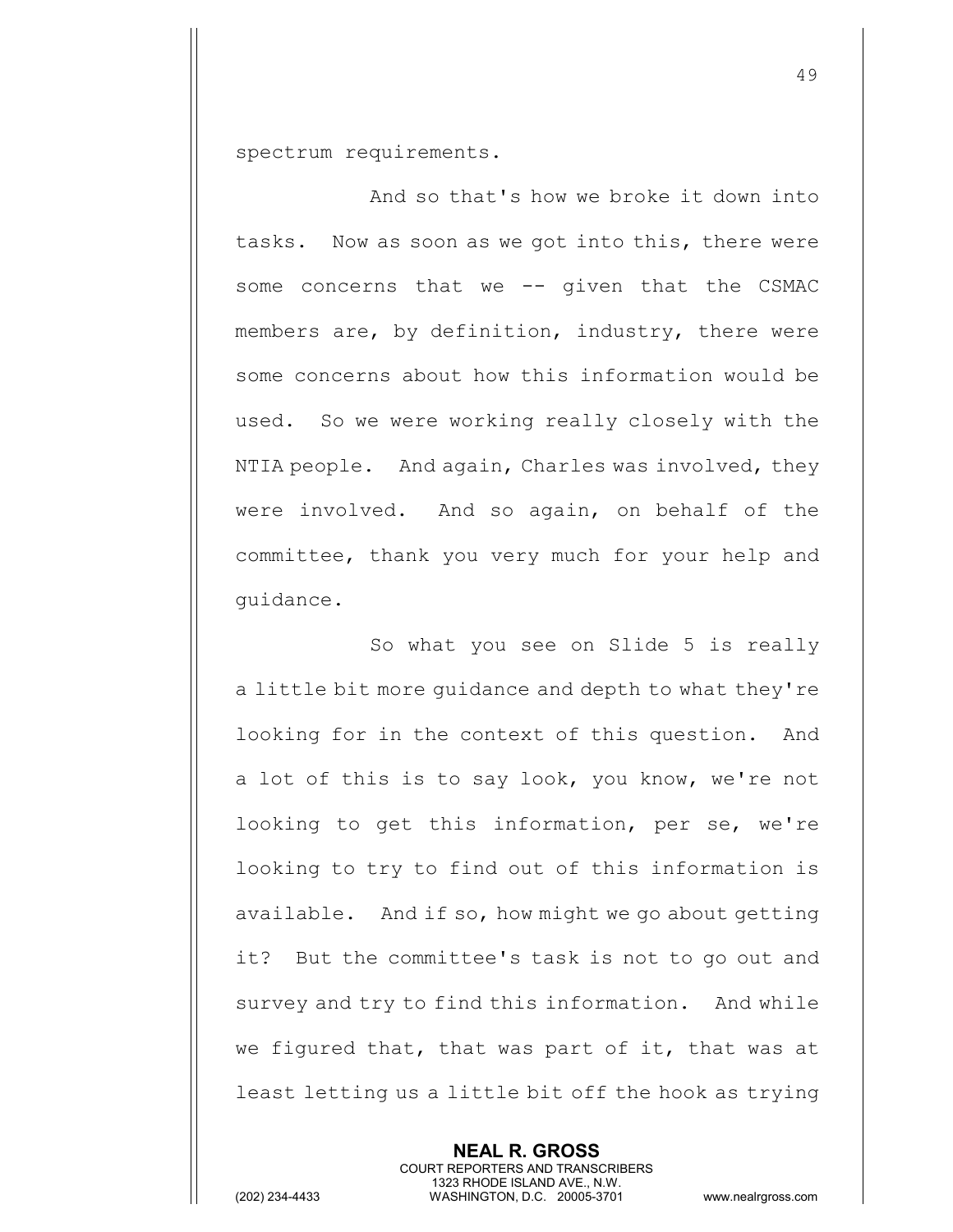to, if you will, eat the elephant all at once.

So their guidance was primarily -- you know, they wanted to just be able to know, you know, how does the industry look at defining or dividing the spectrum needs? And this is across all industry. And again, one of the things that we found a little daunting was, you know, all industry comprises, I think if you look at -- and one of the things we did is we looked at Part 2 of the Commission's rules. I think it's 2.109, which lists services. And there's several dozen services that are listed. And while that's not -- you know, it may be somewhat orthogonal to the effort, at least it gives you some listing of IT recognized services. And we figured that was pretty broad. So we figured that we needed to whittle this down a little bit and NTIA helped a little bit with that as well with some of their guidance. And they also wanted to do -- they wanted to look at the way industry looks at these, again, modalities and efforts to compare that with the way they do things to see if it makes

> **NEAL R. GROSS** COURT REPORTERS AND TRANSCRIBERS 1323 RHODE ISLAND AVE., N.W.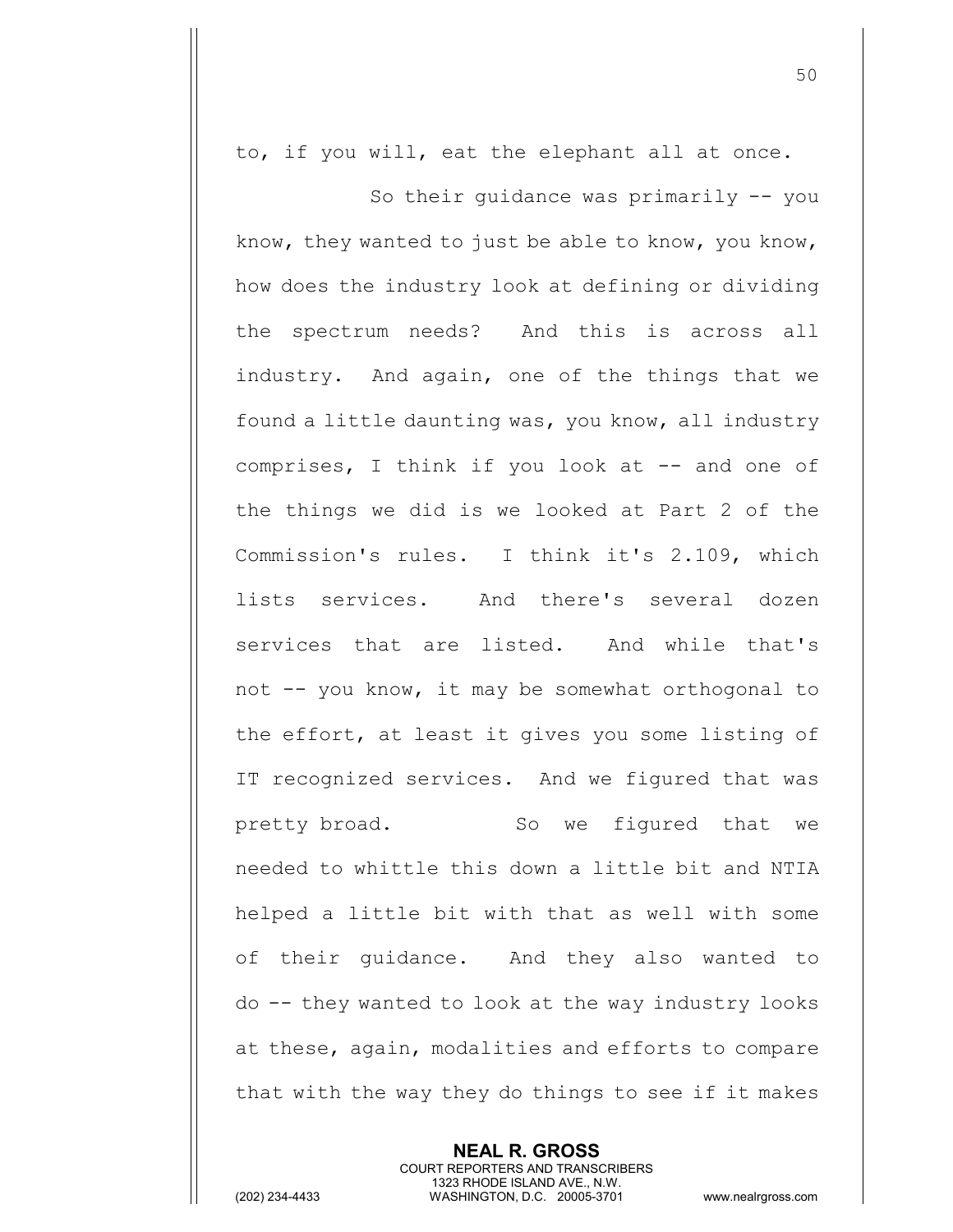sense, you know, with the way we do it in industry with the way they do it. A lot of what they do in terms of this effort is defined by statute or at least by regulations. And to some extent, industry's is as well. But they wanted to see to the extent those were congruent.

They also wanted to know what are the trends? You know, what is industry seeing in terms of trends of spectrum usage? And again, this is across all industries, not just wireless per se or commercial wireless -- probably not amateur, but other services that are similar.

And then they wanted again, a description of the needs -- what needs to be done? And then describe what the limitations are. So what do we see out there as ways to do this? And what are the limitations? What works and what doesn't work? And as you can see, these build up to help answer the question about what is the feasibility of doing this and the availability of this?

And then finally, define the categories of data in terms of what is the geographic use?

> **NEAL R. GROSS** COURT REPORTERS AND TRANSCRIBERS 1323 RHODE ISLAND AVE., N.W.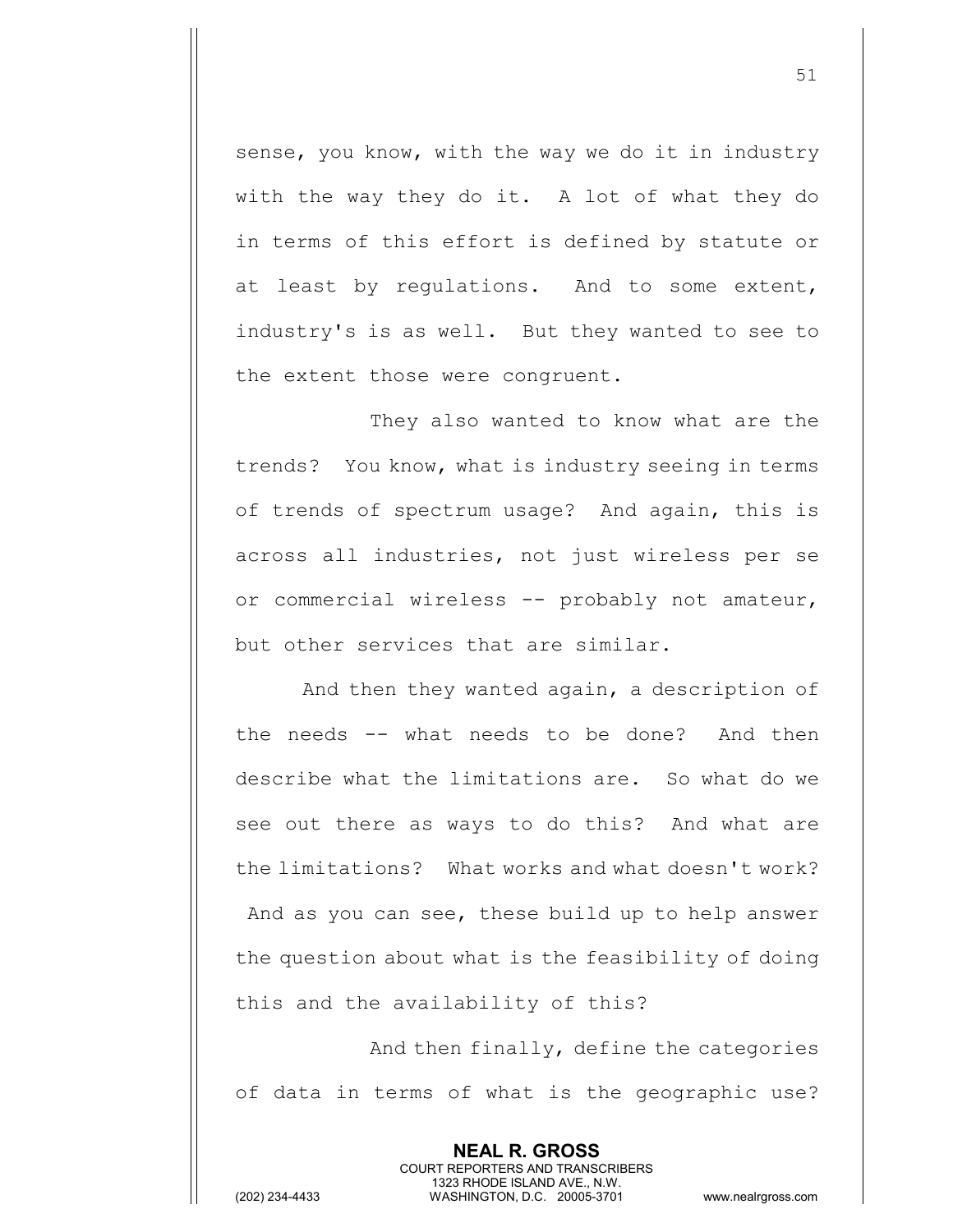What's the timing and what not? And this is particularly interesting in light of the report that came out yesterday. And Charles talked about this in his comments. Looking at using dynamic spectrum sharing techniques to extract the time component of spectrum usage. So that was the additional information that we got. We got this out of interactions with him about two or three weeks ago. The committee hasn't met win earnest since then. And so we're kind of eager to get started and going on that.

Our meeting schedule you will see in front of you is on Slide 6. We've had four meetings to date. Again, we kind of got waylaid a little bit in the middle with the work. We have a meeting coming up on Valentine's Day and then -- bring your love to the committee. And then we have six or seven more meetings going. And we're hopeful that by the end of  $-$  by July timeframe  $-$  or before that, we'll have our recommendations going.

And so that's the report. You know, sort of off the record, I would like to again thank

> **NEAL R. GROSS** COURT REPORTERS AND TRANSCRIBERS 1323 RHODE ISLAND AVE., N.W.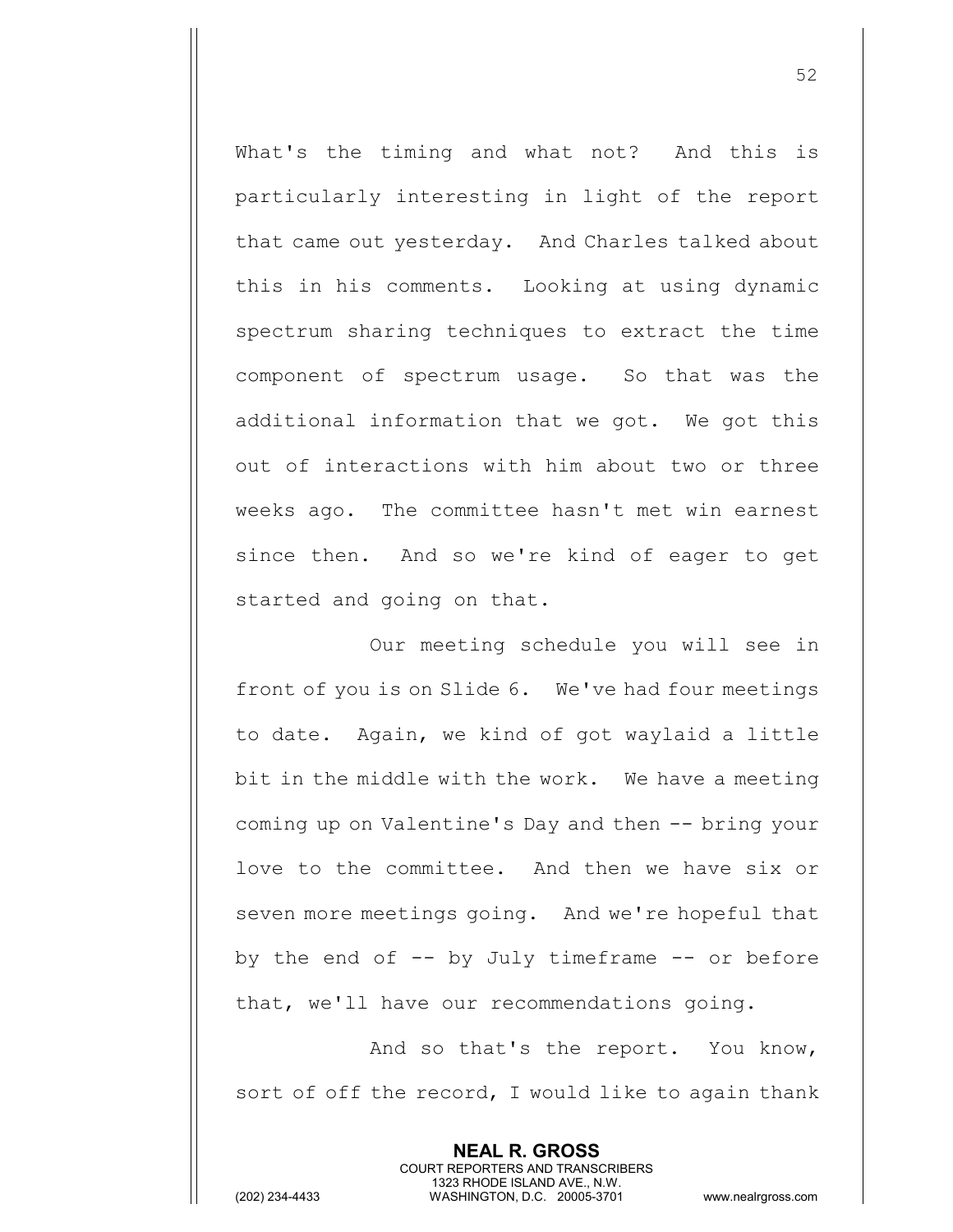the members of the committee. This has been a challenging question. As Charles said in his comments, you know, the questions that we typically get are challenging. I kind of feel personally this has been one of the most challenging questions --

(Telephonic interference)

MR. GIBSON: Again, gesundheit. And so we appreciate the guidance that the NTIA has provide in helping us answer the questions. And so with that, I'll give it to Bob and he can add any color.

MR. WELLER: Thank you, Mark. I would just -- I would just add that the data that we're looking at is widely varied in terms of breadth and in terms of depth. So I don't think we're going to come up with kind of this -- a consistent level of reporting for every single service. And similarly, some of the information is not knowable to some degree or another. And in terms of future trends, I think there's a wide variety of predictions that are out there. And we're going

> **NEAL R. GROSS** COURT REPORTERS AND TRANSCRIBERS 1323 RHODE ISLAND AVE., N.W.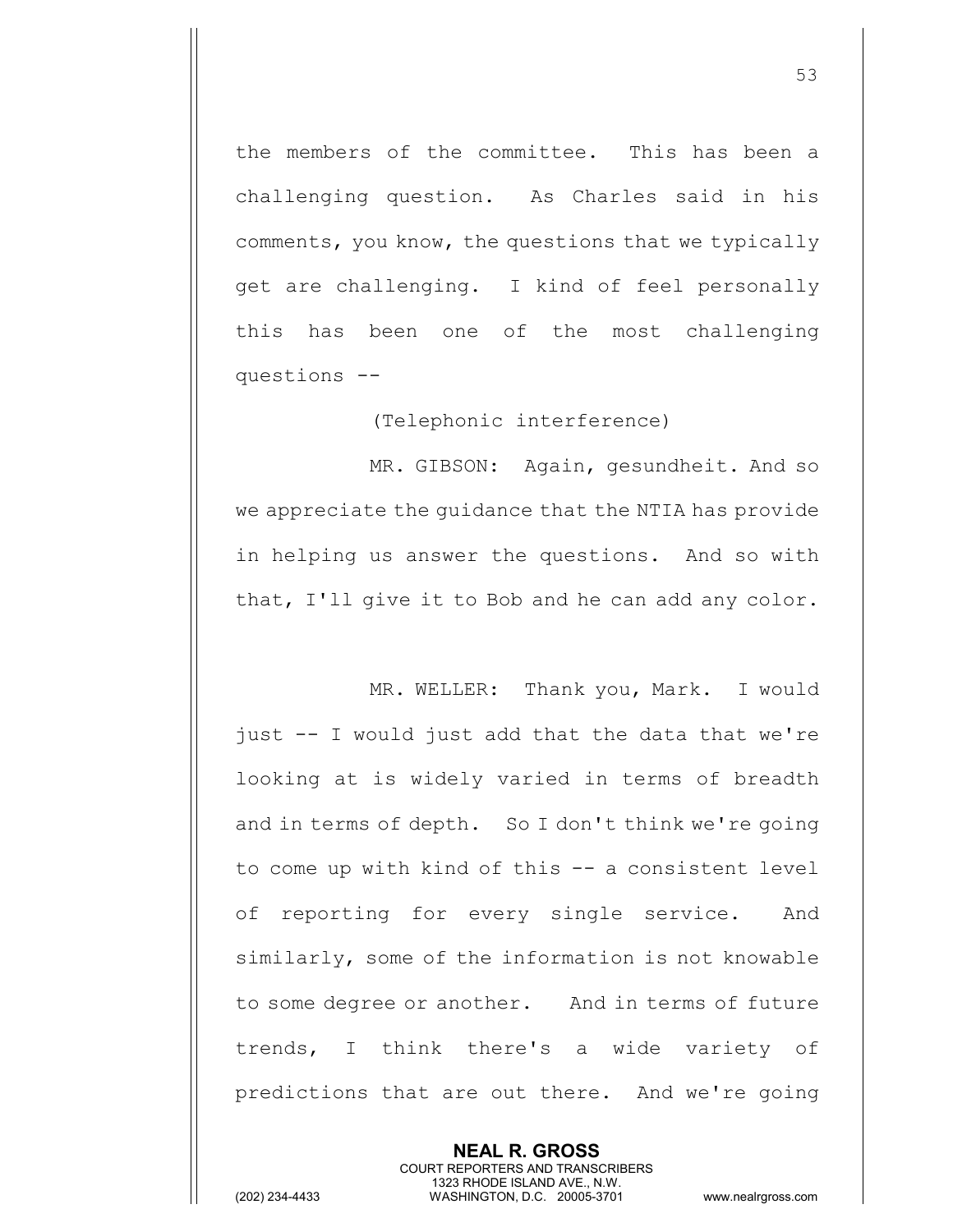to have to be very careful that we're not putting our finger on any particular methodology.

MR. GIBSON: Thanks. Okay, any questions or comments? Any comments from the Chairs? I think Charla --

CO-CHAIR RATH: No additional comments from me.

MR. GIBSON: Okay.

CO-CHAIR RATH: I think we've had enough from me earlier. So any comments though, any questions from anyone either on the phone or around the table? You know, and I know this has been extremely difficult and has required a lot of back and forth, so I appreciate everything that you and the committee members have been doing to move this forward. Although Jennifer and I were just wondering how you do anything off the record in a CSMAC. So just curious.

MR. GIBSON: I should have known that in light of some of the recent events, but yeah. It's not written down, so to speak. Yeah.

> **NEAL R. GROSS** COURT REPORTERS AND TRANSCRIBERS 1323 RHODE ISLAND AVE., N.W.

CO-CHAIR RATH: Yeah, as former chair.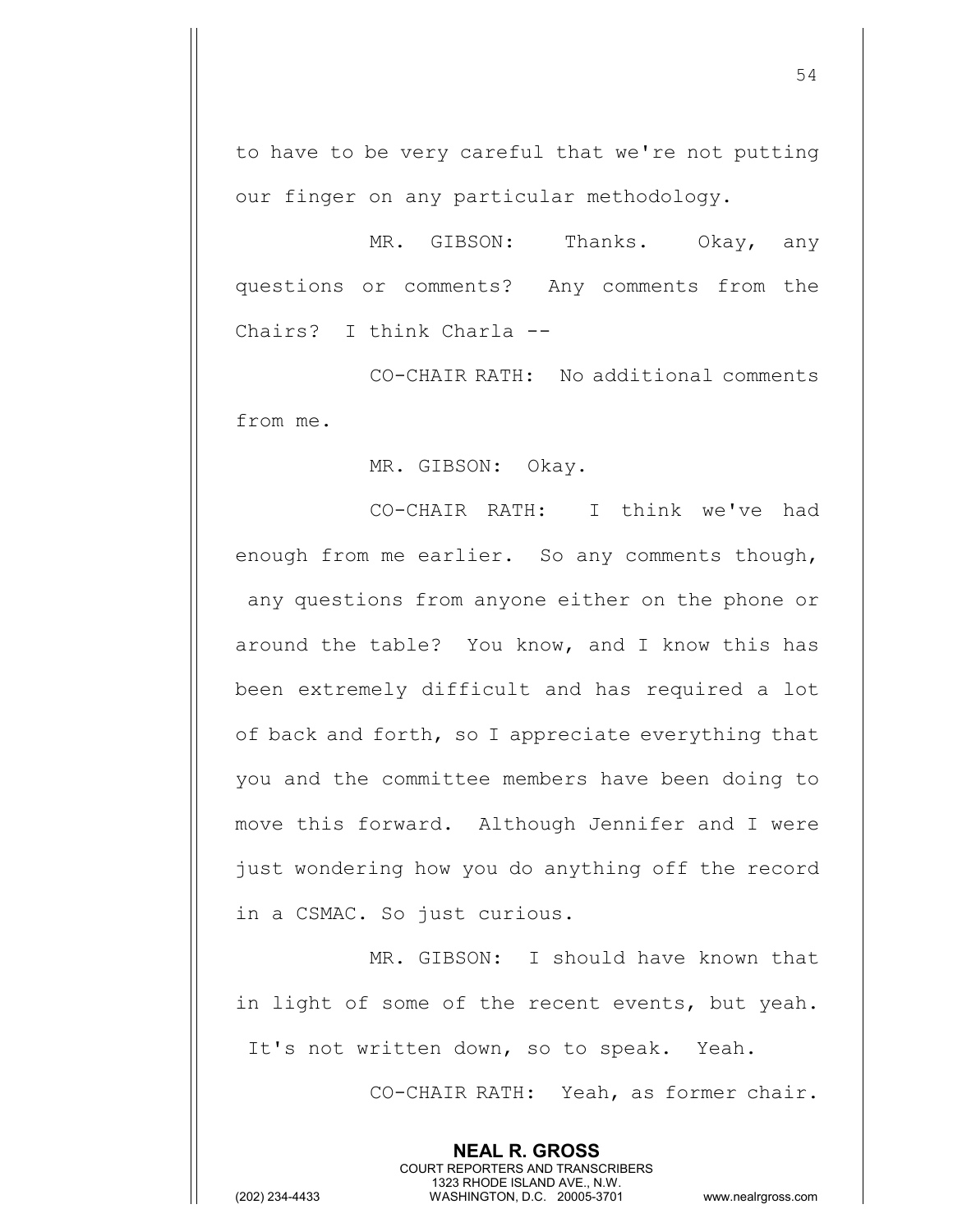Right? Dale has a question, it looks like.

MR. HATFIELD: This is sort of a techie question. But when we talk about the usage as it includes the effects of core receivers and so forth -- or requirements for large guard bands and so forth. I mean it seems to me if you're really going to look at opportunities and going to look at how the spectrum is being consumed, you would need to address that.

MR. GIBSON: That's a good question. You know, I would say that right now, that's probably a second order question. What we're looking for is determine the sources of spectrum usage. And you know, certainly the receiver characteristics enters into that. So I think, you know, we'll attempt to do that as well. At this stage, what we're trying to do is just determine the feasibility of even gathering that information. If we get to the point where we can answer that question and then maybe what type of information can be provided, perhaps receiver statistics can be included, even interference susceptibility,

> **NEAL R. GROSS** COURT REPORTERS AND TRANSCRIBERS 1323 RHODE ISLAND AVE., N.W.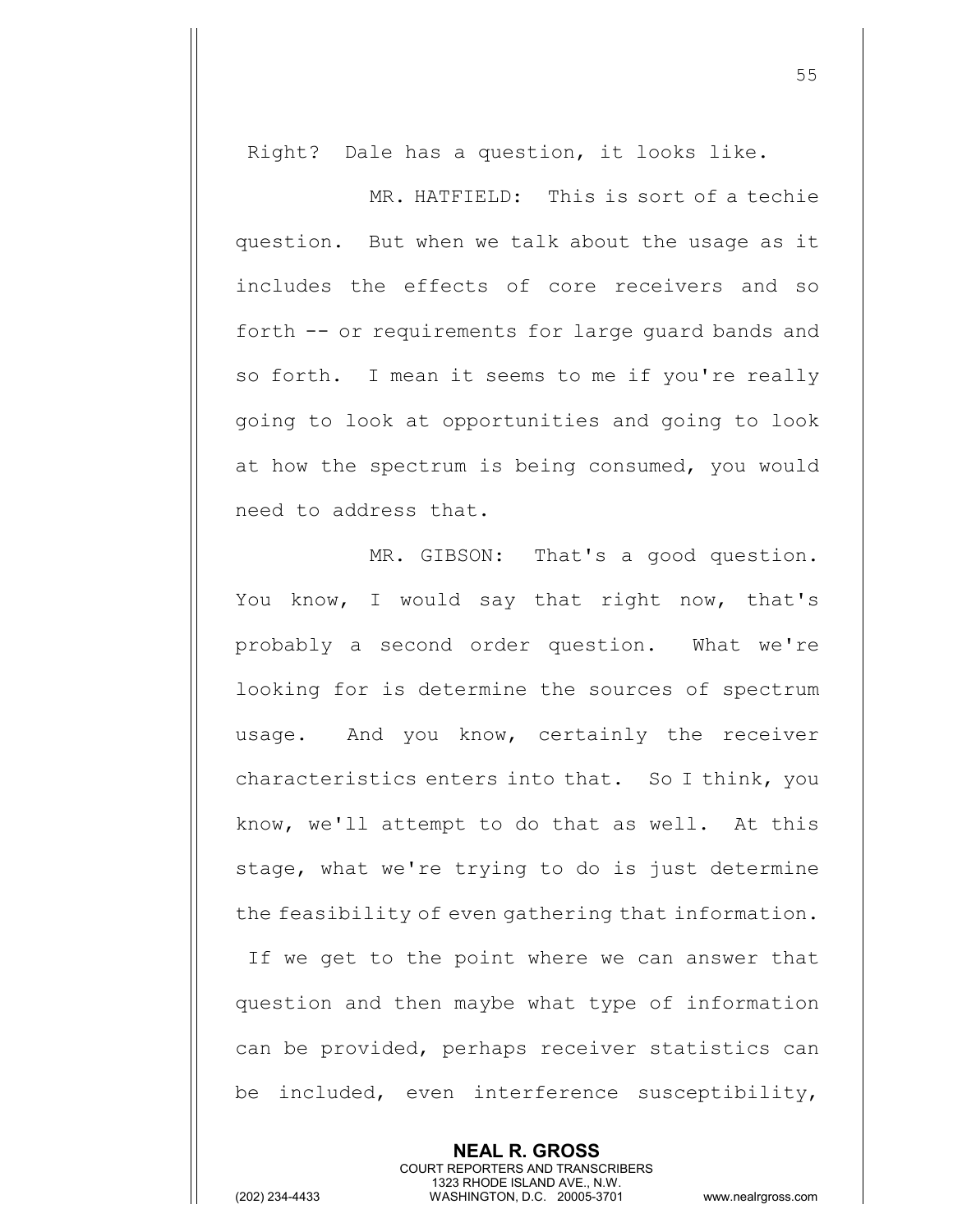which is a subset of that. So that's a good question. So we'll keep that in mind.

I think right now, we're just trying to sort of get to the ability to answer the top level portion of the questions. But that's a good thing to keep in mind.

MR. HATFIELD: Thank you.

MR. GIBSON: Thank you. Any other questions or comments? Yeah, Dennis?

MR. ROBERSON: Dale as usual triggered a thought for me. And that is the different characteristics of the use of the spectrum. Because what jumped to my mind is point-to-point. Point-to-point is clearly use of a spectrum, but it's a narrow geographic use of the spectrum. So some of these -- the use is not created equal is the whole point. So getting down to that level, I understand your first point of getting anything is really important. But getting to the next level, dealing with -- since Jennifer's sitting next to you, satellite is very different from terrestrial is very different from point-to-point.

> **NEAL R. GROSS** COURT REPORTERS AND TRANSCRIBERS 1323 RHODE ISLAND AVE., N.W.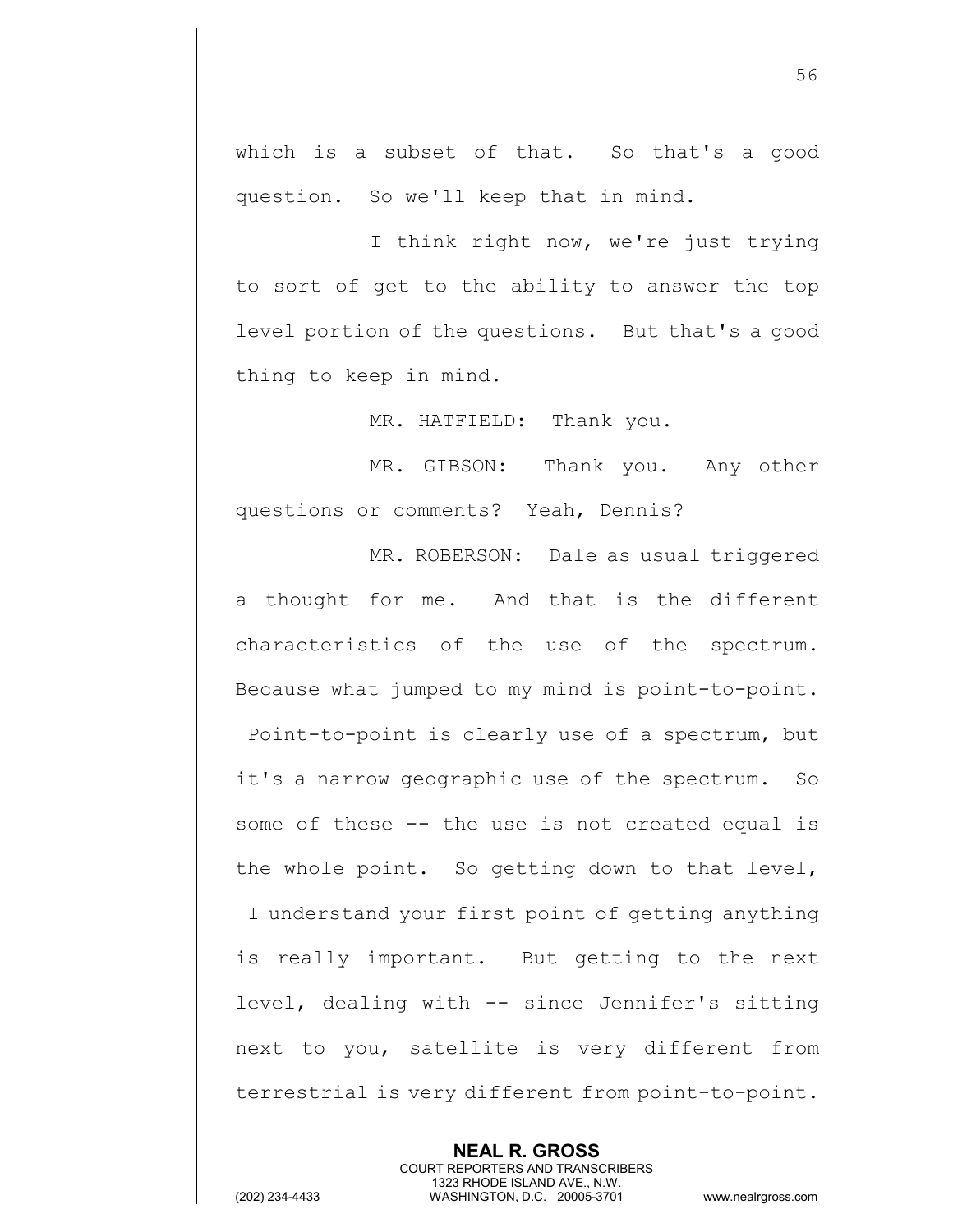It's very different from radar. It's very different from ...

MR. GIBSON: That's a good question. And when we first started looking -- when we first started looking at this, we were looking at possibly trying to characterize this in terms of the types of spectrum usage maybe for the different types of services. So you're talking about microwave service. One of the clarifications we got from NTIA, I think along those lines is the last bullet point, was the categories of data. So the geographic usage.

So for example, with microwave usage, which is certainly germane to this gigahertz discussion, you have the narrow beam nature of that. So how do you characterize that usage? Certainly the usage are not the same at the back of the antenna as it is at the front of the antenna, which would be a similar situation for any sort of highly directional type of antenna. So we can take that into consideration. Again, I think as with the receiver question, that may be a second order.

> **NEAL R. GROSS** COURT REPORTERS AND TRANSCRIBERS 1323 RHODE ISLAND AVE., N.W.

(202) 234-4433 WASHINGTON, D.C. 20005-3701 www.nealrgross.com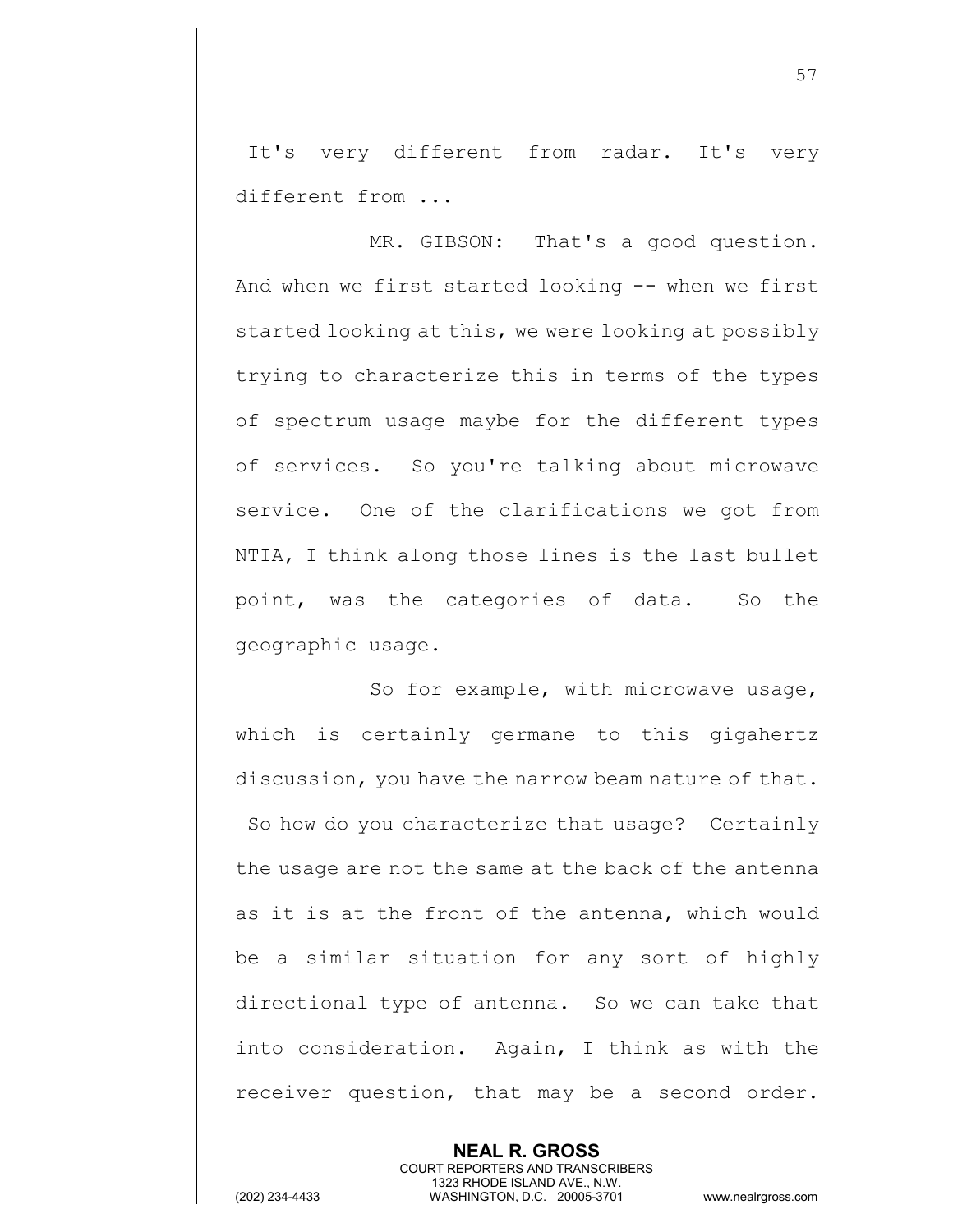What we're looking for right now is to just see if this is doable and at what level of detail. So that and the receiver question, we can certainly keep in mind. So that's good to know. Thanks. Yeah, Andrew?

MR. ROY: Does this work? There we go. Andrew Roy. Question about how you look at usage from the perspective of redundancy as well. So a system may have a primary and a secondary link. On the service, that secondary may never really be used from the service. But if the primary goes down, the secondary is definitely needed. So how does the consideration work from that perspective?

MR. GIBSON: That's another good question. So you're on the committee. Right? Okay, good.

Okay. So yeah, I mean in light of -- Okay, good. In light of the question that Dennis had. So it's not used as much anymore. But a lot of microwave links used to use frequency diversity as a mitigation against frequency selective fading. And so you know, you could go

> **NEAL R. GROSS** COURT REPORTERS AND TRANSCRIBERS 1323 RHODE ISLAND AVE., N.W.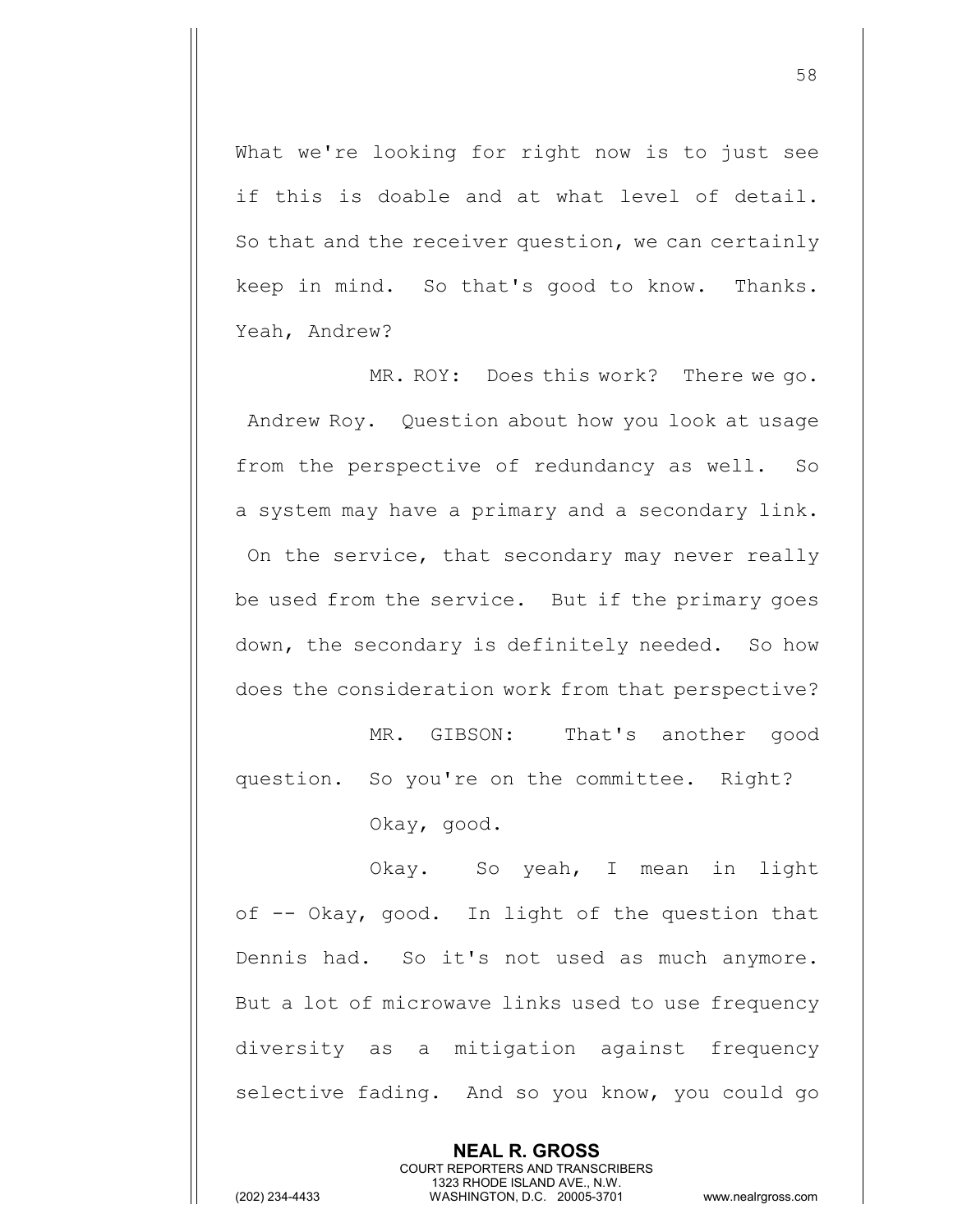back and look at that type of a characterization and other situations, and so yeah. But you guys are getting down into the next level. And I think Dennis is the only one that's on this committee. So you're more than welcome to be a part of this discussion.

CO-CHAIR WARREN: Dennis isn't on there anymore. Neither is Dale.

MR. GIBSON: Dennis isn't? Okay, so this -- please.

CO-CHAIR WARREN: Are you on the committee, Bryan?

MR. GIBSON: Bryan's not a part of -- Bryan, actually I think you are part of the committee.

(Simultaneous speaking)

MR. GIBSON: Your name's at the top of the list under mine.

MR. TRAMONT: So I guess my question is when we think about the theoretical utility of this information, is the thesis that since so many federal systems are subject to longer procurement

> **NEAL R. GROSS** COURT REPORTERS AND TRANSCRIBERS 1323 RHODE ISLAND AVE., N.W.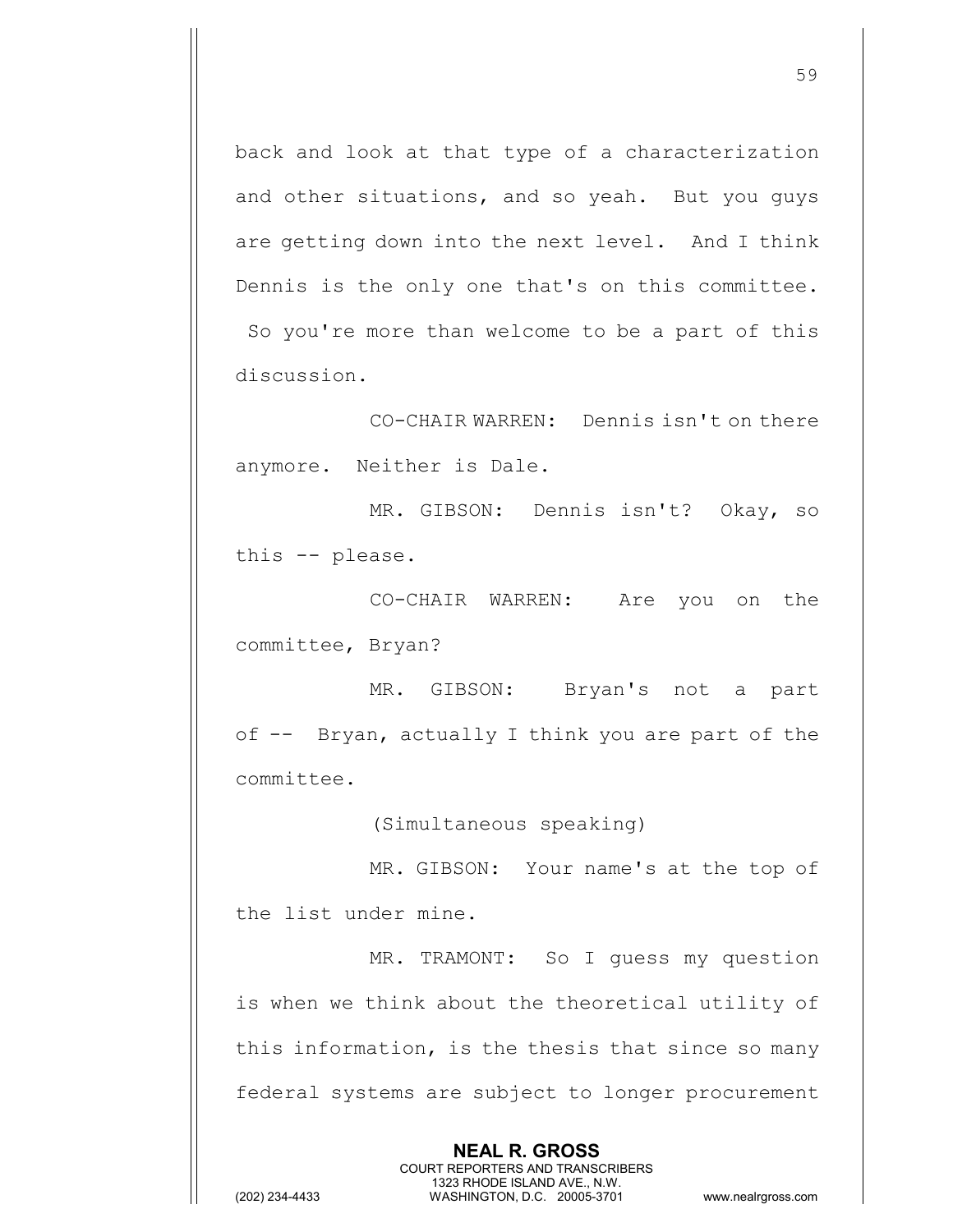deadlines and public procurement deadlines, since there might be arguably more -- some predictability on that side, that we try to bring that same "predictability" to the commercial side. And then see if there are opportunities for sharing between the two sets of systems? Is that the fundamental thesis?

MR. GIBSON: That's not a fundamental thesis, but this is part of it. I mean I think that's absolutely what we heard when we were trying to dig deeper with them is you know, try to align some of the procurement cycles, the procurement, you know, ideology, if you will. So yeah, I think that's part of it. Of course, yeah.

MR. TRAMONT: And then the challenge being that obviously there's not centralized place for commercial demand. And then it's different across each industry sector. But in an idealized world -- once again, I'm just free associating here -- like the wireless industry would come up. The terrestrial wireless broadband issue would come up with a number with what's going to happen

> **NEAL R. GROSS** COURT REPORTERS AND TRANSCRIBERS 1323 RHODE ISLAND AVE., N.W.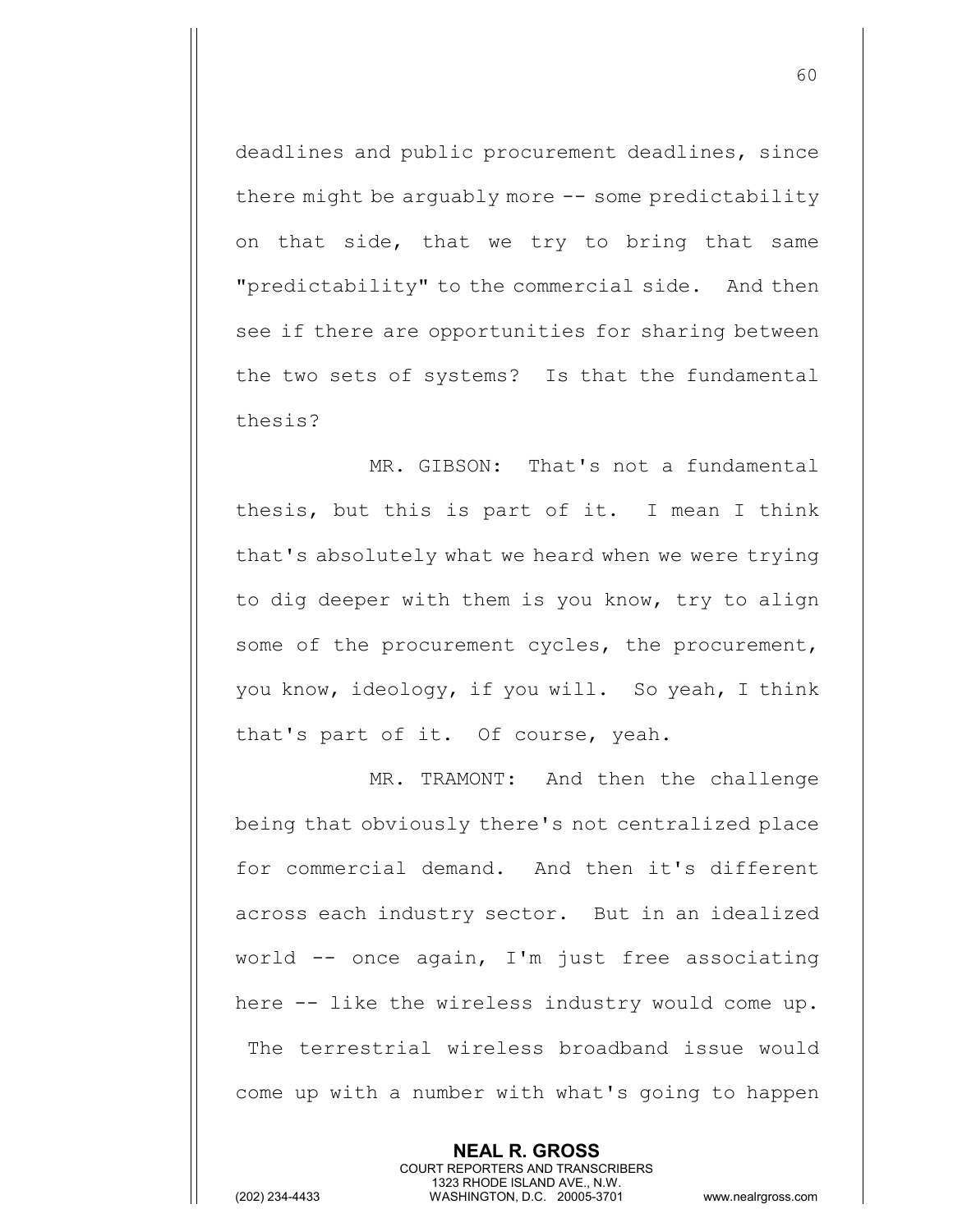in five years. And then the amateurs would do the same. And the public safety would. And you'd be able to try to figure out what the overall demand case is. Is that about it?

MR. GIBSON: I was with you until you said amateurs. I'm not sure --

MR. TRAMONT: Understood. Understood.

MR. GIBSON: Yeah, that's exactly right. And again, I think the challenge is, so as you well know, there is not a lot of consistency among the diversity in the services.

MR. TRAMONT: Right.

MR. GIBSON: And so what we're trying to is sort of tease out of where can we find some consistency? And where are the departures from that consistency? And help them find that as well.

MR. TRAMONT: I think Mary's new research agency would be excellent at figuring this all out.

> **NEAL R. GROSS** COURT REPORTERS AND TRANSCRIBERS 1323 RHODE ISLAND AVE., N.W.

MR. GIBSON: Yeah.

MR. TRAMONT: So when can we have that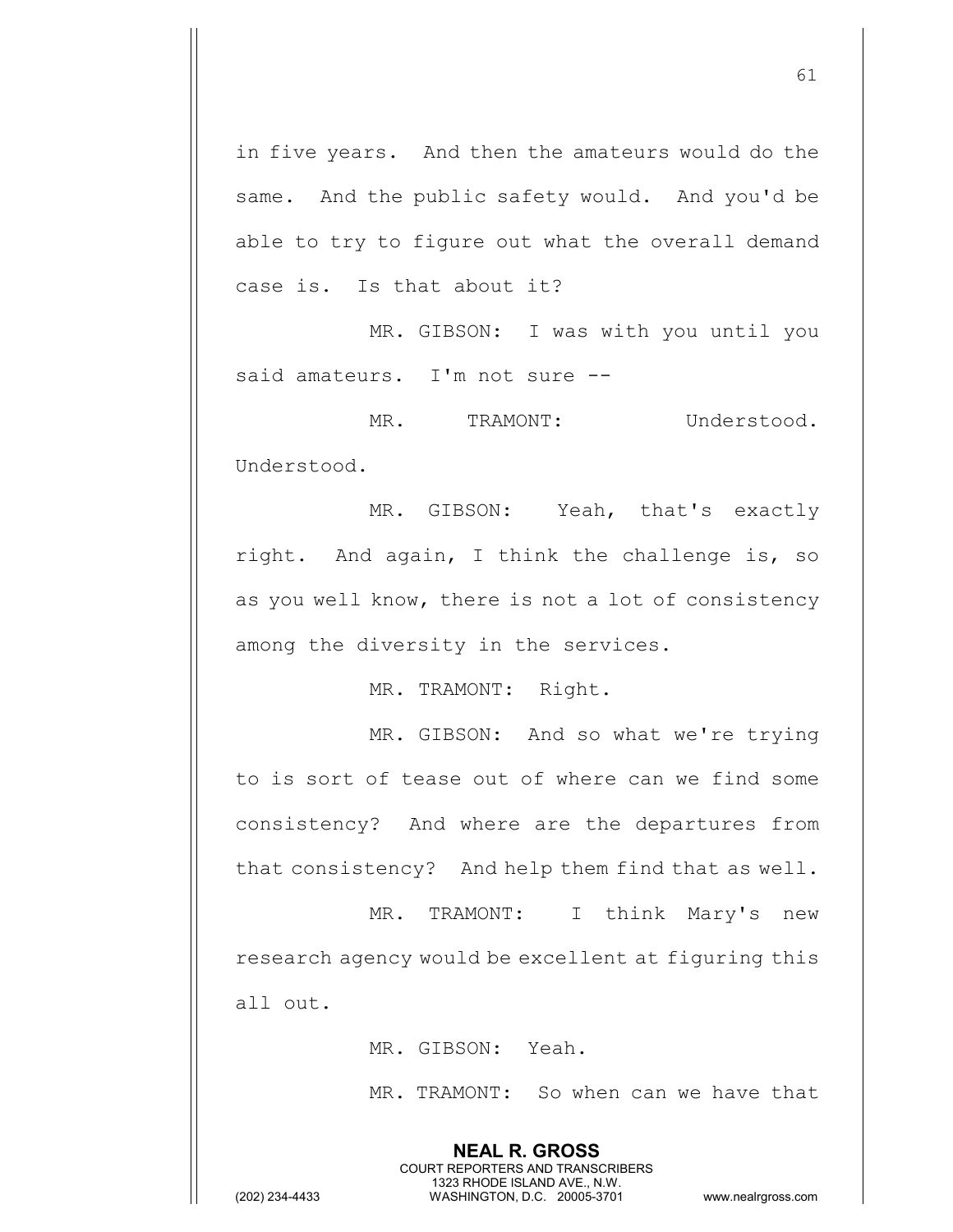stood up?

CO-CHAIR RATH: Yeah, and also just a side comment. Mark's comments were not to suggest that we would be excluding a look at the amateur use. But we can give them your email address.

MR. GIBSON: No, no, no. The amateurs  $--$  well, I am one of them so  $--$  and I know Dale's an amateur.

CO-CHAIR RATH: Yeah.

MR. GIBSON: Yeah, so me and Dale will take all that incoming. Any other questions, comments? Okay, who's next?

CO-CHAIR RATH: So the next is -- Bryan and Miriam, if you want to talk about interference, prevention, detection, and resolution.

MS. SOROND: All right, can you hear me? Okay, perfect. So first of all, thank you Bryan for doing a lot of good work, the subcommittee members and also Bruce, who was critical in his feedback and Dale and Mary. So calling out a few folks and there was definitely other contributions

> **NEAL R. GROSS** COURT REPORTERS AND TRANSCRIBERS 1323 RHODE ISLAND AVE., N.W.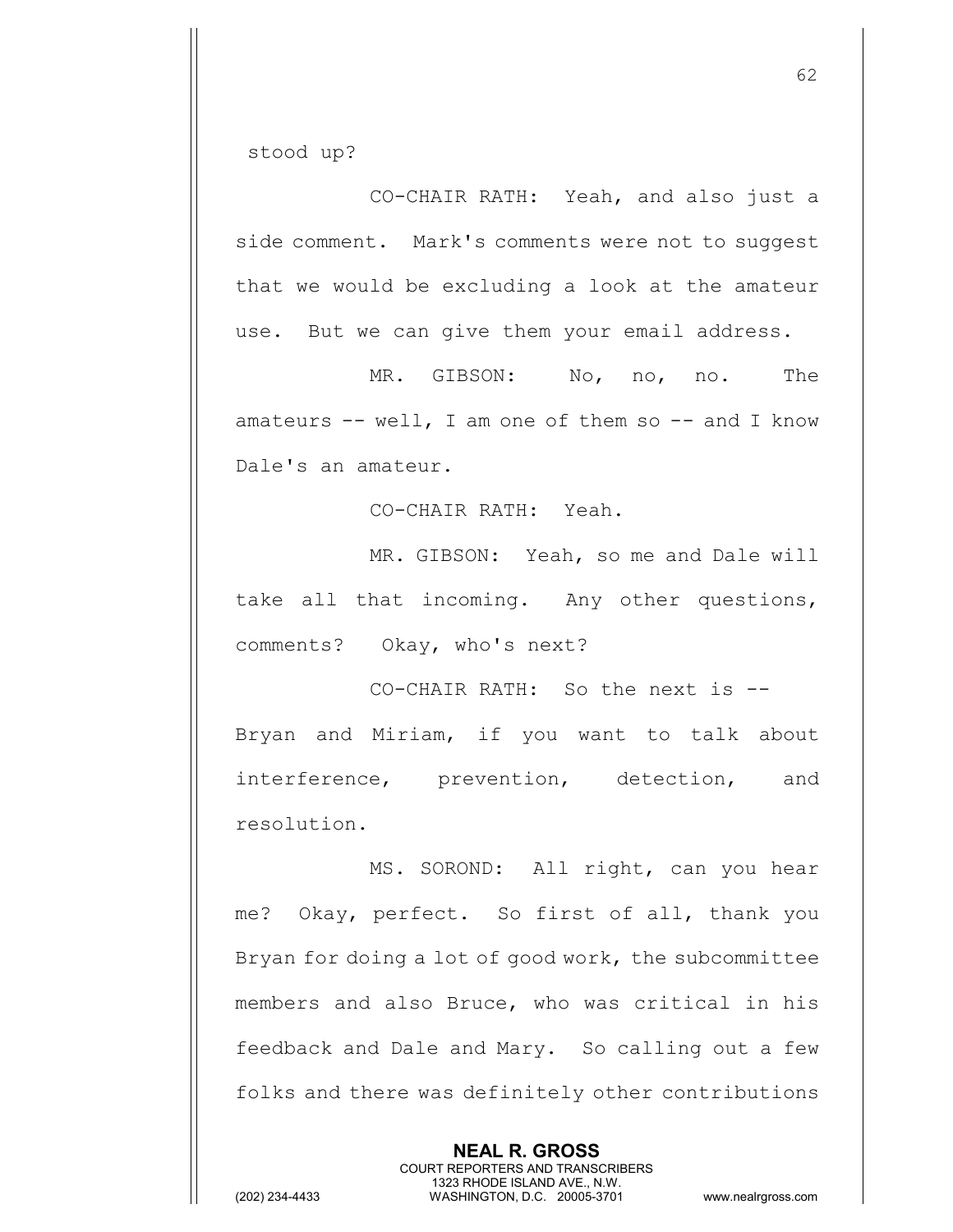to this. But basically this subcommittee -- okay, the person who just coughed is not on mute. So if that gives you any guidance, I thought I'd call that out.

So the actual question that we had was on interference, prevention, detection, and resolution. Well the question really was to see how we could do unique identifiers as a part of interference, prevention, detection, and resolutions and what are the barriers in doing so? There's a lot of good work done, some literature review and everything and we had a few calls. Here's where we landed after the calls and the documents that were passed along to the subcommittee.

So first of all, I think there's no question that from an administrative perspective and path, there's definitely ways of doing this within the FCC and NTIA's equipment authorization rules. So there's no barrier to that from an administrative perspective. And it could be band-by-band or it could be, you know, and several

> **NEAL R. GROSS** COURT REPORTERS AND TRANSCRIBERS 1323 RHODE ISLAND AVE., N.W.

(202) 234-4433 WASHINGTON, D.C. 20005-3701 www.nealrgross.com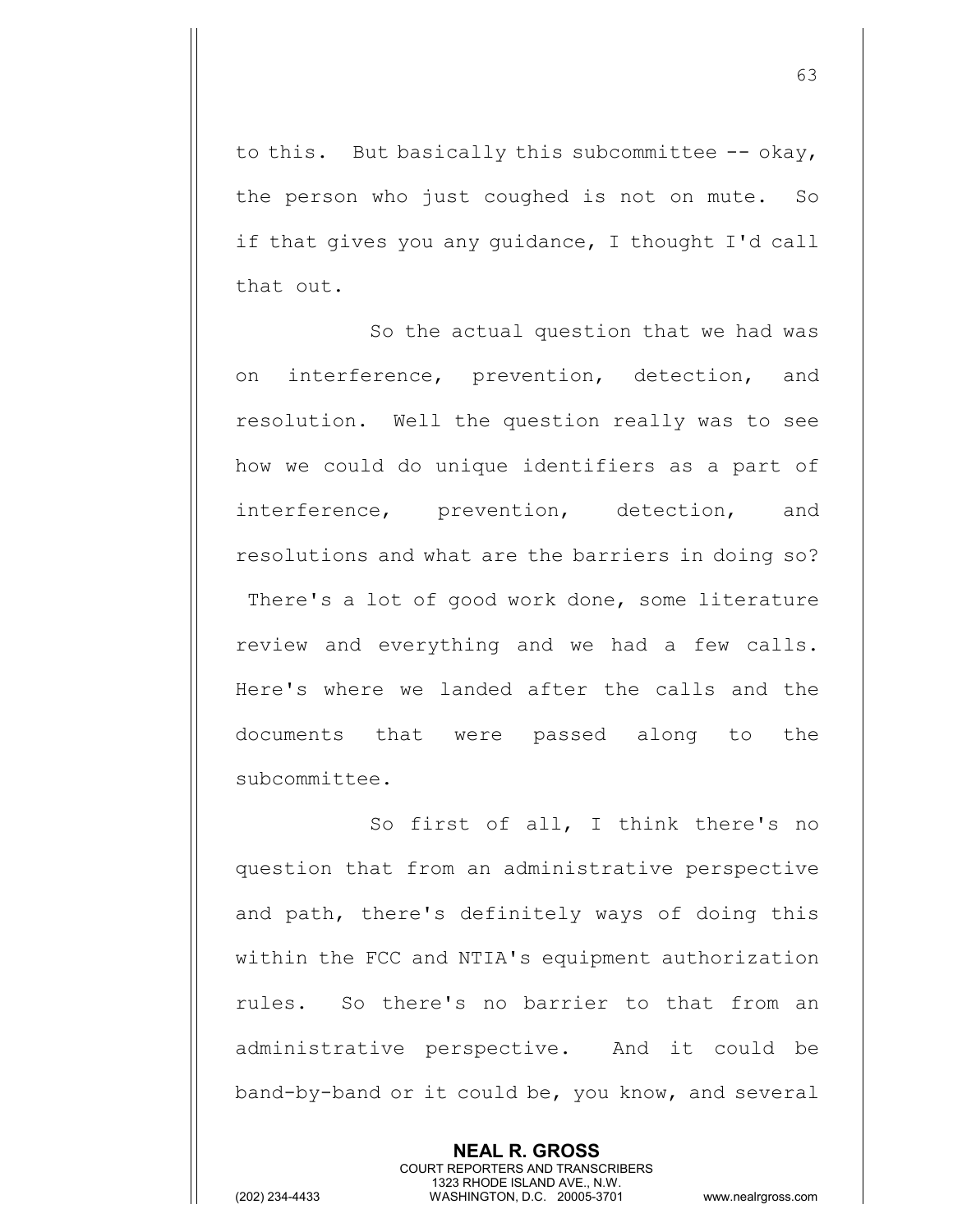ways this could be done. However, I think the issue is with how this is done and the one size fits all sort of solution ubiquitous across every band is probably the challenge.

So therefore, you know, sort of there are likely bands and use cases where a unique identifier may be a viable solution and basically could be implemented. But all across is definitely a challenge. So the subcommittee at this point is recommending sort of looking at this on a band-by-band or use case approach as opposed to a broad brush process. Those are the preliminary recommendations.

You know, some of the key questions --CO-CHAIR RATH: Mary, not to interrupt, but just to -- can you clarify that? Is that sort of guidance -- internal guidance for your working group moving forward and not for us to be considering here.

MS. SOROND: Correct. Correct.

CO-CHAIR RATH: Okay.

**NEAL R. GROSS** COURT REPORTERS AND TRANSCRIBERS 1323 RHODE ISLAND AVE., N.W.

MS. SOROND: Yes, it's internal.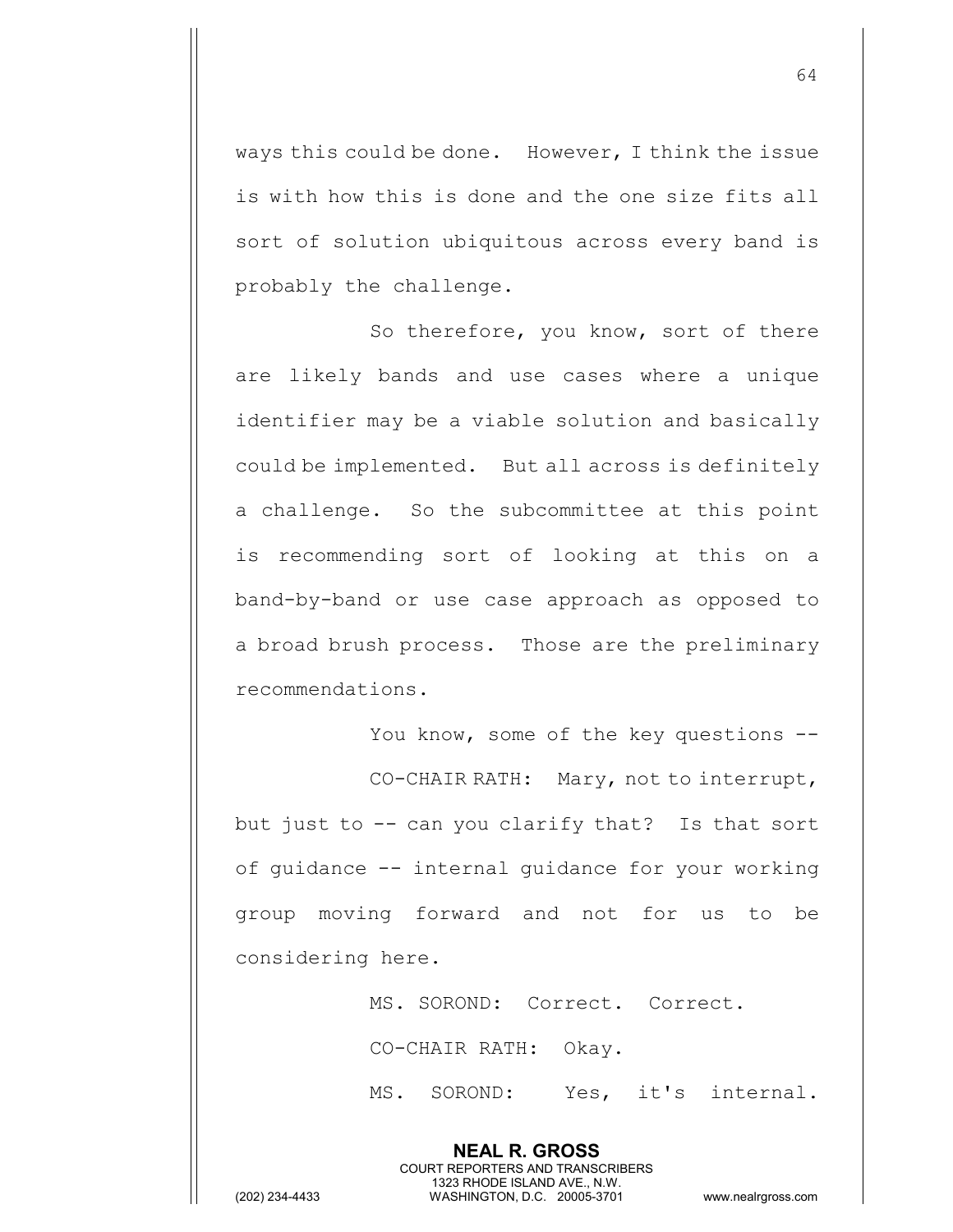Thanks for clarifying that.

So obviously, unique identifiers are currently being used in terms of mission designators and several other forms within the industry. There are lessons to be learned on bands that have actually implemented this. There's a list of these bands on the second bulletpoint. So we can look at those on how some of those bands have worked, how some of them, they didn't. So we can have a lessons learned path on what has been done so far. And whether there's alternative ways of doing this as opposed to picking out a specific band or specific use case is that, you know, looking at industry consensus and standardization or sort of voluntary approaches to doing this by industry or band or use case.

Then on Slide 5, the potential barriers to unique identifiers, I think which was a key part of the question. And you know, there was some comments about how a barrier is implying a negative connotation, but it was the question. Basically there's definitely the technology enhancement and

> **NEAL R. GROSS** COURT REPORTERS AND TRANSCRIBERS 1323 RHODE ISLAND AVE., N.W.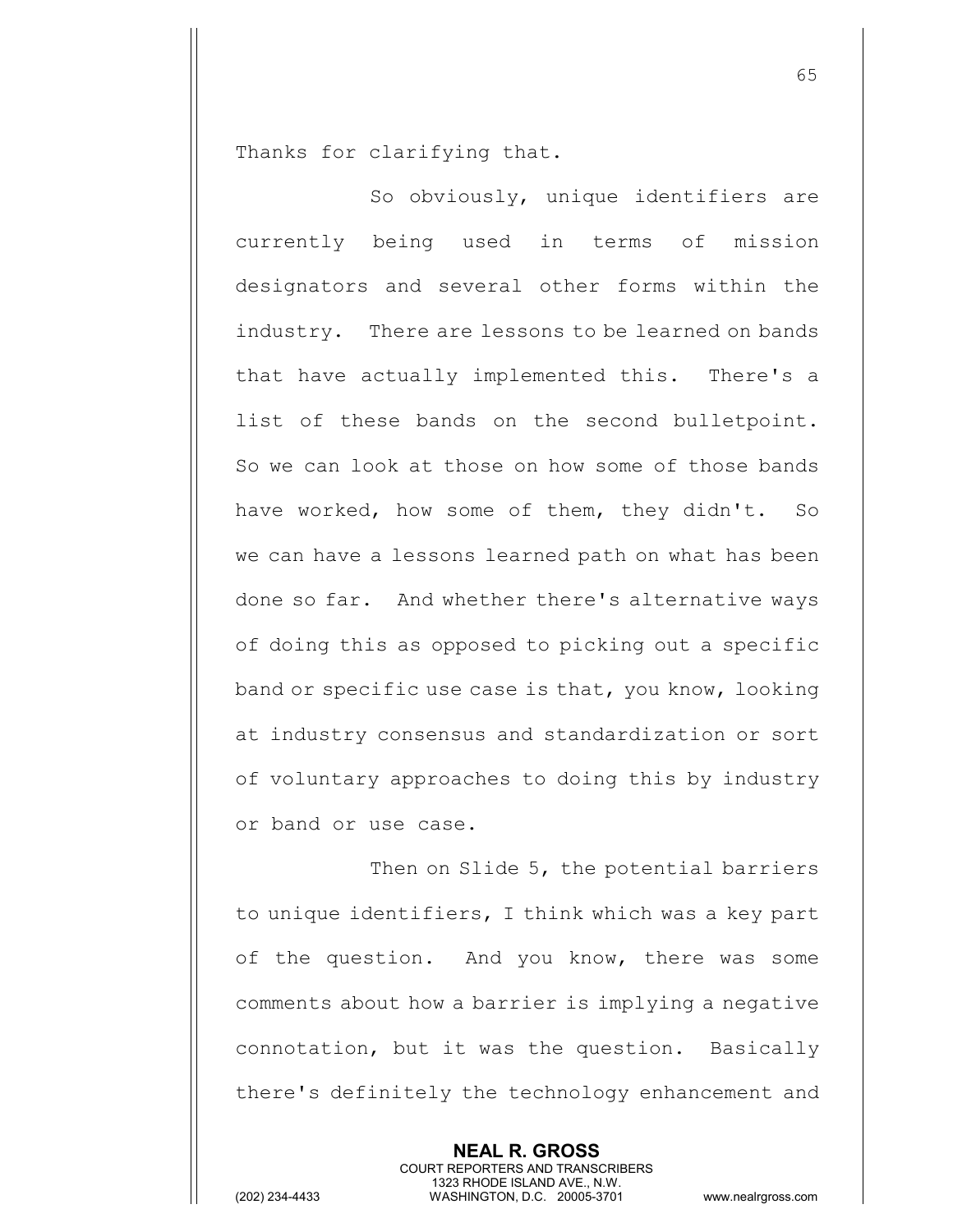development. Because this is not just about having a unique identifier. It's having a unique identifier, such that you could do interference, prevention, detection and resolution. Right? So we're not just stopping at the unique identifier part. So it is definitely to include technology changes. It's going to include radio enhancements and devices all over, across different industries to do that. So that's one thing that we need to call out.

I think device capabilities goes hand and hand with this technology barrier sort of on whether it's signaling or sensing or how it's done, so that the next step -- Again, after the unique identifier transmission is done, we go to the IPDR. There's obviously security concerns. I mean when there is sort of this mechanism to identify something, there's always hand and hand with that, a security concern on whether it's an external hack or whether, cyber security threats on these types of systems are definitely one of the things that we'll need to kind of pay attention to. Privacy

> **NEAL R. GROSS** COURT REPORTERS AND TRANSCRIBERS 1323 RHODE ISLAND AVE., N.W.

(202) 234-4433 WASHINGTON, D.C. 20005-3701 www.nealrgross.com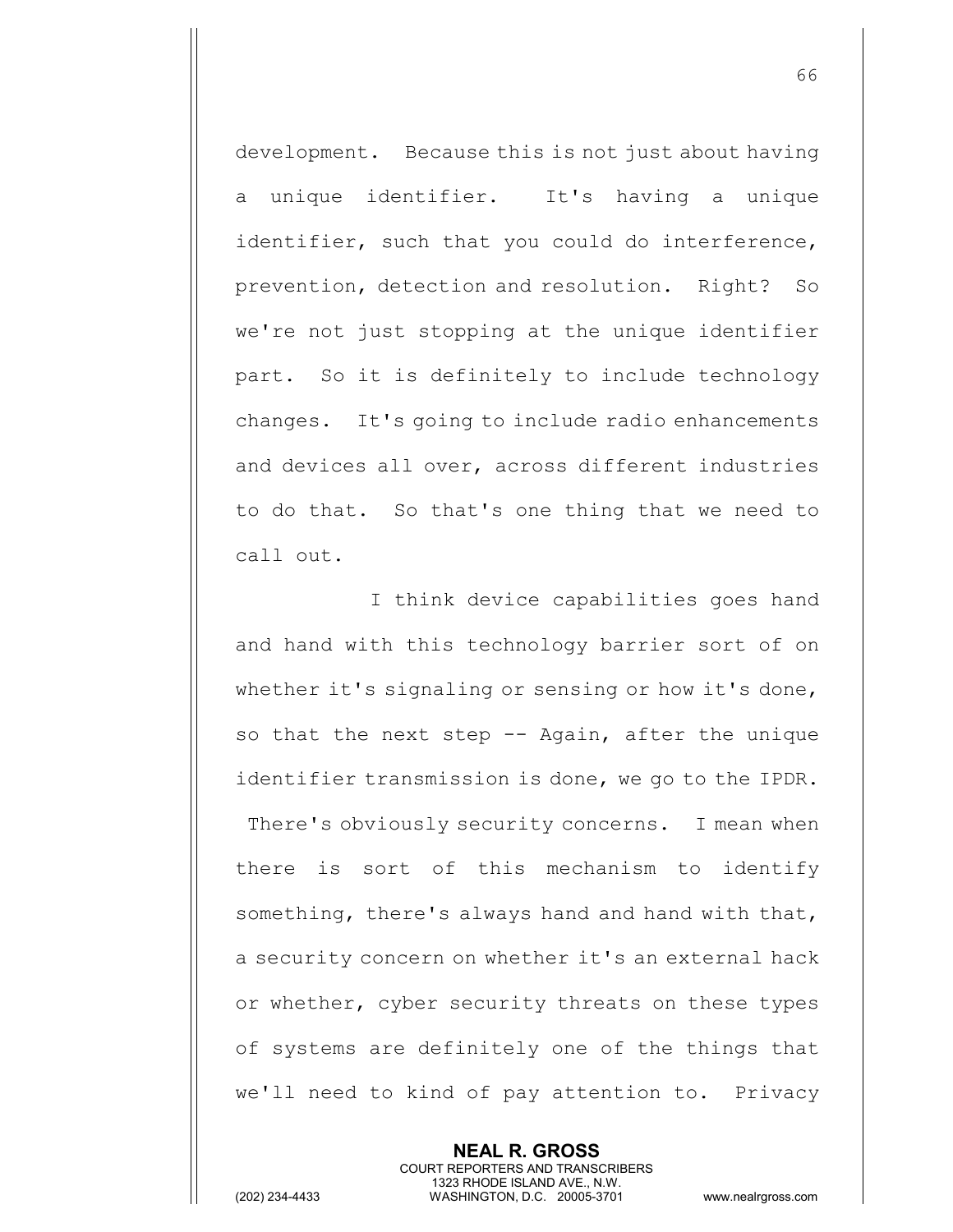is also the other thing on people generally having concerns around having this kind of information, which is acceptable, transmitted. And it could potentially have an impact on innovation and investments and future technologies.

So as the next step, as we highlighted in the beginning, we are proposing to engage with a more sort of technical outlook in an engineering community to gather information on where the use cases or the specific bands we pull out to look at. So we are definitely recommending to narrow this down in such cases that the subcommittee will identify. And then we will have a final recommendation and draft the subcommittee on those.

MR. TRAMONT: Nothing really substantive. I just want to mention that for purposes of what the paper is going to look like, it's going to be the document that we'll produce for the next cycle. We have a literature review. That's a fairly straight forward look at when these unique identifiers have been utilized and what the

Bryan, did you want to add something?

**NEAL R. GROSS** COURT REPORTERS AND TRANSCRIBERS 1323 RHODE ISLAND AVE., N.W.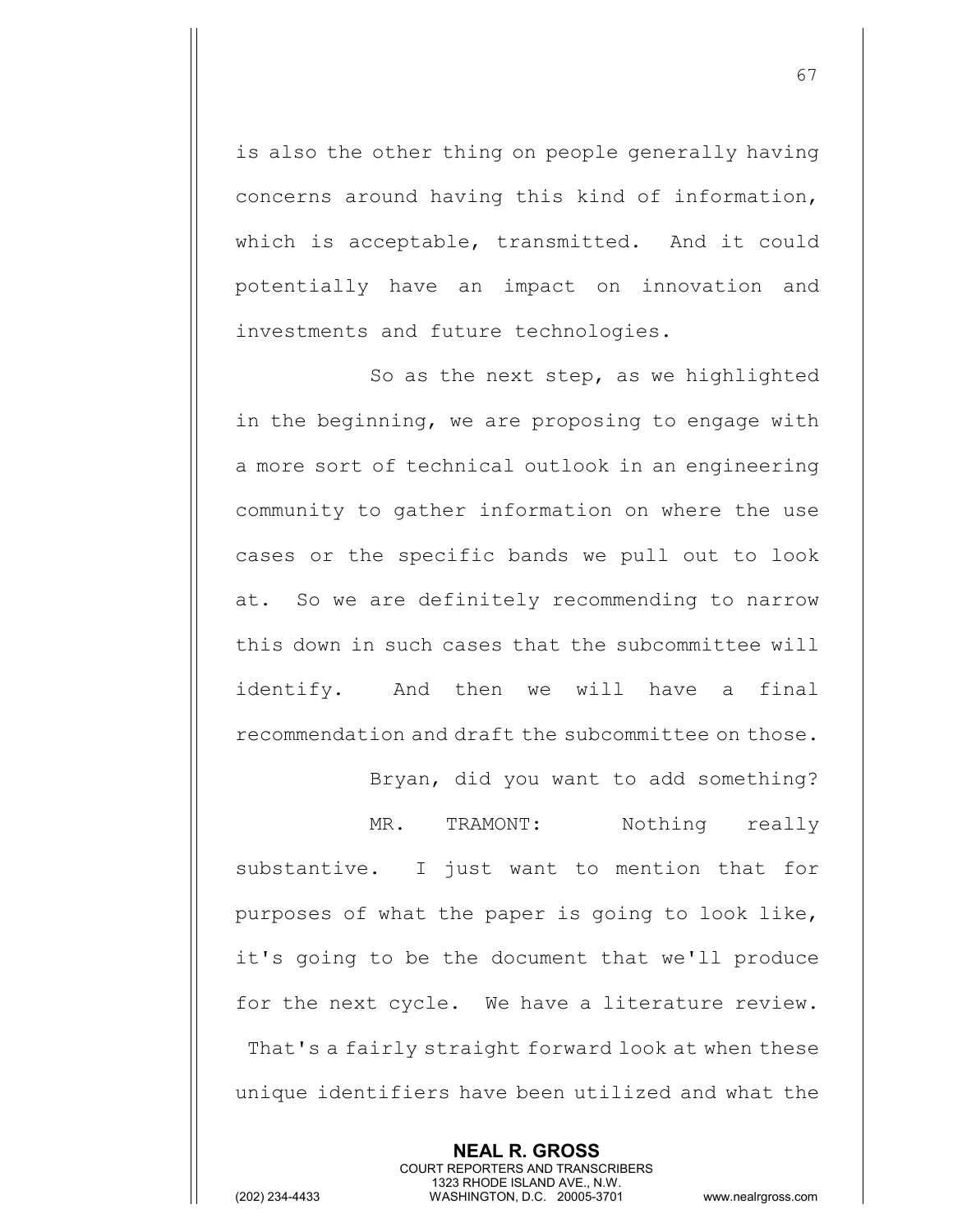track record has been.

The hard part, if you will, is identifying when, if ever, unique identifiers should be deployed and what the gating criteria are for that. And then once we have that, then some of the issues that Miriam just described about cyber security, privacy, and all those issues. So that's the structure we're roughly trying to come up with.

There is a wide variation of opinion on the subcommittee about the role of the identifiers. If you have a strong view about where this should be used, we would appreciate your inputs. Or if they should never be used ever, we would appreciate that input too. But that's where we are. And Miriam gave the overview, but I just want to stress that getting to that tangible, where they should be used fact pattern, has been a challenge thus far.

CO-CHAIR RATH: Before we go to questions, I actually have -- it's more a comment. It may be -- it may be implied in your paper, what

> **NEAL R. GROSS** COURT REPORTERS AND TRANSCRIBERS 1323 RHODE ISLAND AVE., N.W.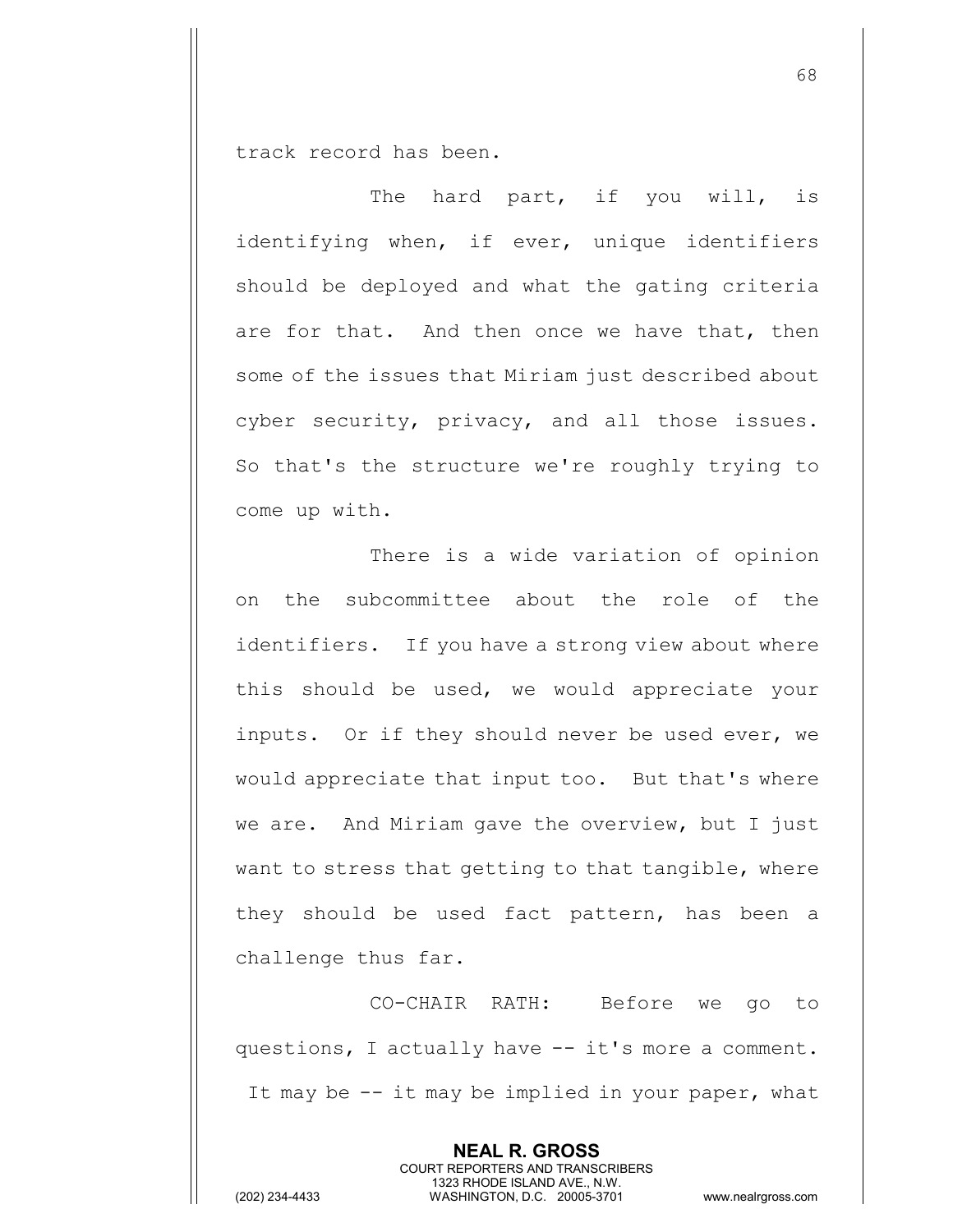the policy goals are. But nowhere do I see from the outline. I mean the question is very basic and then they're on  $-$ - I don't know which slide it is because they're not numbered. But there are alternative paths to accomplishing the policy goals with fewer barriers. It would be really good to state what the working group thinks those policy goals are. And then actually then go to show what the barriers are.

MR. TRAMONT: And I think -- I was going to say, we did have them numbered. But I think the place where you'll see what you just described and that section is "What are the unique identifiers? And why do we have them in the first place?

CO-CHAIR RATH: Okay.

MR. TRAMONT: And so I agree with you that it's essential. And we do have some language around that.

CO-CHAIR RATH: And I thought it was implied, but I just wanted to make sure that the committee was going to be, you know, taking that

> **NEAL R. GROSS** COURT REPORTERS AND TRANSCRIBERS 1323 RHODE ISLAND AVE., N.W.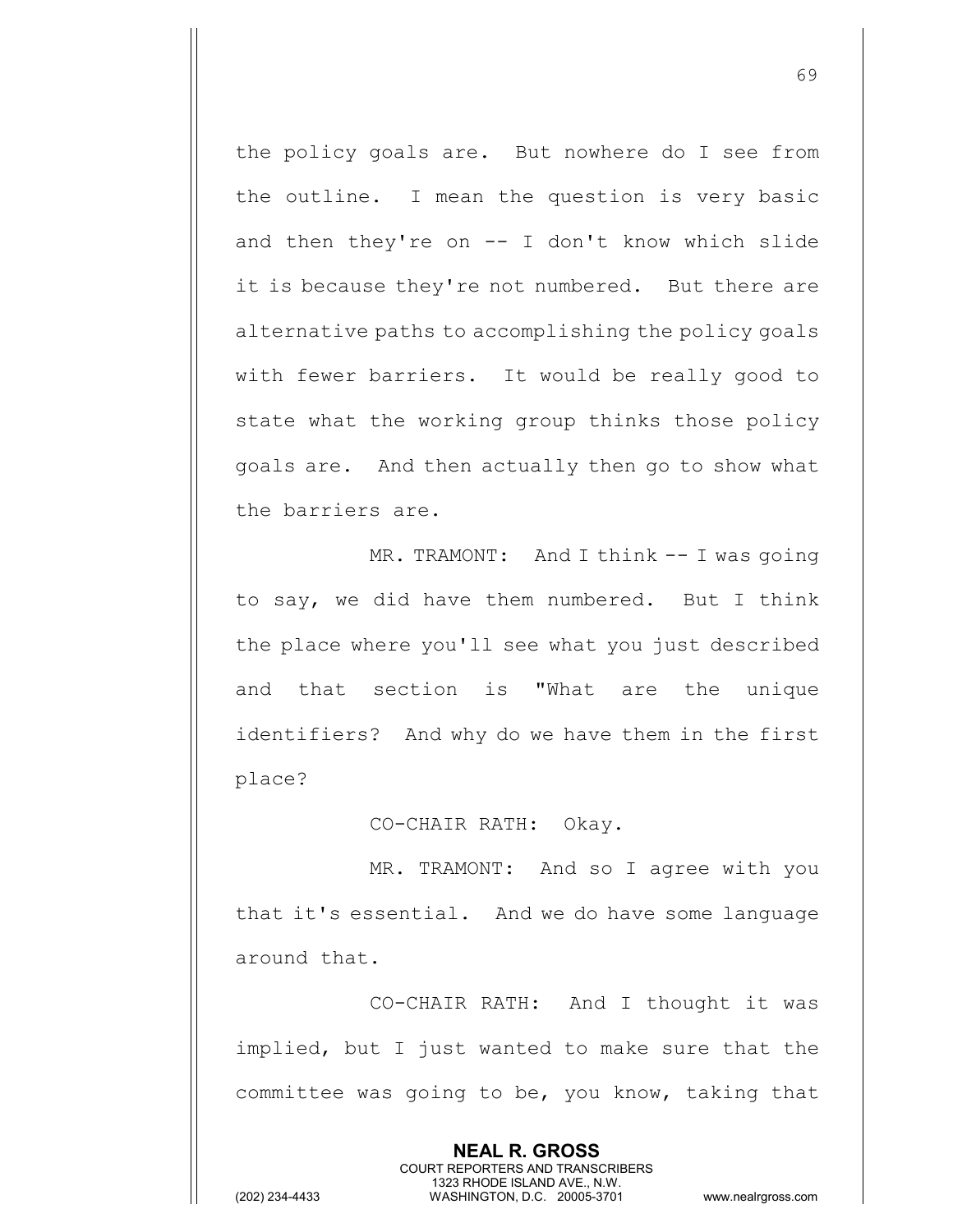into consideration.

MR. TRAMONT: Agreed.

CO-CHAIR RATH: So questions? Mark.

CO-CHAIR WARREN: Someone give the man a microphone.

MR. CROSBY: I think you can hear me okay. So listen and I say it and I'm not on our committee, so don't taken any umbrage.

CO-CHAIR WARREN: Mark, you actually do need one.

MR. CROSBY: Under barriers, were you going to comment or at least address perhaps the influx of devices, many of which are not subject to certification presently? And they come into this country by the millions. And so you could do great stuff with stuff that's certified, but there are millions of devices entering the country that are not certified that are sold through a variety of things. And they are a pretty big threat for some of the bands. So I mean I think it's just a -- I don't know if there's a solution to it, but if there's a note that this is an issue that needs

> **NEAL R. GROSS** COURT REPORTERS AND TRANSCRIBERS 1323 RHODE ISLAND AVE., N.W.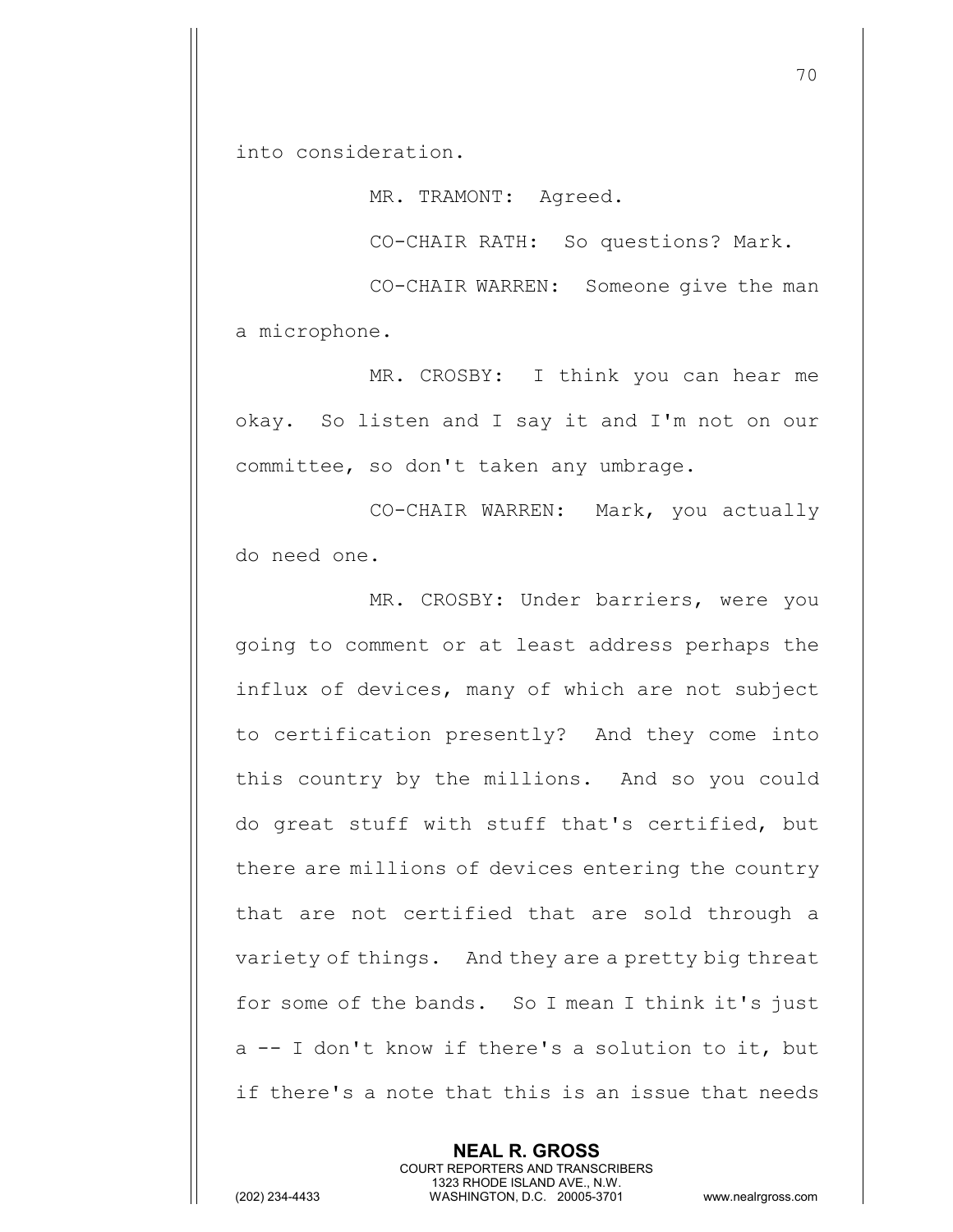to be addressed at some point, that would be awesome. Thanks.

MR. TRAMONT: U.S. compliance with unique identifiers will not get us anywhere. They can dump millions of products in and we have no enforcement mechanism. So duly understood.

CO-CHAIR WARREN: Dale.

MR. HATFIELD: I would just like to comment that I think almost all communication devices have identifiers in the sense that if I have a defibrillator and it's talking back to the cloud someplace and the cloud then talks to my defibrillator and tells my heart to do something different, you have to have an address. Without an address, you wouldn't know where it came from and without an address, it wouldn't know where to send it. So when I look at it conceptually, it's just a matter of how much address information we release. And that to me, then the fundamental question is that creates a trade-off. And I think you sort of already touched on that. A better reinforcement and resilience versus privacy and

> **NEAL R. GROSS** COURT REPORTERS AND TRANSCRIBERS 1323 RHODE ISLAND AVE., N.W.

(202) 234-4433 WASHINGTON, D.C. 20005-3701 www.nealrgross.com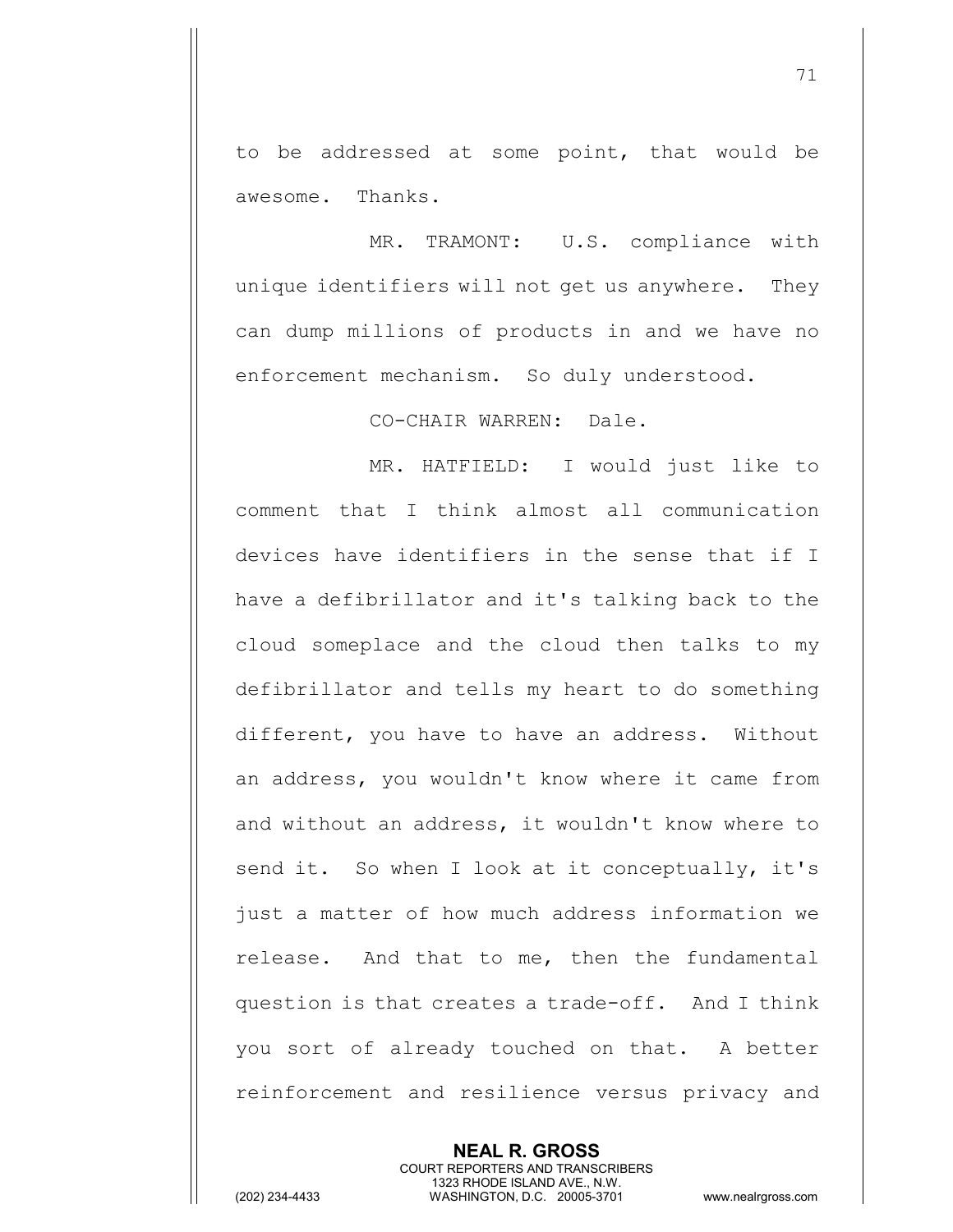secrecy. So I think that really is what we're getting to. But I had a sense that people didn't think there was addresses already out there, but they're very much part of any communication system.

CO-CHAIR WARREN: I was going to say from the IoT perspective --

(Simultaneous speaking)

MS. BROWN: Can everyone hear me? No, this is not working.

CO-CHAIR RATH: It is on?

MS. BROWN: Yes.

CO-CHAIR RATH: Just move it closer.

MS. BROWN: You guys can hear me. Can people on the --

CO-CHAIR RATH: Yeah, yeah, yeah.

MS. BROWN: So one of the problems still at least in the unlicensed world is that there are not static addresses. That used to be the case sometime back in the day. But because of privacy issues, a lot of the unlicensed community has moved away from static addresses. So that's again, just one of the challenges I think the committee is

> **NEAL R. GROSS** COURT REPORTERS AND TRANSCRIBERS 1323 RHODE ISLAND AVE., N.W.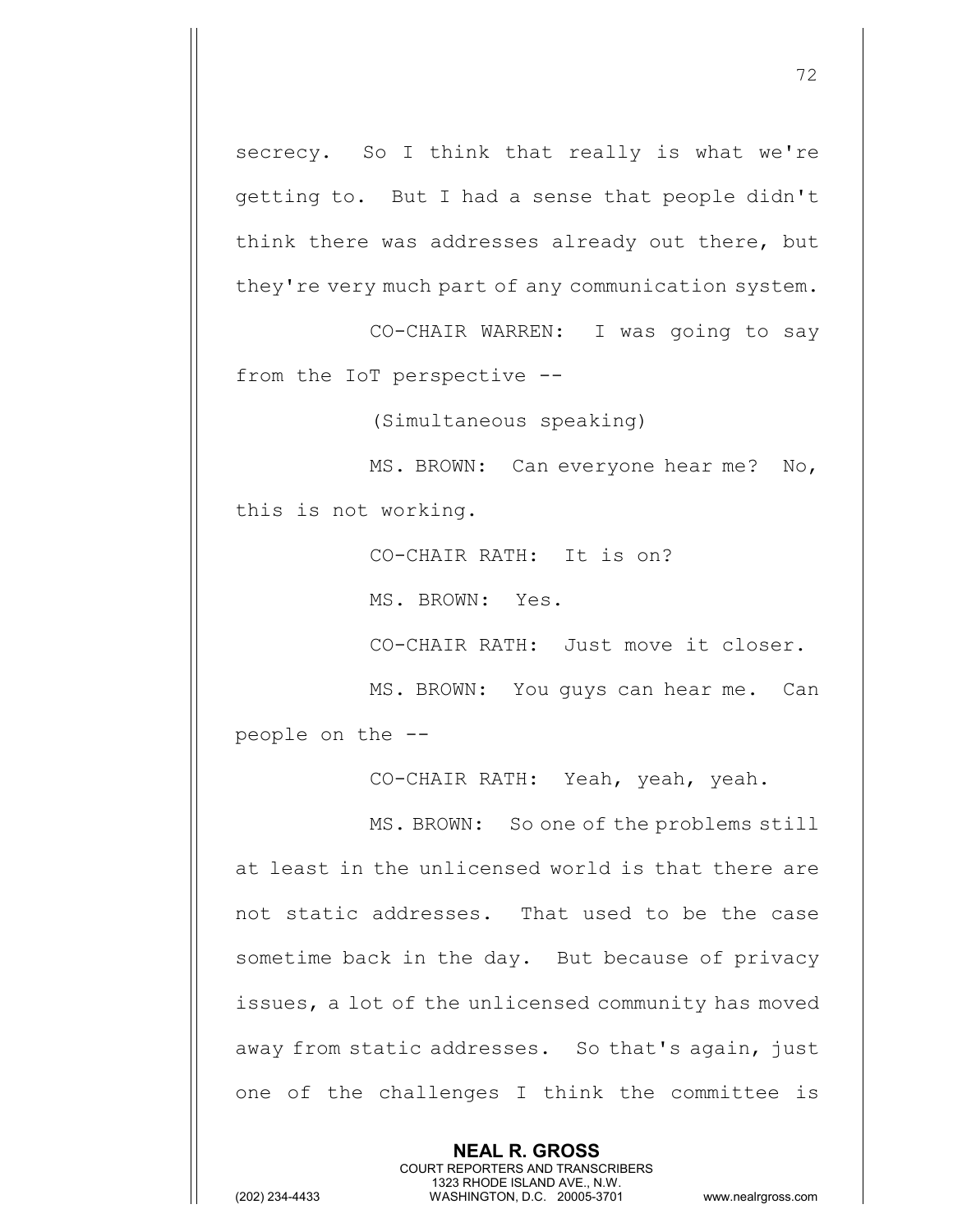looking at in light of the unique identifier component.

CO-CHAIR RATH: No other comments?

73

CO-CHAIR WARREN: Then we will transition to Subcommittee 4, Caroline Kahn and Andy Roy. I think you guys get the prize for the longest question perhaps. And again, as I said at the beginning, it was agreed that this question would start after the beginning of the year and we had work through the World Radio Conference, which UAS issues were central agenda item question at least for the future agenda. So Andy, Caroline, over to you.

MS. KAHN: Great, thanks. Can you hear me okay? So our subcommittee just recently started as Jennifer mentioned. So we're looking at unmanned aircraft spectrum. So Slide 2, our subcommittee members, I want to thank, Co-Chair Andy and also Dave Reed for helping support this and the subcommittee members for participating in this.

Slide 3 is our question, which gets at: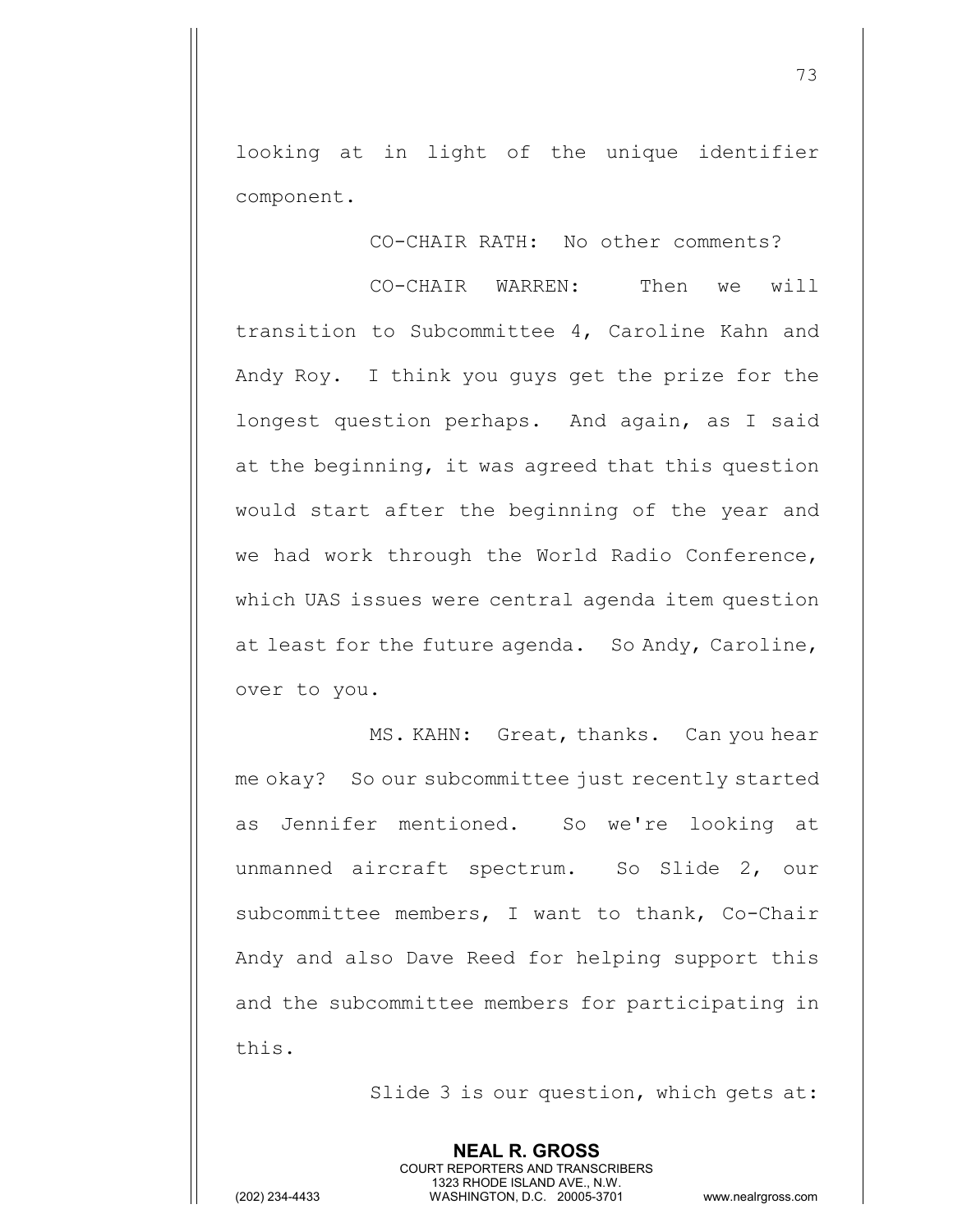the FAA is responsible for integrating safely UAS into our airspace. And spectrum is needed to support in particular command and control operations, which is critical. And so our questions are looking at appropriate models for ensuring timely and safe and secure access to frequencies to support the UAS C2 requirements, what governance characteristics are important, what are the liability issues that need to be considered? For instance, is a third party frequency coordinator an appropriate model? And what is the potential need for an entity to support and collaborate across the different federal advisory committees and other who are addressing UAS? Are there other mechanisms in governance structures that could help as well?

Slide 4, so we're looking to scope this question. We are taking an initial broad scope. There's a lot of activity going on here and we do not want to duplicate any of that. We want to add value and to complement the work that's going on. So we are focused on spectrum to support C2

> **NEAL R. GROSS** COURT REPORTERS AND TRANSCRIBERS 1323 RHODE ISLAND AVE., N.W.

(202) 234-4433 WASHINGTON, D.C. 20005-3701 www.nealrgross.com

74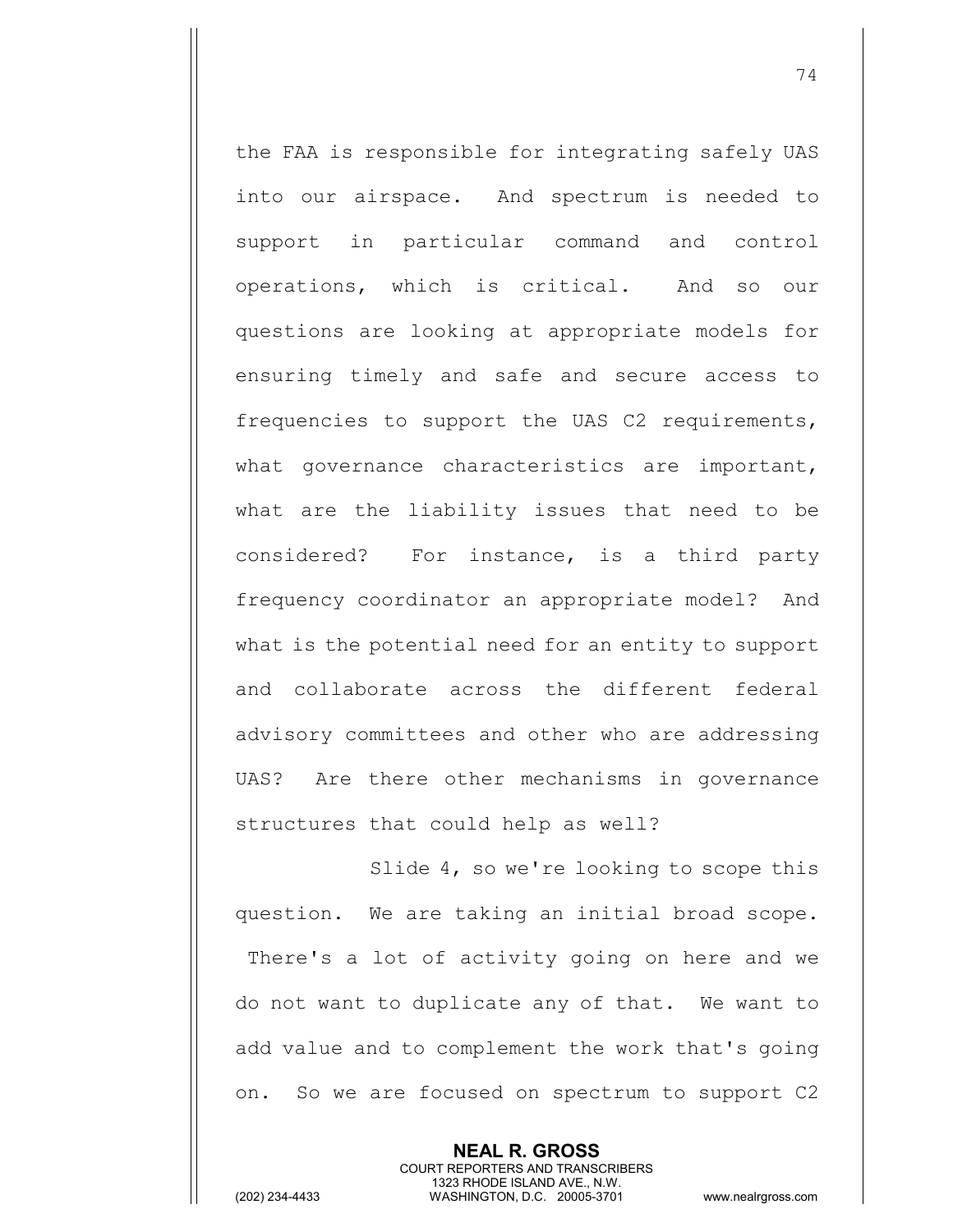operations as is in the study question. So looking at different types of spectrum options and solutions. And looking at it broadly, but also looking at how to focus and scope our work within the subcommittee.

So Andy's going to talk about some potential focus areas.

MR. ROY: Hello? Great, okay. If anyone needs a spare microphone, we've got the spares for some reason.

So as Carolyn said, obviously we're fairly new starting out on this. We've only had one subcommittee meeting before this meeting. So really just have a couple of initial thoughts and just see where we might want to go, going forward.

For those of you who are involved in UAS or at least have certain knowledge of it, you'll know that it is an expansive subject where I think from the co-chair perspective, worried that if we start going out there, it's very easy to grab big handfuls of stuff. And in the end, we're going

> **NEAL R. GROSS** COURT REPORTERS AND TRANSCRIBERS 1323 RHODE ISLAND AVE., N.W.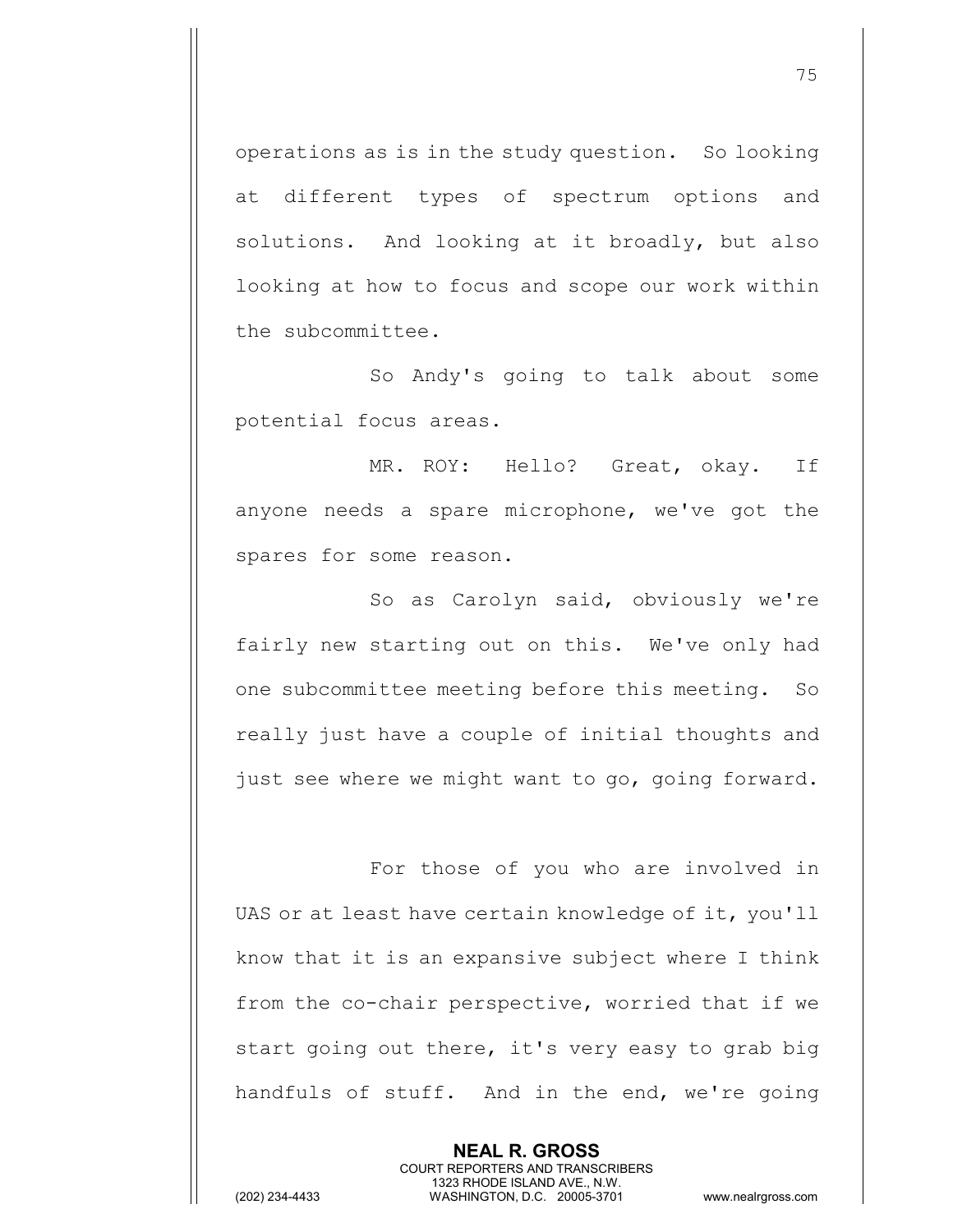to have such a big pile of data to wade through, that we're never going to get anywhere with it.

So one of the ways we thought may be a good vehicle to break it down a bit was to try to break it into headline areas and then subsections of those. And I'll talk through those in a second at a high level. But really the main area is trying to figure out UAS spectrum access mechanisms and then the Federal Advisory Committee's out there as well to figure out what options we've got there in terms of what exists at the moment and what could be recommended towards them as well.

But before we get to those two bullet point or the major bullets on third and fourth down, we understand what UAS is. And so there's a lot work, I think we'll have to do at the start to figure out from our own perspective -- like I said, there's a lot of variance in knowledge in different areas on this subject, to understand what it is we're trying to deal with. And what it is, even UAS thinks it is as well.

So from my perspective, on the manned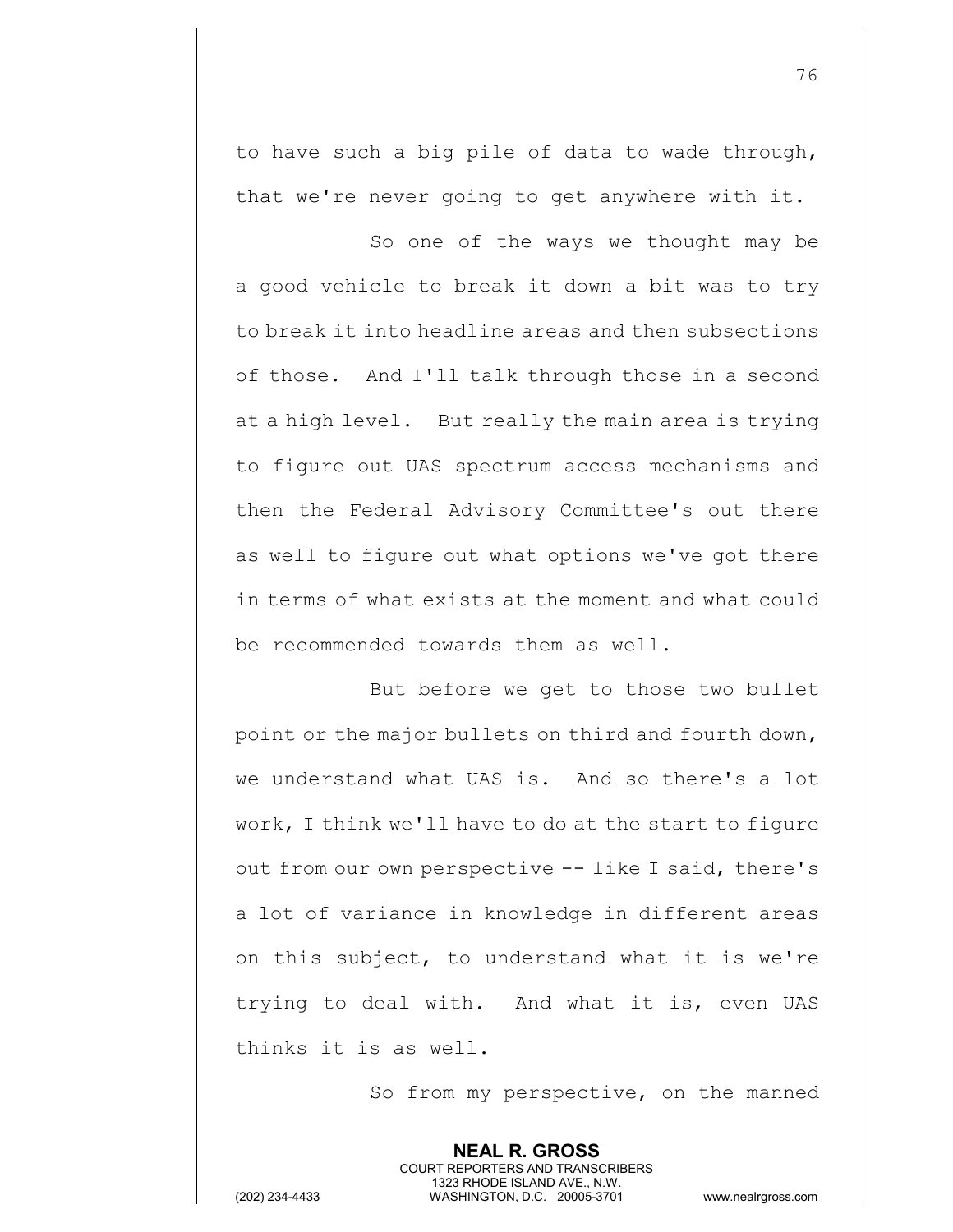aviation side, we look at UAS as this ball of activity that one week it's in one area and the next week, it's in another area. It's a very dynamic environment. There's lots of ongoing activities. And therefore we want to try and understand that at a better level and baseline it.

And certainly some of the areas where we need to consider areas, we're not going to consider. Like we're not going to deal with a certain area because that's just a lot of work we can't deal with now. Maybe come back to it at the end if we have time. Or maybe need to make a recommendation to say we deliberately didn't address this area, but maybe something we may want to look at in the future.

Just going down, overview of the environments and the various areas of complexities -- and there are a lot of them. Classes of systems, the existing standards, the standards coming out, and ongoing efforts, as well as the baseline. And more fundamentally, the

> **NEAL R. GROSS** COURT REPORTERS AND TRANSCRIBERS 1323 RHODE ISLAND AVE., N.W.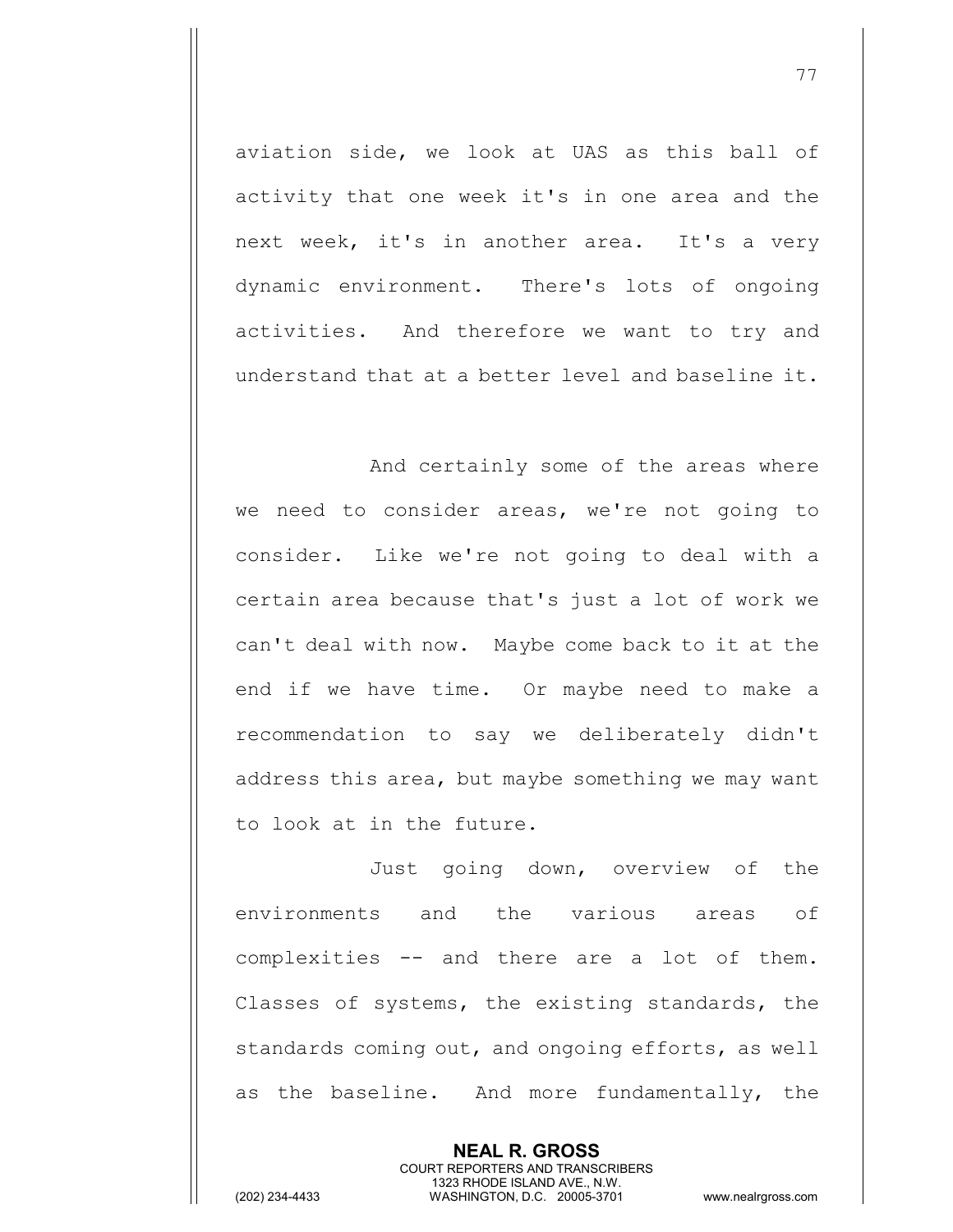CONOPS for the systems as well. So the concept of operations. What are the U.S. classifications? What other operations, C2 functions, command and control, and the spectrum options for them?

And one of the suggestions are our first subcommittee was to create a big chart to try and figure it out for ourselves and visualize it and see, you know, what are the aspects of classifications? For example, where are they used? How are they used? And so forth. So we're considering that at the moment as an initial intent. And we'll see how that develops as we go through.

Then on the spectrum access -- frequency access models -- the governance of any potential frequency access coordinator, security/interoperability. Those could be in conjunction. They could be fighting against each other. Liability issues and licensing. For those of you unaware, there is ongoing activity or FAA Section 3.74, at the moment called the FAA reauthorization. That's focusing on two specifics

> **NEAL R. GROSS** COURT REPORTERS AND TRANSCRIBERS 1323 RHODE ISLAND AVE., N.W.

(202) 234-4433 WASHINGTON, D.C. 20005-3701 www.nealrgross.com

78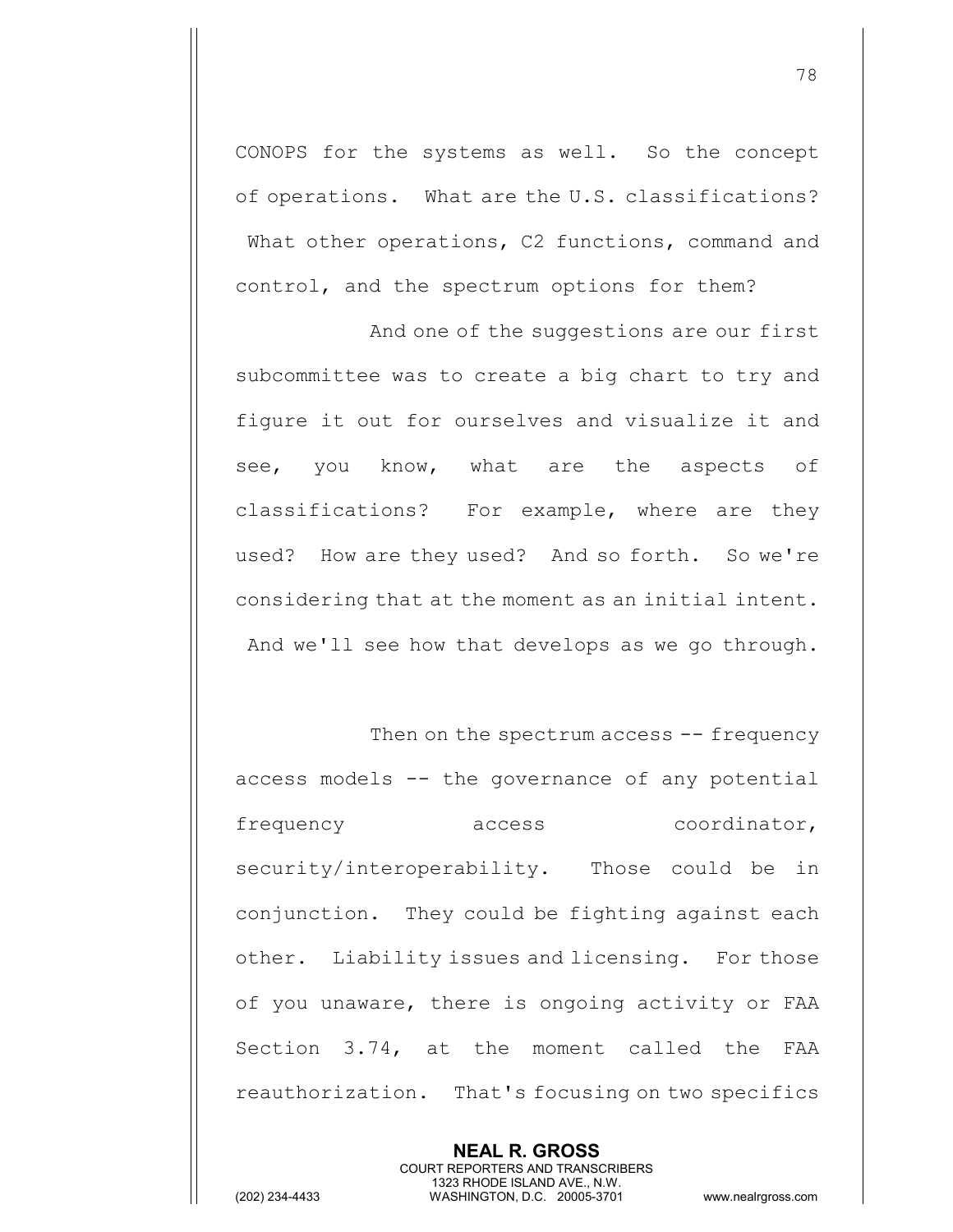bands primarily, but looking at others as well. How do we deal with if there's a joint FCC and NTIA ownership of those bands and the licensing considerations for those going forward? So that's some examples of what we really want to do.

And then from the Federal Advisory Committee process, scope out what different pertinent bodies there are out there. What could be available. The two major ones we've seen so far, there's a FAA Drone Advisory Committee, which we think is a good point of contact to look at. And as mentioned possibly previously, but in the subcommittee as well, the FCC TAC obviously recently did a lot of work on drones as well. So maybe go and talk to those two groups and see what they have. See what they advise and where they've been. And then from there, start looking further as well. What could be out there going forward?

One of the suggestions as well was maybe we don't have to reinvent the wheel for some of this. Maybe other systems have had spectrum access

> **NEAL R. GROSS** COURT REPORTERS AND TRANSCRIBERS 1323 RHODE ISLAND AVE., N.W.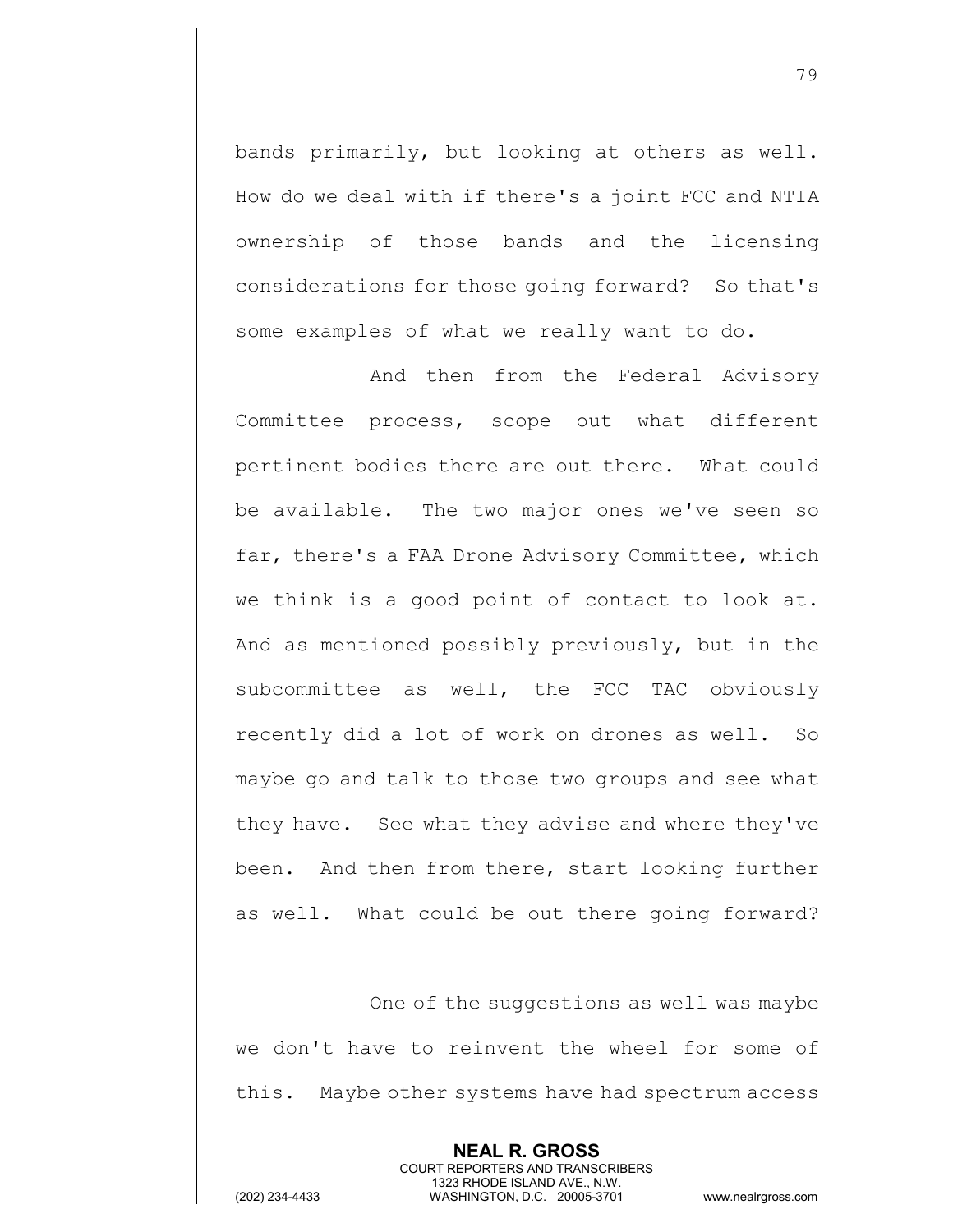mechanisms that we could borrow, steal, use as a basis and apply in certain parts or as a whole to these sort of systems and see what happens. So that's just an idea of where we're going. I don't think we have much more information beyond this to answer too many questions in depth.

But moving forward then to Slide 6 on initials plans. So as I said, characterize the complexities. Make sure we get a better handle of where we sit on UAS. Go through the Federal Advisory Committees. What other bodies may be relevant? There are a lot of other industry groups out there as well that may have relevancy we want to speak to, getting their perspective, and other activities of relevance.

Conduct interviews. I mentioned FAA and FCC, NTIA, as well as the key ones. And then from there, what else do you want to  $-$ - who else do you want to speak to? And what other information may be relevant to us going forward?

Then when we have all of this information, hopefully have some form of analysis that can make

> **NEAL R. GROSS** COURT REPORTERS AND TRANSCRIBERS 1323 RHODE ISLAND AVE., N.W.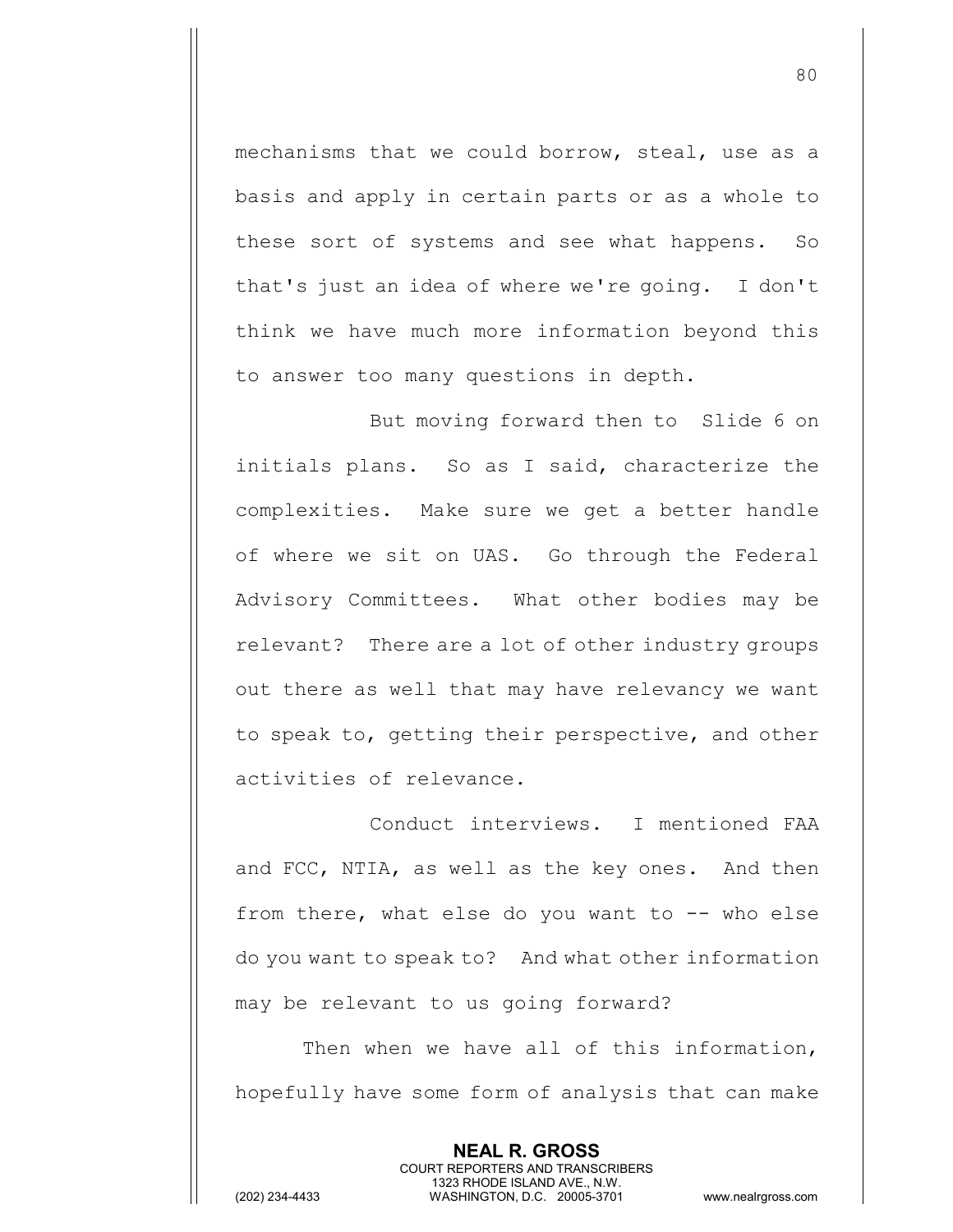it into a coherent pile we can provide some actionable data from. And then lastly, develop the summary findings.

And the last slide then gives a timeline. The end headline is March 2021 hopefully to have a draft report and recommendations to the committee. But a significant portion of this year at the start is going to be trying to develop that basis for us to start working on what are our guard rails to ensure we are focusing the work and not being distracted into different tangents or rabbit holes that could slow us down. And that's a very -- what is an expensive subject to very limited timeframe.

And that's pretty much it, I think. I would clarify one question that may come up is that we have asked about whether this work ties into Section 3.74, which is obviously ongoing at FAA and FCC at the moment. And this does not deal with Section 3.74 at this moment in time. Purely on spectrum aspect and the mechanisms and the Federal Advisory Boards. So we are not dealing

> **NEAL R. GROSS** COURT REPORTERS AND TRANSCRIBERS 1323 RHODE ISLAND AVE., N.W.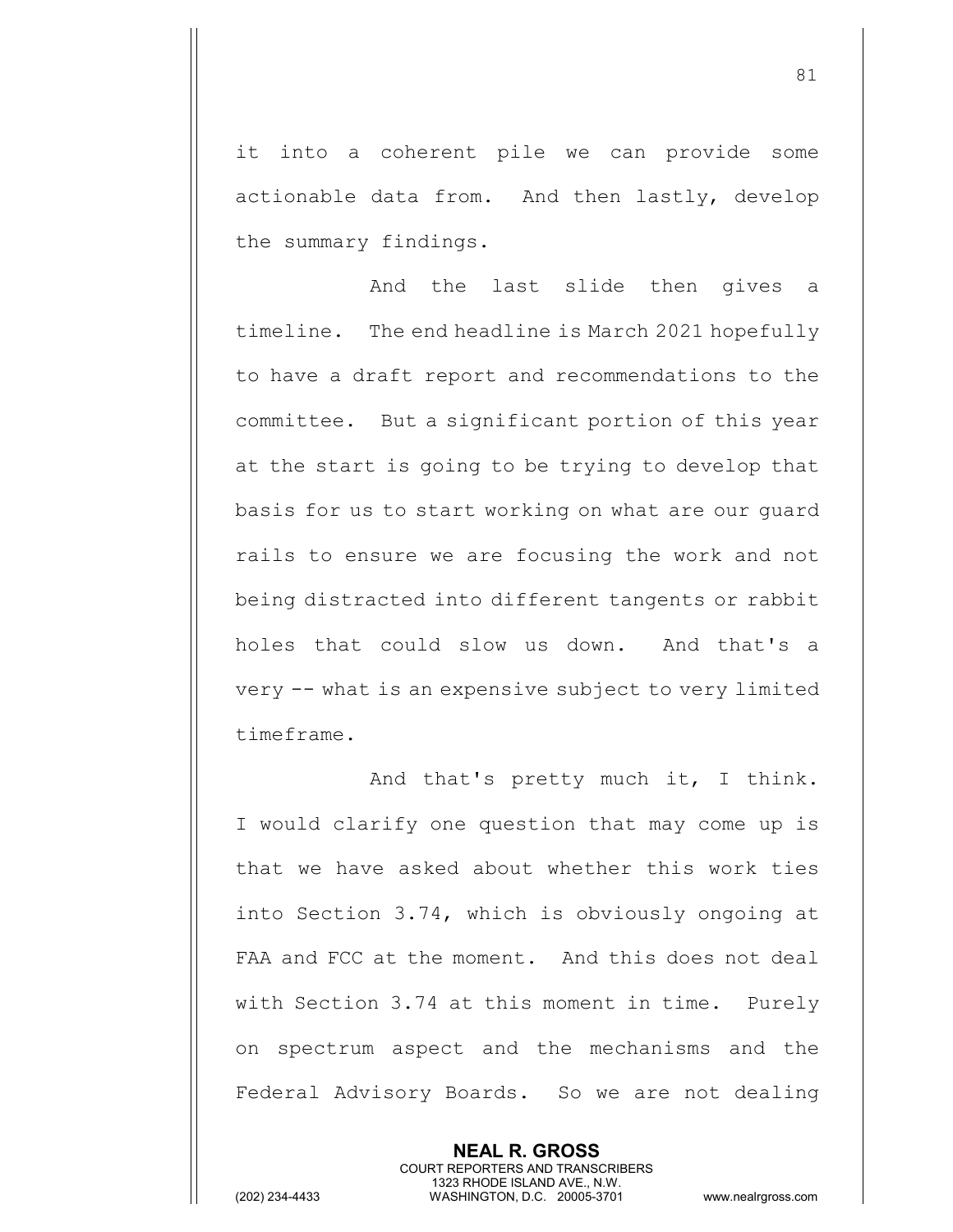with that. And I know there's a lot of activity elsewhere on that at the moment. Unless there's anything else I've missed?

MS. KAHN: That was good.

MR. ROY: Then we're good. Thank you. CO-CHAIR WARREN: Thank you, Andy and Carolyn. So I think your scoping exercise is a really important one as you said. There could be so much brought into this. And the idea of leveraging others work is obviously an important aspect of that. I also think the inclusive approach you're taking to looking at various altitudes, sizes, et cetera of UAS is an important element so that it's kind of an inclusive approach to the UAS technology market as opposed to just pieces of it.

I think it's great that you have a timeline for producing, you know, the substantive output. Perhaps there may be opportunities as you continue to scope to do bite-sized pieces that could be delivered along the way. So as you're doing the scoping, maybe see if there's any thoughts.

> **NEAL R. GROSS** COURT REPORTERS AND TRANSCRIBERS 1323 RHODE ISLAND AVE., N.W.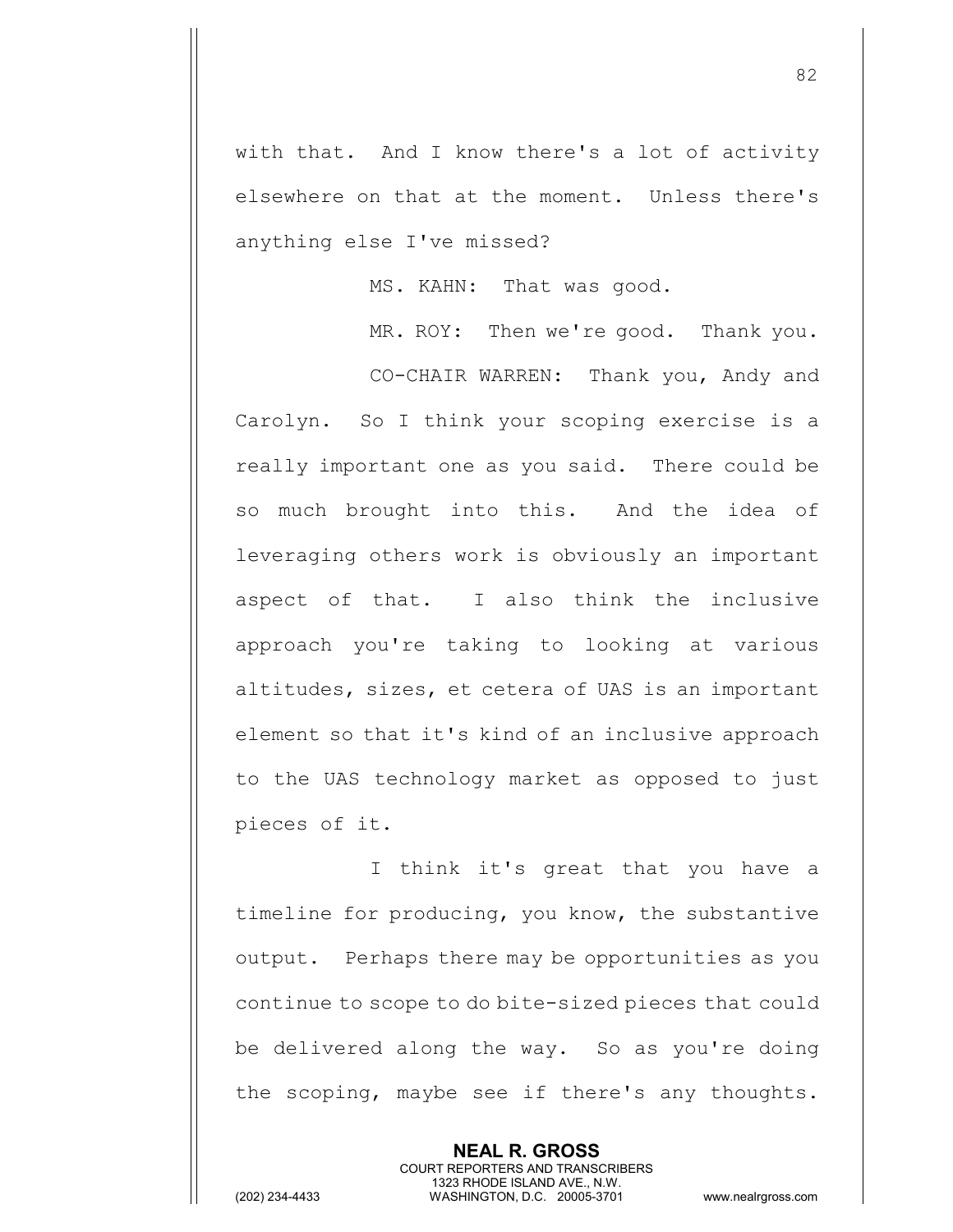But that would be my only comment. I think this is a really good outline of the path forward. So thank you very much for the work and having started. Let me open it to CSMAC members. I see Mr. Gibson.

MR. GIBSON: I'm a member of the subcommittee, so I apologize, I missed the kickoff meeting, so if I ask questions that you guys dealt with, forgive me.

One question is, you know, with the FAA redoing the National Airspace System to accommodate these, how much does that influence the work we're doing? Because I should think for example with Next Gen coming on and use the ADSB and whatnot, you know, although those frequencies are defined, there may be other aspects of that, that might enter into this. And so, are we thinking about that at all?

MS. KAHN: Yes. I mean that's part of the complexities. It's a complex environment. A lot of activity. Things are moving fast. So that's all a part of it. But we are looking kind

> **NEAL R. GROSS** COURT REPORTERS AND TRANSCRIBERS 1323 RHODE ISLAND AVE., N.W.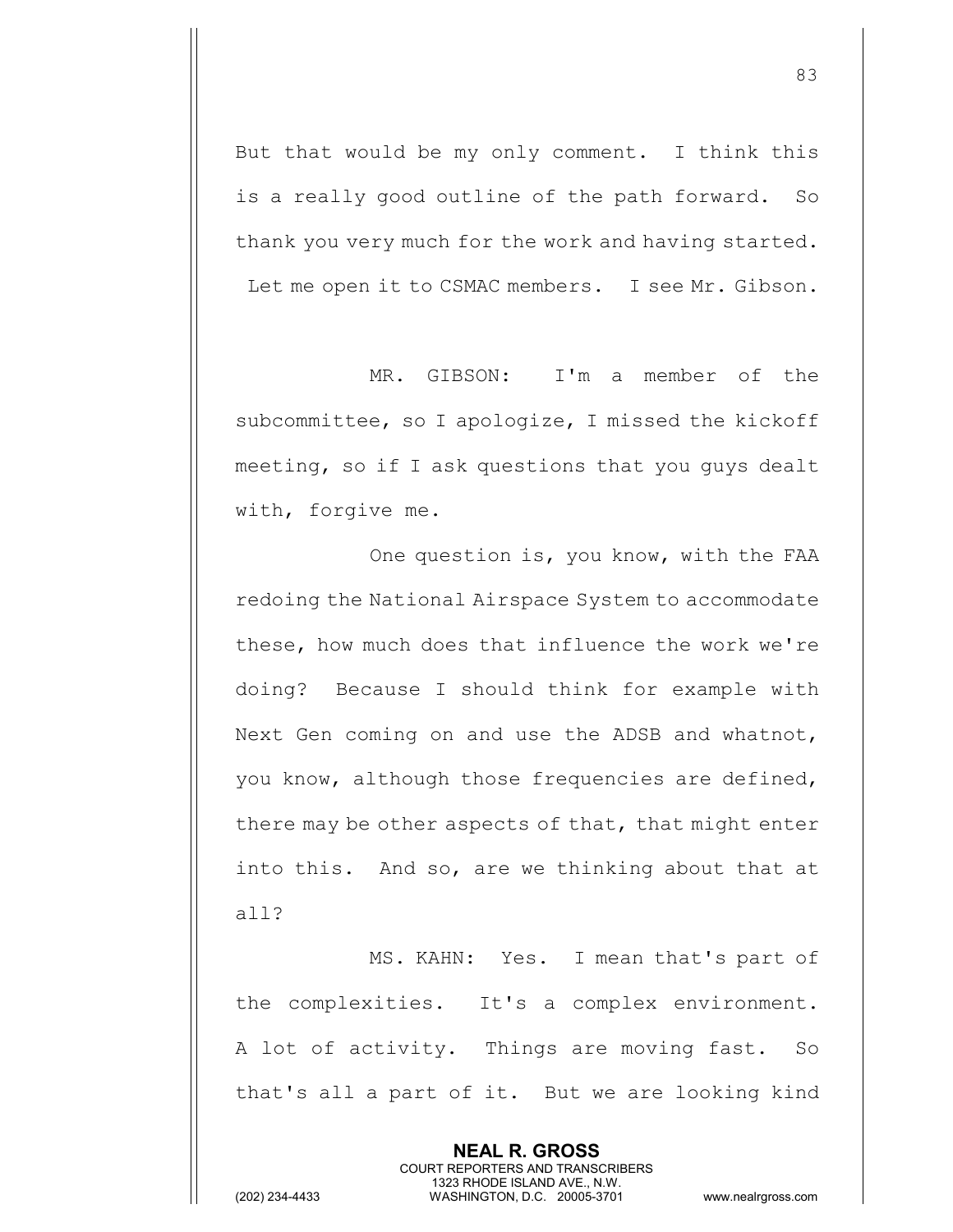of broader and what more we can do to help advance.

MR. GIBSON: Okay, cool. And the second question was, are you going to look at -- or I should say are we going to look at like representing organizations like AUVSI and AOPA and others like that to get some sense as to how there advocacy figures into this as well? Is that part of the interviews that we're going to do?

MS. KAHN: So there's a lot of stakeholders involved in here. So we're developing lists and then we're going to prioritize and kind of see how much we can get through. But we want to kind of look at everything fairly, so we're going to kind of bucket them and go from there. So that we're considering.

MR. GIBSON: And when's our next meeting?

> **NEAL R. GROSS** COURT REPORTERS AND TRANSCRIBERS 1323 RHODE ISLAND AVE., N.W.

MS. KAHN: We'll be scheduled --MR. GIBSON: Okay. MS. KAHN: -- soon. MR. GIBSON: All right. Okay, thanks. CO-CHAIR WARREN: You're on distro.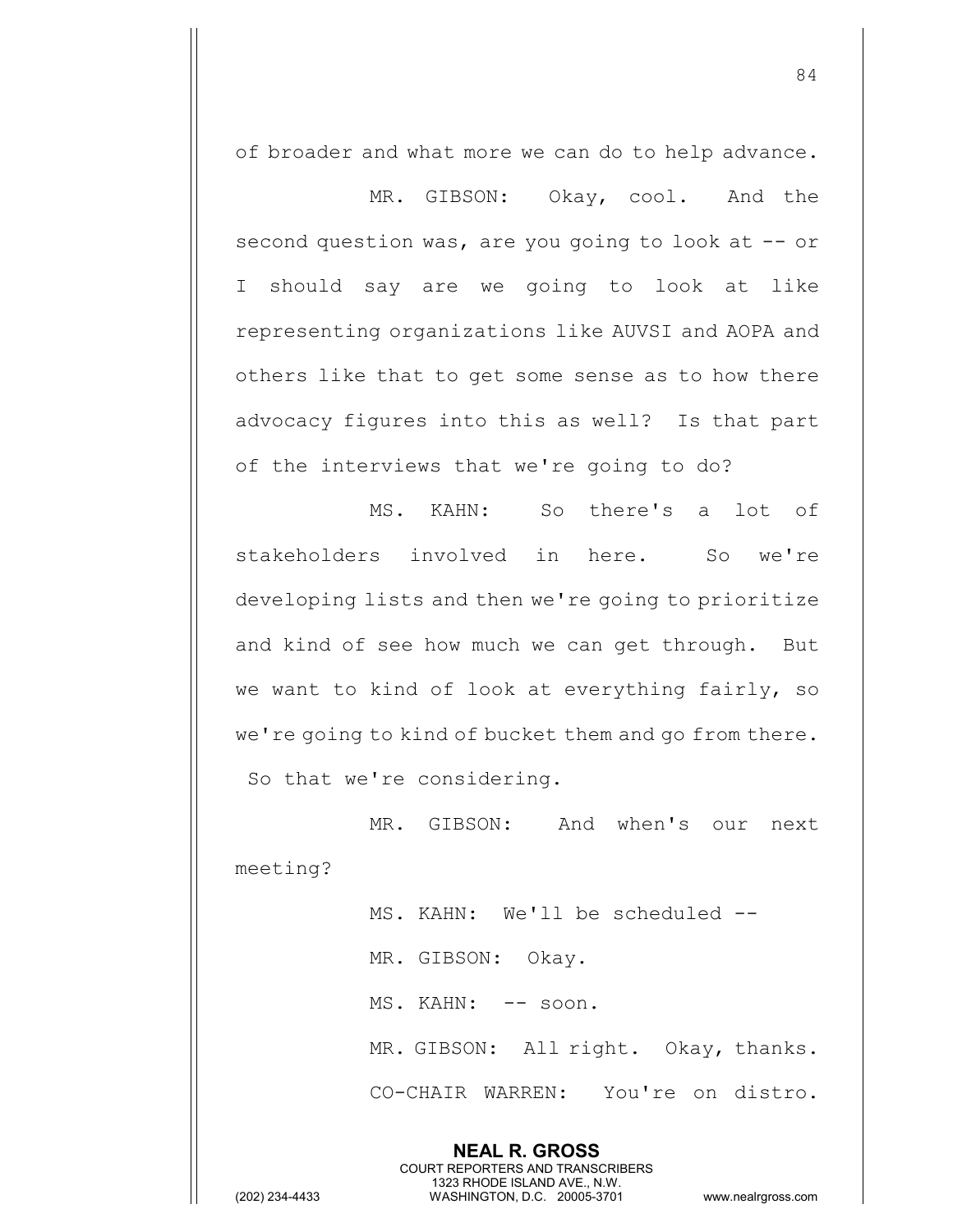Mariam, do you have a question? You have a microphone, I know.

MS. SOROND: I certainly do. Is this turned on? Oh, okay. So I was just kind of curious about the scope. Is this going to be just a visual line of sight or beyond visual line of sight? I assume it's beyond visual line of sight if you're going to focus on command and control.

MR. ROY: So yes, basically I say all categories. One of the questions that has come up is oceanic as well, as a brief line. That is a question about whether or we address that or not because it will be a bit more different role from terrestrial networks. So I would say the initial focus -- and again, my thought when we're addressing the subcommittee would be to look at just the terrestrial component and maybe some of the SATCOM component of the mainland. And then after that, we'll see where it goes. But yes, from almost everything we can think of initially just to put it all down, assess it, and then figure out where we go from there.

> **NEAL R. GROSS** COURT REPORTERS AND TRANSCRIBERS 1323 RHODE ISLAND AVE., N.W.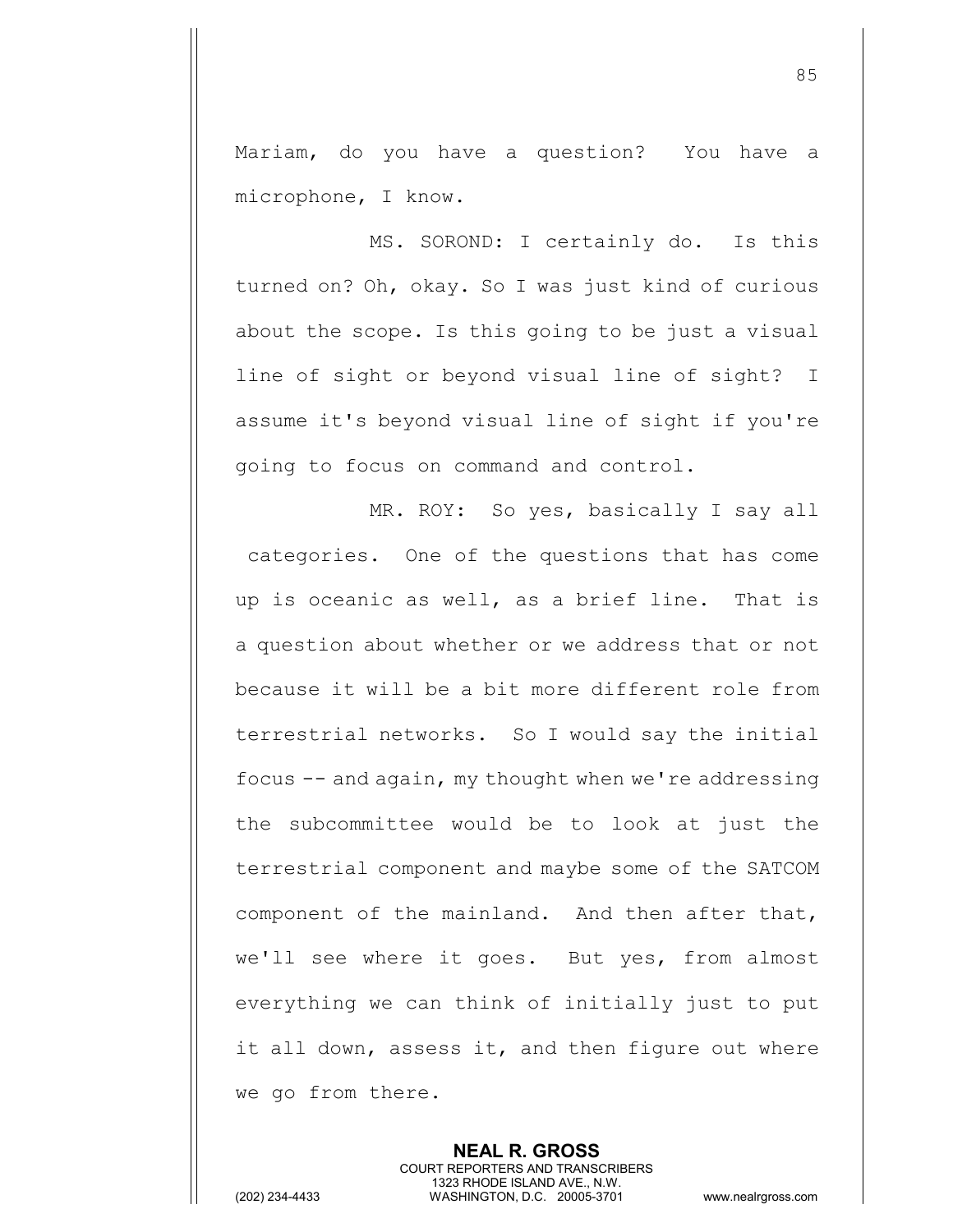CO-CHAIR WARREN: Mark, did you have another question?

MR. GIBSON: Me, no.

CO-CHAIR WARREN: Okay, just checking. Does anybody else have a followup? Introduce yourself please.

MR. KOLODZY: Paul Kolodzy here. You indicated you're only going to work on the command and control links, which are generally lower data rates and lower duty cycle. Are you planning on trying to characterize what kind of requirements you're actually building towards? Because I think a lot of the other groups that are putting out for spectrum access are also including a lot of other data links associated with it to get more information back. So the question is, is where's your balance that you're going to try to take between the amount of usage you really need? Because that will really impact what kind of data spectrum access you really need.

MS. KAHN: So we're going to start with C2. And that's how, as the question is framed.

> **NEAL R. GROSS** COURT REPORTERS AND TRANSCRIBERS 1323 RHODE ISLAND AVE., N.W.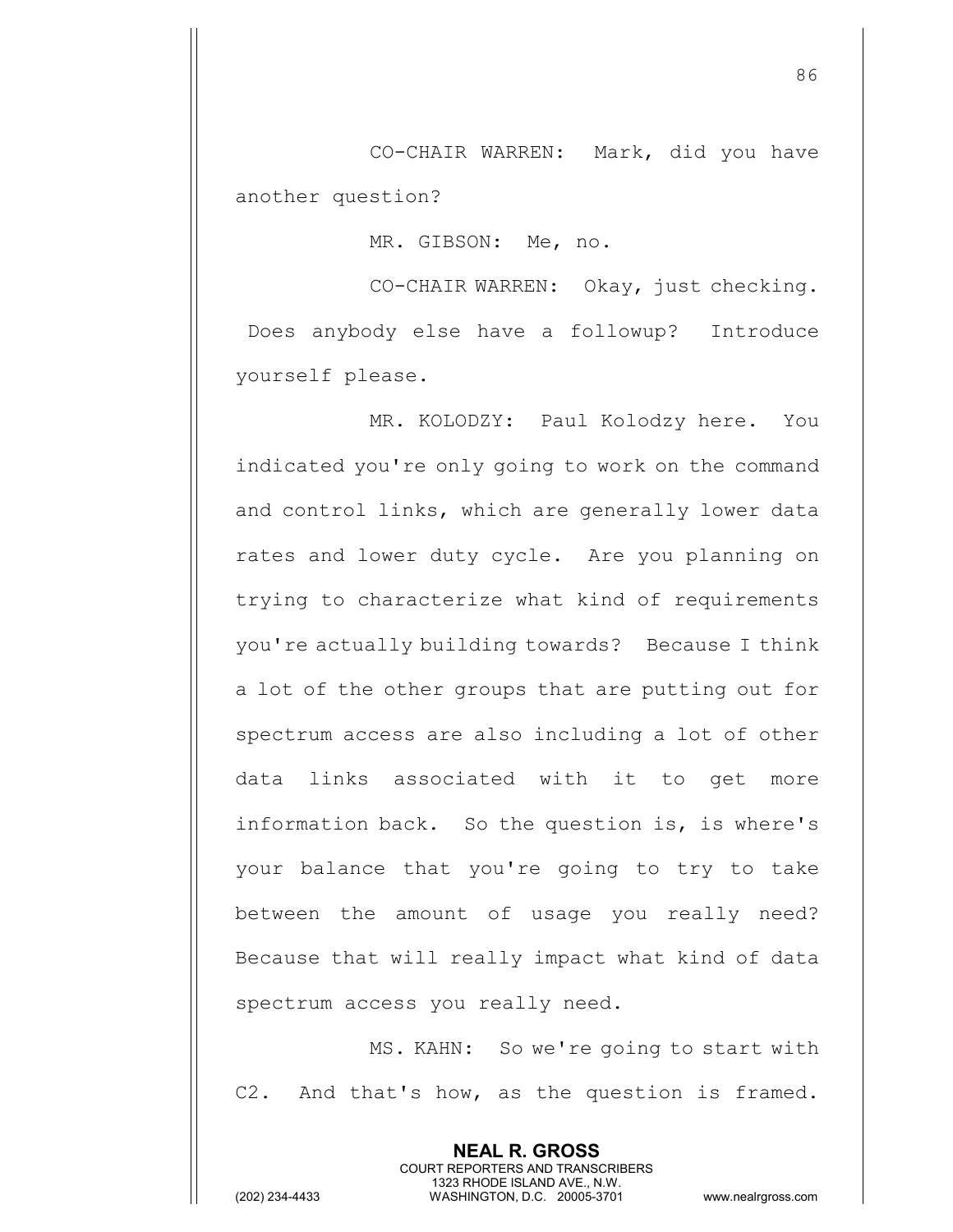But as other, you know, spectrum and links are impacted, we'll consider that as well. So we'll be discussing kind of those elements in the subcommittee meeting.

CO-CHAIR WARREN: Does anybody else have questions for Carolyn and Andy? No, okay. Great. So I think -- Oh, I'm sorry.

CO-CHAIR RATH: No, I just want to say -- Sorry, want to back up to Working Group 3. Sorry.

(Simultaneous speaking)

CO-CHAIR WARREN: We just realized that the other working groups talked about schedules and if you would address that, that would be great.

MR. TRAMONT: Yes, we will have a schedule. Yes, we will continue with call. Yes, we are working on a draft. I think we have appointments in place to talk to some additional subject matter experts and we'll have another call in February. What more detail, I don't know. What more detail would be useful, Madam Chair?

> **NEAL R. GROSS** COURT REPORTERS AND TRANSCRIBERS 1323 RHODE ISLAND AVE., N.W.

CO-CHAIR WARREN: Just generally what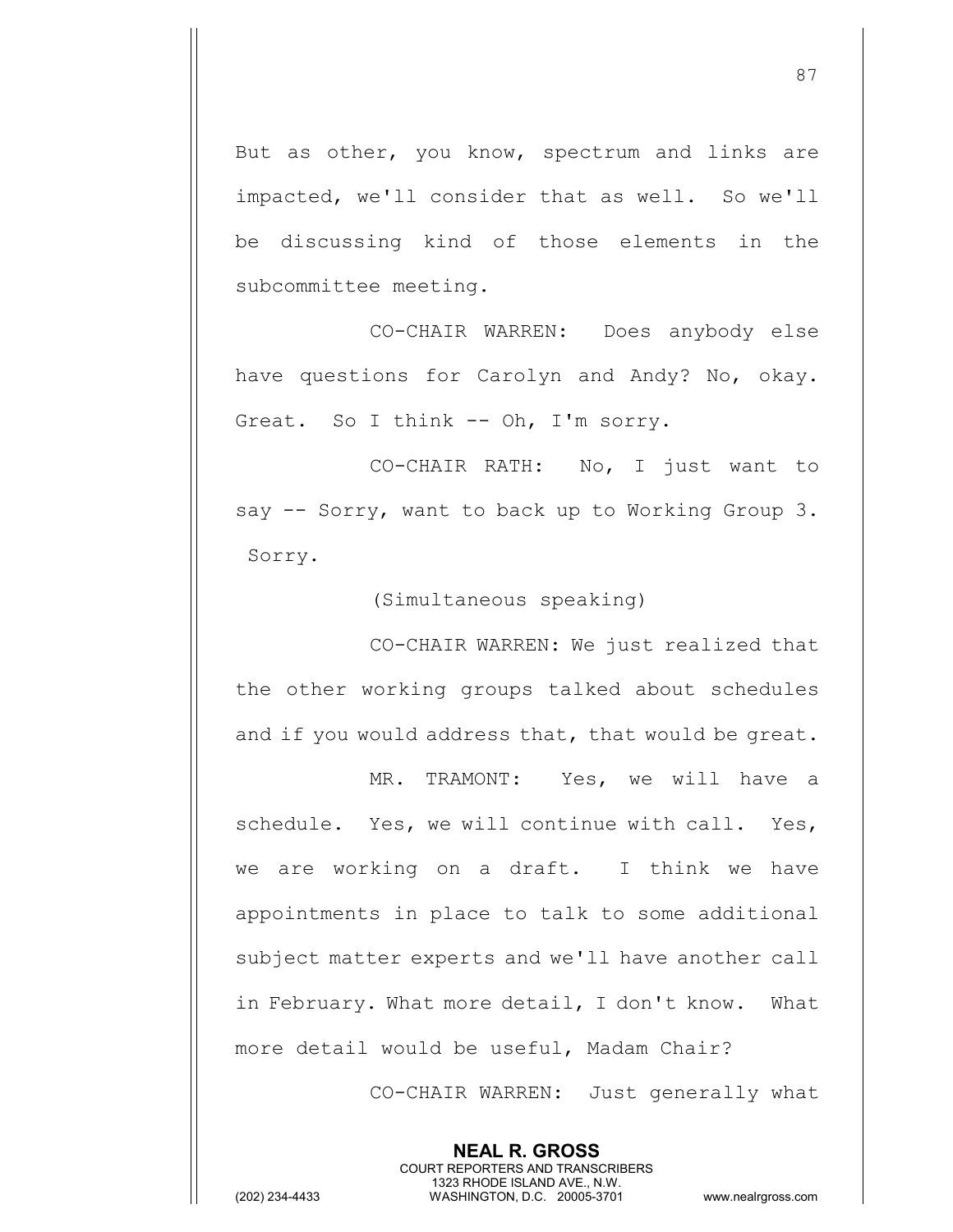you think you -- will you have a --

MR. TRAMONT: We should have a draft at the next meeting, yeah.

CO-CHAIR WARREN: That's all I needed. Thanks. So we will wrap up this portion. And say thank you to all the co-chairs. I think we can all be proud of the amount of work that this CSMAC has already undertaken and the progress that we're making and the discussions to get to the answers to the task questions that NTIA has put to us.

This is our opportunity now to open up for public comments. So we'll take this opportunity if there's anybody in the room or on the phone that has any questions, this is your moment in the light.

(No response)

CO-CHAIR WARREN: Now the coughing has stopped. So not hearing any pressing questions or any questions at all, we will move then to closing remarks.

> **NEAL R. GROSS** COURT REPORTERS AND TRANSCRIBERS 1323 RHODE ISLAND AVE., N.W.

CO-CHAIR RATH: No, that sounds good.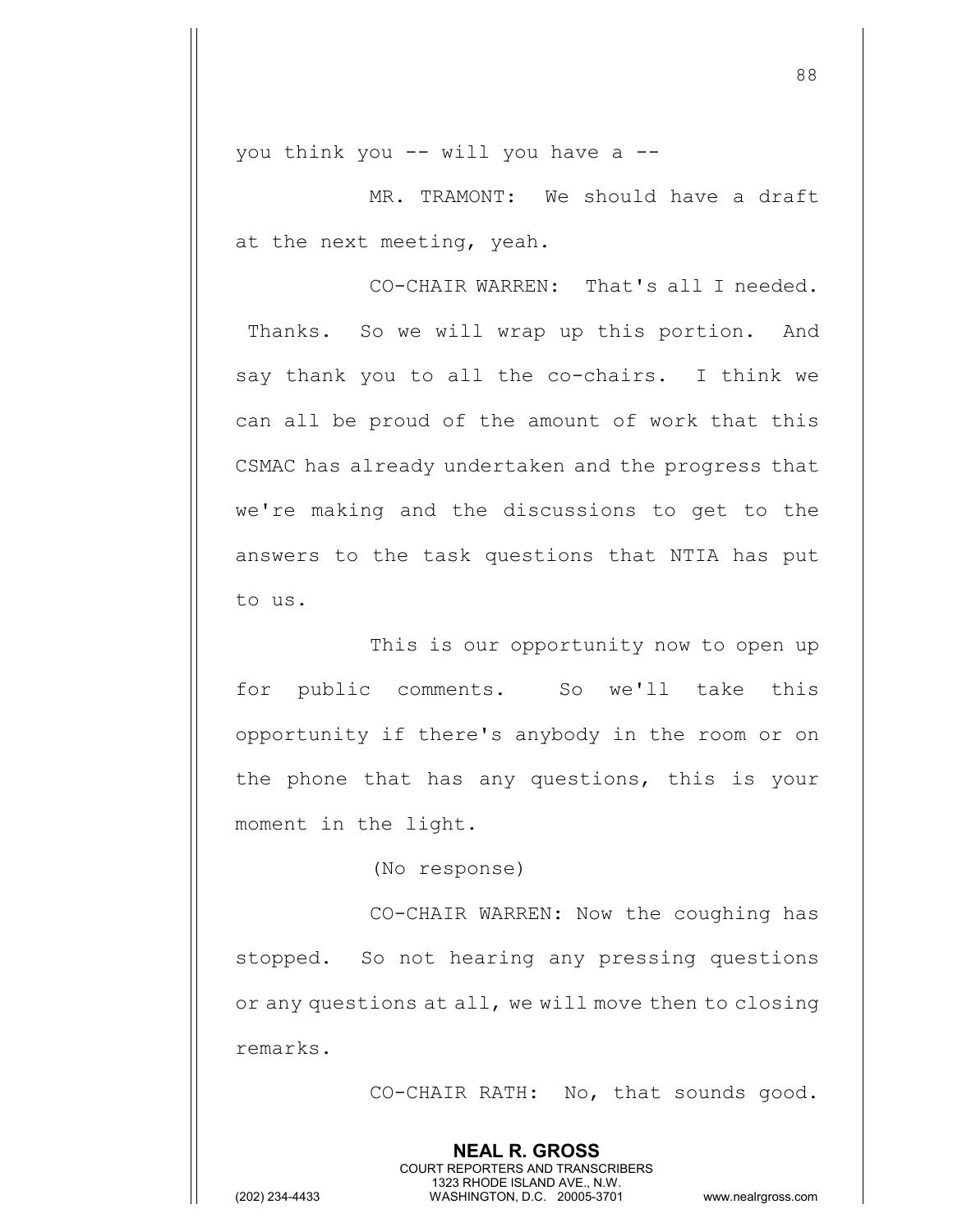As Jennifer mentioned at the front of the meeting, I just wanted to make sure that you all didn't have any questions for NTIA. As she said, there was a lot put on the table and to the extent that any of the members are, you interested in those questions before we wrap up. I just wanted to remind -- and other than that, you know, I echo Jennifer's comments, I said at the beginning too. Thank you, all. I really do appreciate all the work that's going into it and look forward to our next meeting in Aprilish timeframe. Do we have a specific date yet?

MR. REED: Can you hear me? Okay. We don't have a specific date, but my goal is to shoot for the end of April, about three months. And there's a reason why I want to have it in April before May. Because if they go into May, then you'll have to fill out those forms again before we meet again. So I'm trying to --

CO-CHAIR WARREN: We'll have to fingerprint again.

MR. REED: Excuse me?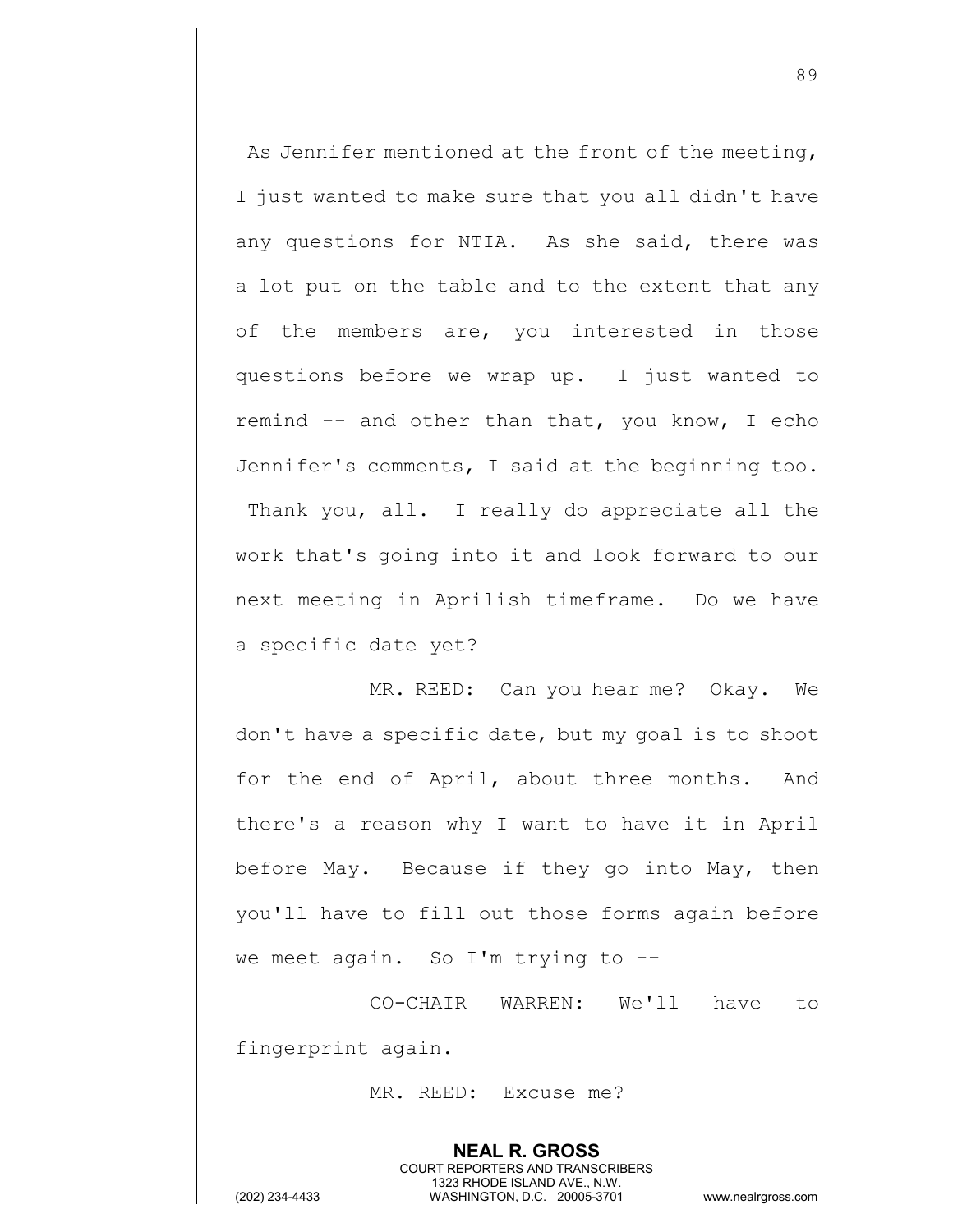CO-CHAIR WARREN: Will we have to fingerprint again at that point because the forms are fine.

MR. REED: I don't think so. I think this was just because the new cycle started.

CO-CHAIR WARREN: Okay.

MR. REED: I believe that's the case. But sometime after our meeting in April, I'll be sending those forms out again. I'll try to make it as easy as I can on you all. I know it's so painful. But anyway, so look for an announcement soon, but we'll probably have it towards the end of April.

CO-CHAIR RATH: Do you also want to mention something about ISART?

MR. REED: Yes. So the next meeting after that will probably be in coincident with ISART, which is July, I forget the dates --

CO-CHAIR RATH: It's August.

MR. REED: No, August -- early August. So it will be in the August timeframe. After that, I don't know.

> **NEAL R. GROSS** COURT REPORTERS AND TRANSCRIBERS 1323 RHODE ISLAND AVE., N.W.